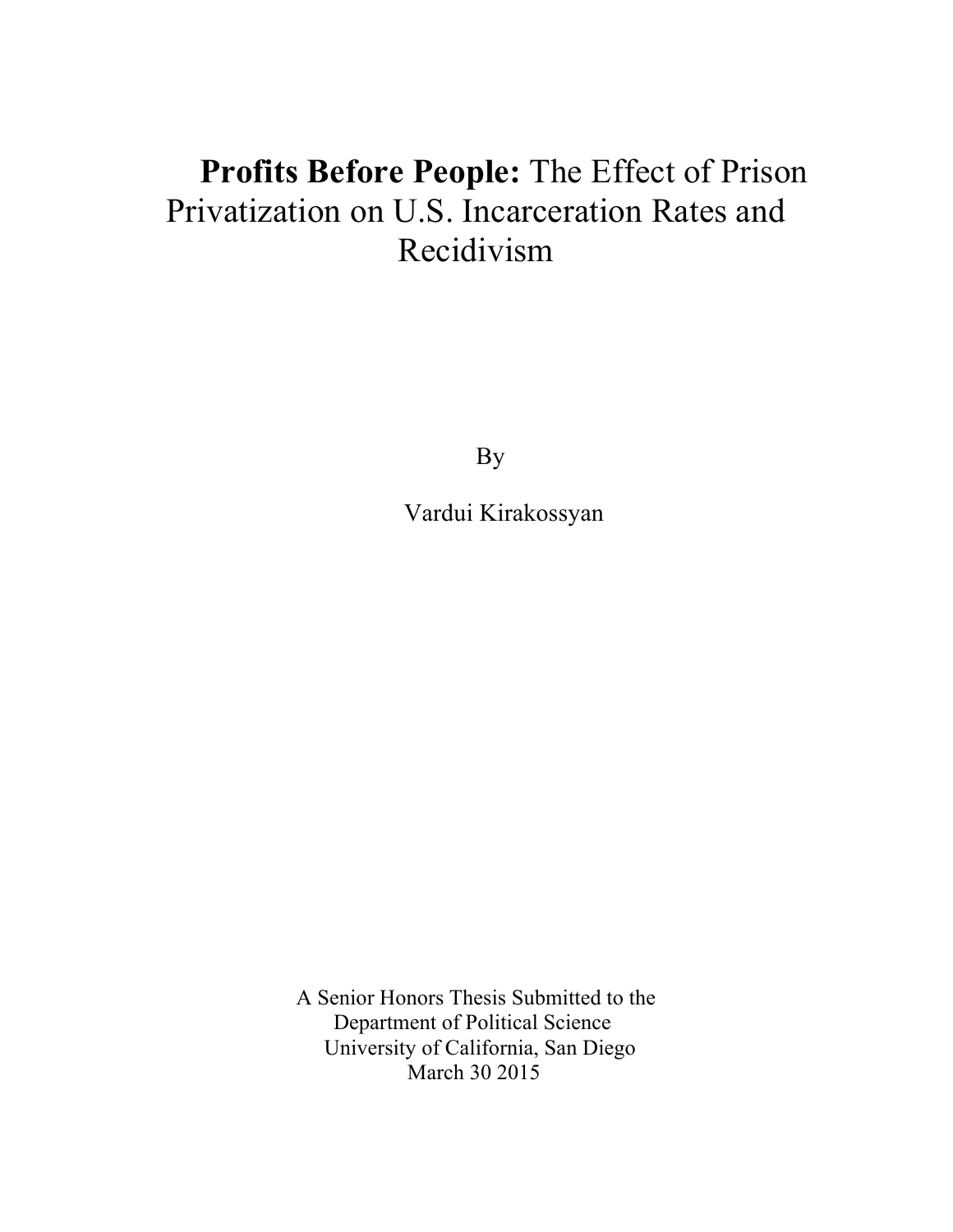#### **Acknowledgements**

First and foremost, I would like to thank my advisor, Professor Peter Galderisi, for his incredible assistance and guidance throughout these two quarters. Without his insight and expertise, this paper would not have been made possible.

I would also like to thank the UCSD Staff, including Professor Peter Smith and Tom K. Wong, for ensuring all participants remained on track and for answering our endless questions.

My thanks to the statisticians at the Bureau of Justice Statistics who took the time to reply to every single one of my emails and provide information when I had difficulty obtaining them.

A special thanks to Annelise Skylar, the UCSD librarian, for her ability to accommodate my last minute requests.

I would finally like to thank my friends and family for their continuous support and encouragement these past months.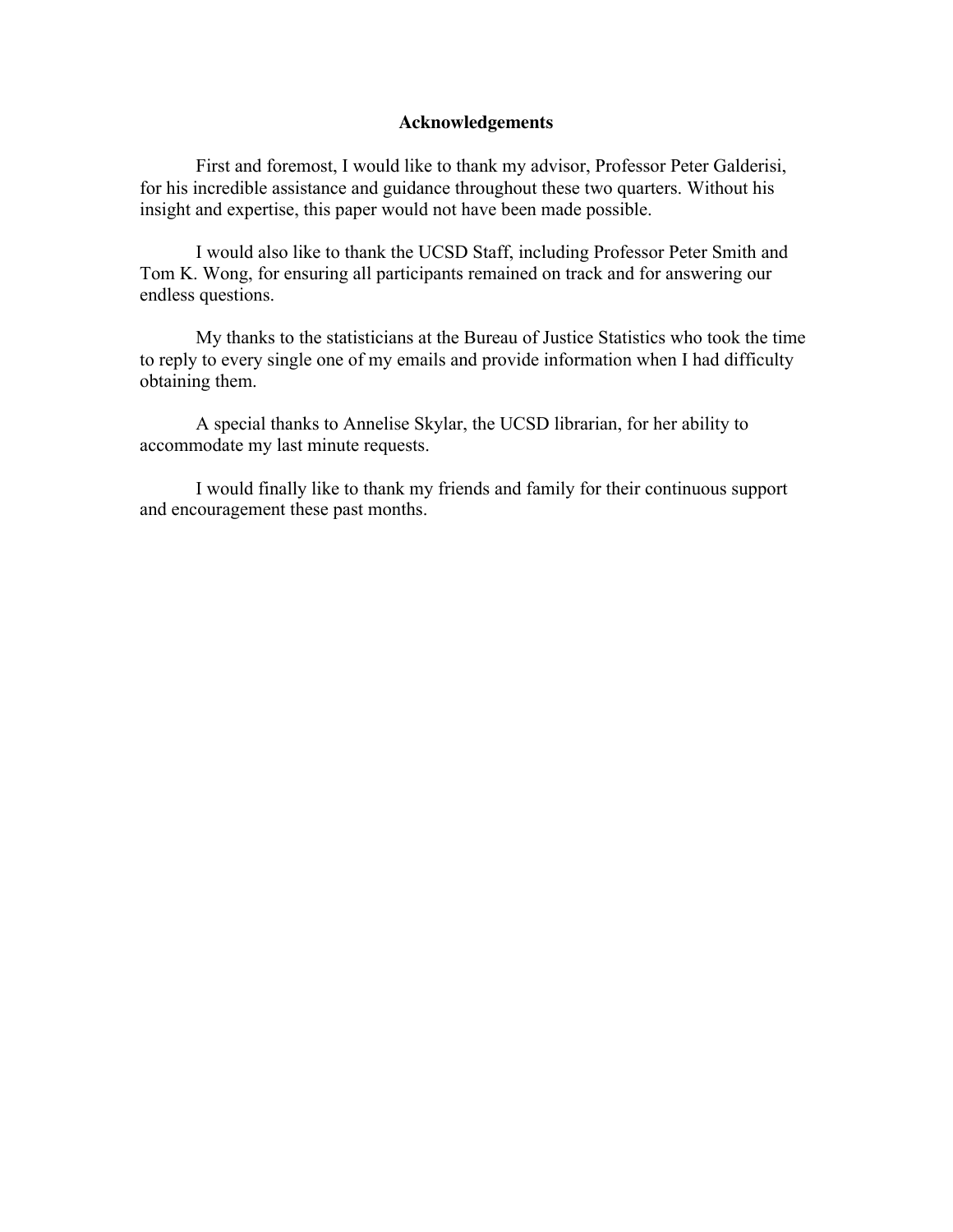*In loving memory of Bella Kirakossyan*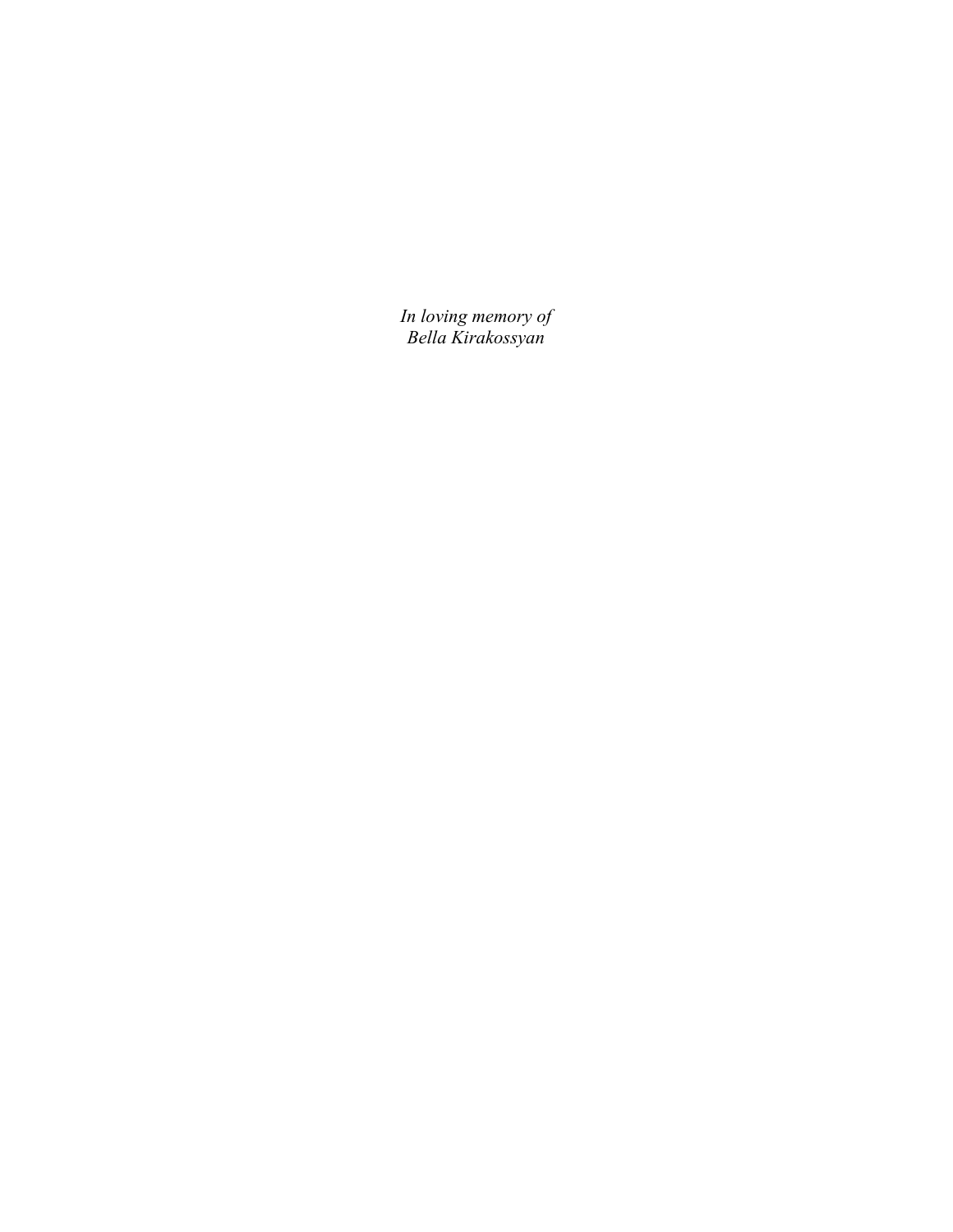## Table of Contents

| Chapter 1: An Introduction to the Prison System and Incarceration Rates | $5 - 8$   |
|-------------------------------------------------------------------------|-----------|
| 1.1 Literature Review-Overview                                          | $8 - 11$  |
| 1.2 Design of Research                                                  | 11        |
| Chapter 2: Incentive of Private Prisons                                 |           |
| 2.1 Requirements of Private Contracts                                   | $12 - 17$ |
| 2.2 Political Gimmicks: Follow the Money                                | $17 - 21$ |
| 2.3 Past Cases of Profit Motives                                        | $21 - 24$ |
| 2.4 Salaries of Executives                                              | $24 - 26$ |
| Chapter 3: Private Prison Conditions and Recidivism                     |           |
| 3.1 Comparative Analysis: Minnesota                                     | $27 - 31$ |
| 3.2 Reported Issues                                                     | $31 - 36$ |
| 3.3 Incentive to Recidivate                                             | $36 - 37$ |
| Chapter 4: Results:                                                     |           |
| 4.1 Thesis and Design Redefined                                         | 38-43     |
| 4.2 Research Moving Forward                                             | 44-45     |
| Chapter 5: Conclusion                                                   | 45-47     |
| References                                                              | 48-49     |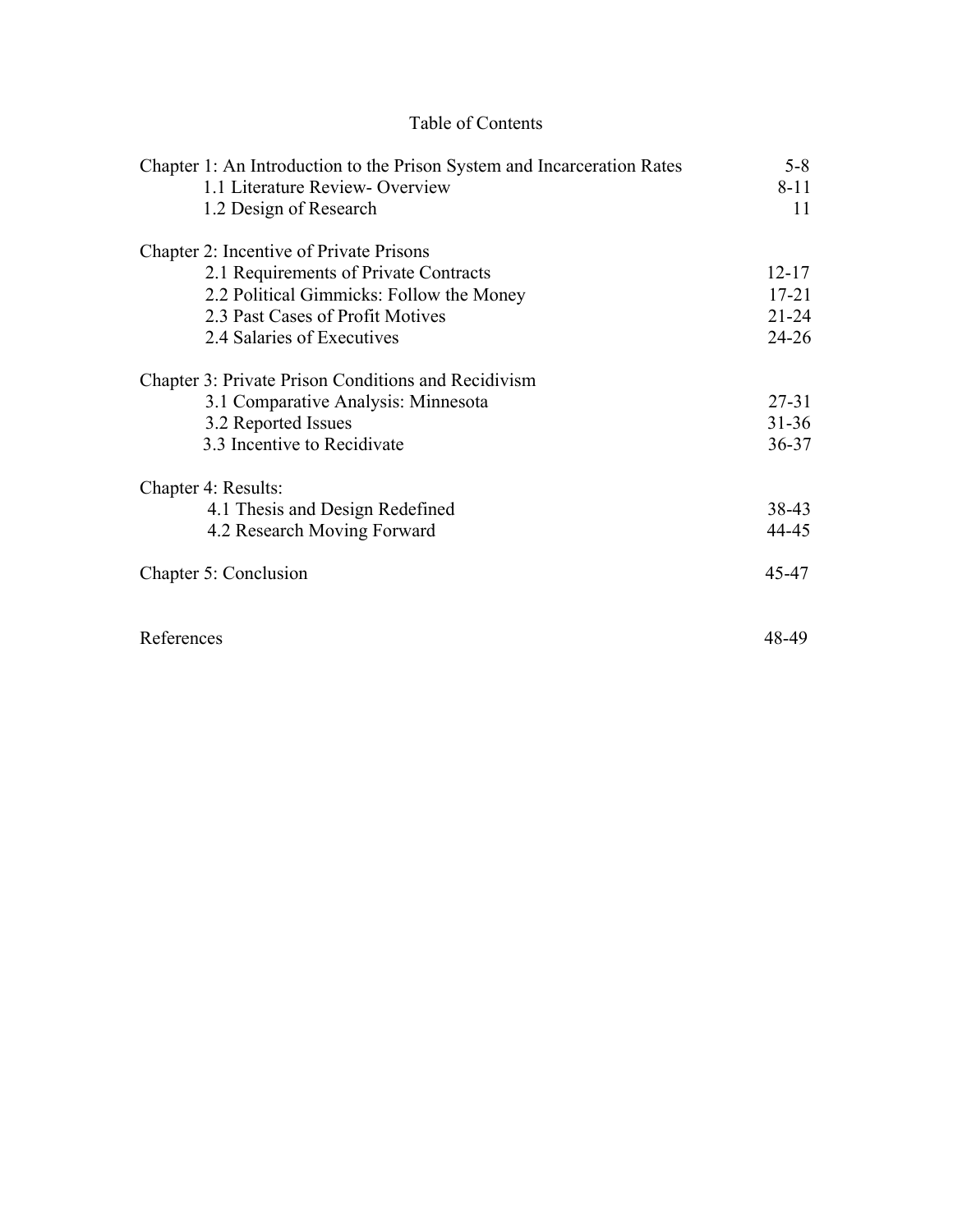#### **CHAPTER ONE: INTRODUCTION**

America: the land of the free, home of the brave, and the nation with the highest rate of incarceration. It may come off as a revelation to most people when they discover that the country that advocates and is renowned for individual freedom and liberty, houses the highest proportion of its own residents in federal and state prisons than any other country. The prison system has been a significant component in American history for centuries, gaining widespread development since before the American Revolution. It serves many imperative purposes, the most crucial being public safety. By isolating potentially dangerous individuals from society and deterring others from committing acts of disobedience, prisons serve the critical function of maintaining peace and security. But one wonders what it is that makes our prisons so populous and overcrowded.

The United States amounts to five percent of the world's population, yet houses a quarter of the world's prisoners, according to *the Economist*. State and federal prison populations have expanded fourfold between 1980 and 2008, increasing from half a million in 1980 to more than 2.3 million in 2008 (Selman and Leighton 21). Figure 1.1 demonstrates the progression of incarceration rates dating back from 1925. The trend was relatively stable, up until the 1970's, when America saw an inflation that only continued to expand. Figure 1.2 illustrates the sudden rise of the sentenced prison population from the late 1970's up to 2012. For this reason, it is no surprise that these figures have led to serious issues of overcrowding and instability in American prisons.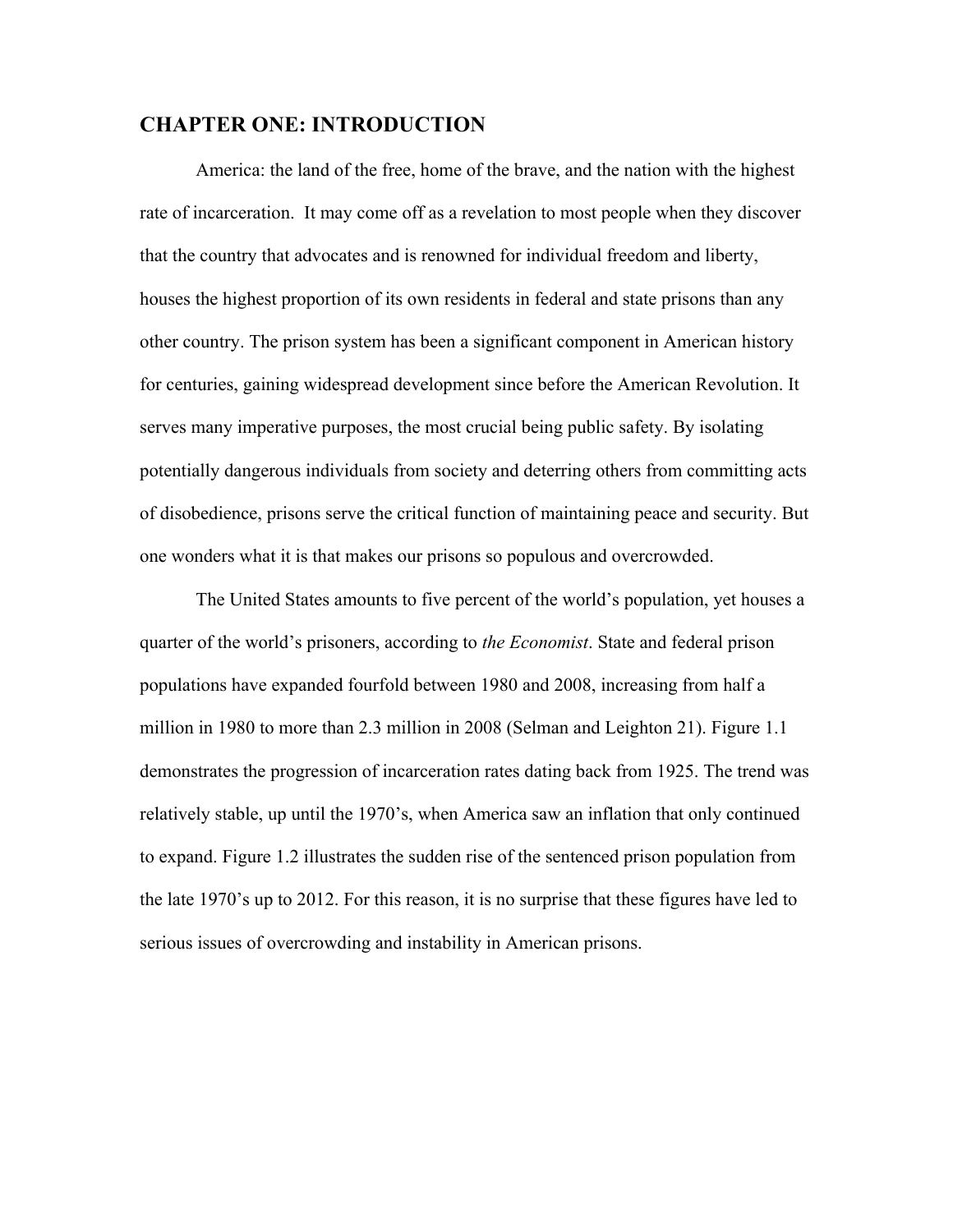#### State and Federal Prisoners (1925-2002)



Figure 1.1 Harrison, P.M. & Karberg, J.C. (2003). *Prison and Jail Inmates at Midyear 2002*. Washington, DC: Bureau of Justice Statistics



Source: Bureau of Justice Statistics, National Prisoner Statistics Program, 1978–2012. The calculations are based on prisoners sentenced to at least one year. The data does not include transfers, escapes, and those absent without leave.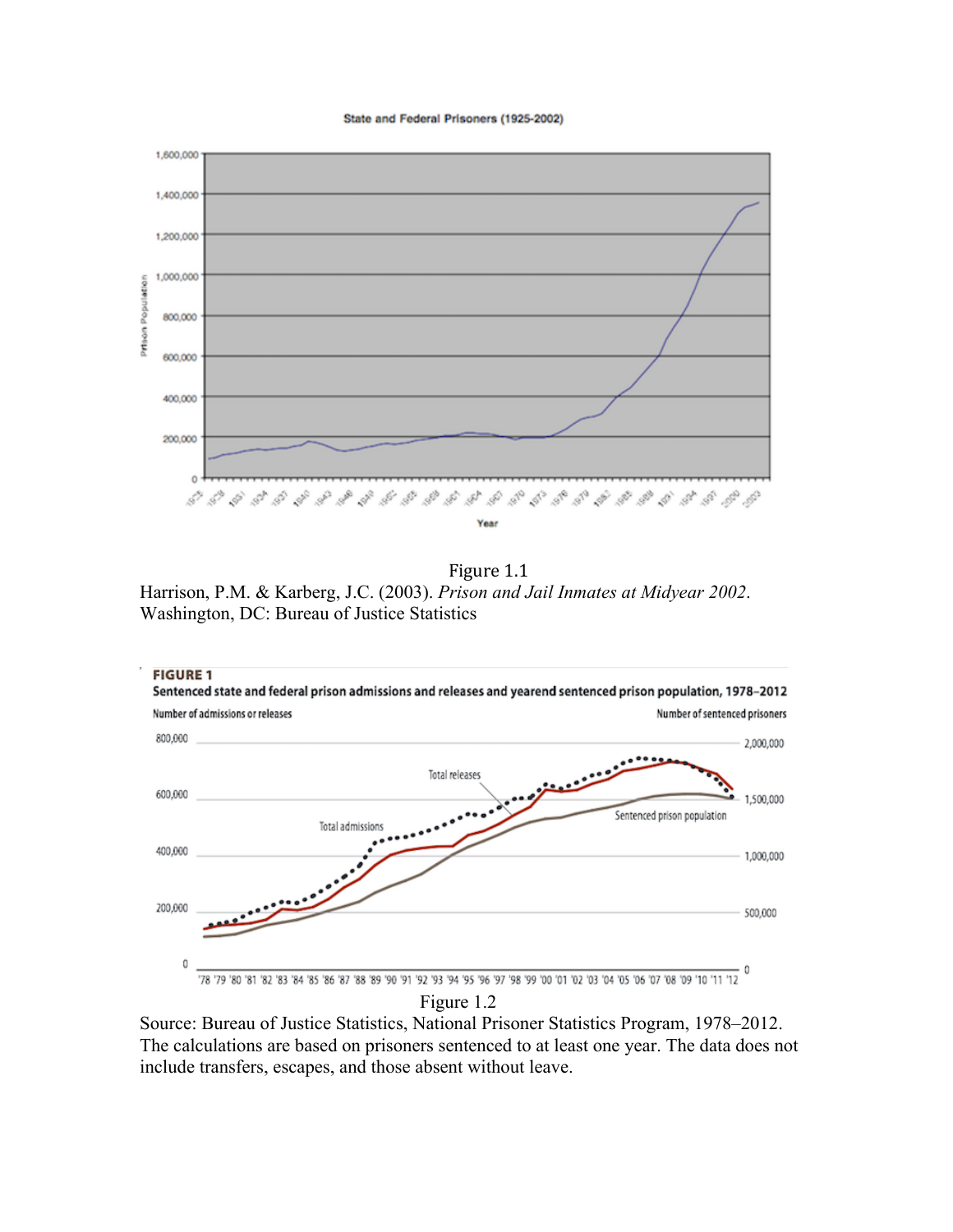American prisons reached such high levels of overcrowding that the secureness and management of the prison systems were threatened. Prison conditions were harshened and inmate riots began to emerge. Cases like *Costello v. Wainwright* (1975,1980) and *Pugh v. Locke* (1976) are just a couple cases of inmates challenging the problems caused by overcrowding such as conditions of confinement, security issues and lack of sanitation (Selman and Leighton 41). It is not difficult to understand how limited room can lead to impactful circumstances for inmates.

Due to the overcrowding and increased costs of incarceration, private prisons were established as a solution. They offered alternative spaces that state prisons no longer had and administered services in accordance with already existing public facilities. But many argue that they come with profit motives and incentives that aim to keep incarceration rates high. When prisons became overpopulated, investors saw this as an opportunity to create a business out of the prison system, thus creating the prison industrial complex. Private prisons are now given joint responsibility in the extremely complex duty of protecting the safety of both their inmates and of society.

By understanding the underlying causes of our nation's high rate of incarceration, figuring out effective solutions becomes more feasible. Evaluating private prison management can also provide insight on the quality of these institutions and further open the door for scholars to make a conclusion about its pros and cons. In order to achieve prison reform and revoke America's reputation of excessive incarceration, the treatment of inmates as business objects needs further investigation. The central question then becomes: does the privatization of the prison system play a role in the heightened rate of U.S. incarceration and recidivism? The incentive to arrest, to hold in longer captivity, to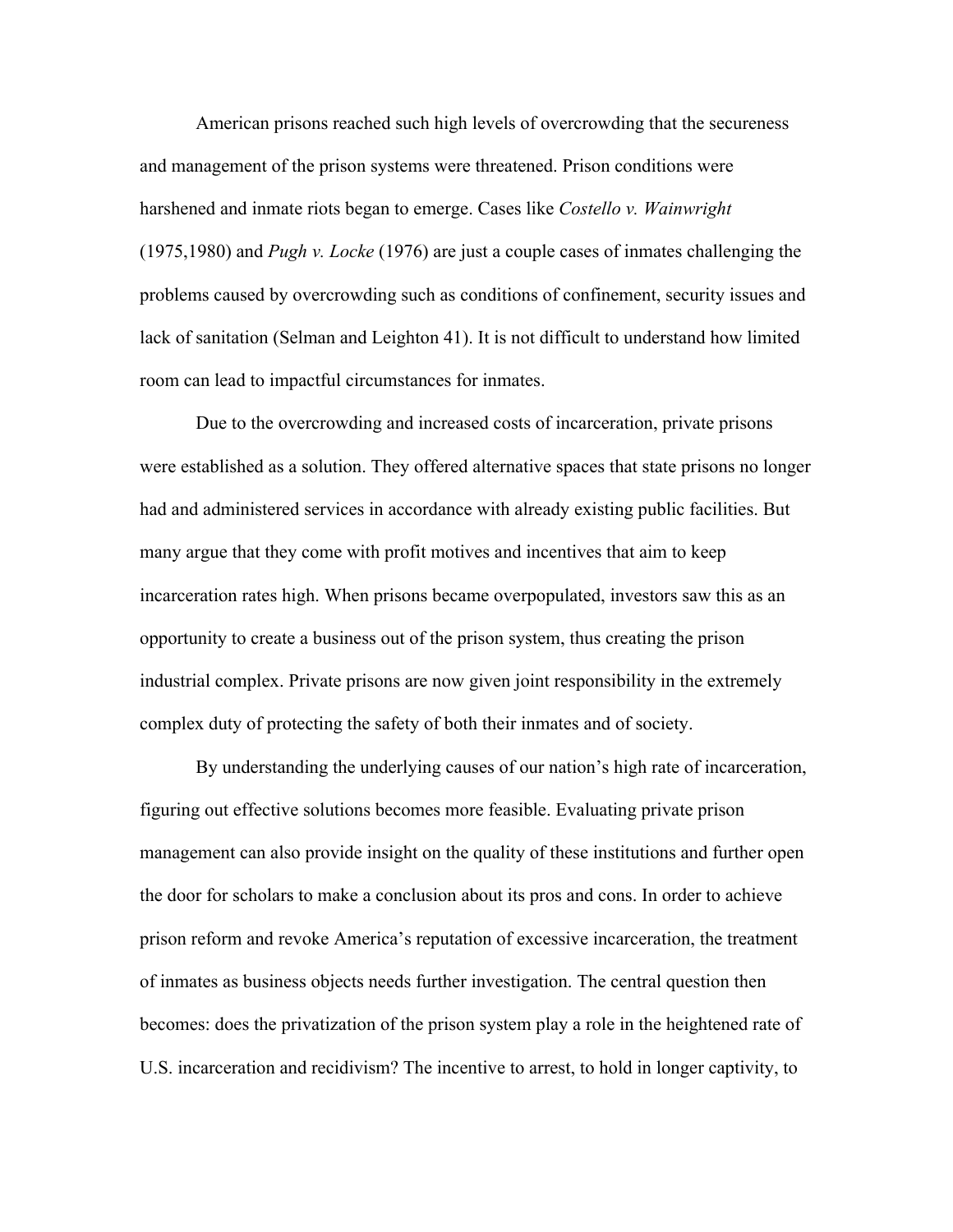create disincentives for rehabilitation and thus increase recidivism, and to minimize spending as much as possible, are key driving forces in optimizing profits. Since potential inmates are the form of revenue that is required for private prisons to stay in business, I argue that privately owned/operated prisons have a primary goal of obtaining the highest number of inmates they can. Increasing or maintaining high recidivism rates is essential because that means incarceration rates are also staying high or increasing. Preventing the decline of recidivism ensures the promise for potential inmates. The simple rationale therefore becomes, the more inmates incarcerated, the more profits acquired.

Research has been conducted on the effect of state and federal prisons on society and crime rates, yet there is limited research on the effects that the private prison system has on recidivism and incarceration rates. In this research, I aim to begin an investigation of the causal role that private prisons play in expanding these rates. In particular, I will hypothesize that recidivism rates are higher for prisoners that were housed in private than in public prisons, especially when controlling for the different mix of types of crimes committed by inmates in different types of facilities.

#### **1.1 LITERATURE REVIEW-OVERVIEW**

The prison industrial complex, "a set of bureaucratic, political, and economic interests that encourage increased spending on imprisonment, regardless of the actual need" (Schlosser), has led to a rapid development of prison facilities in the United States. The \$35 billion spent each year on corrections is not deemed as excessive or burdensome on American taxpayers, but is considered as a profitable enterprise.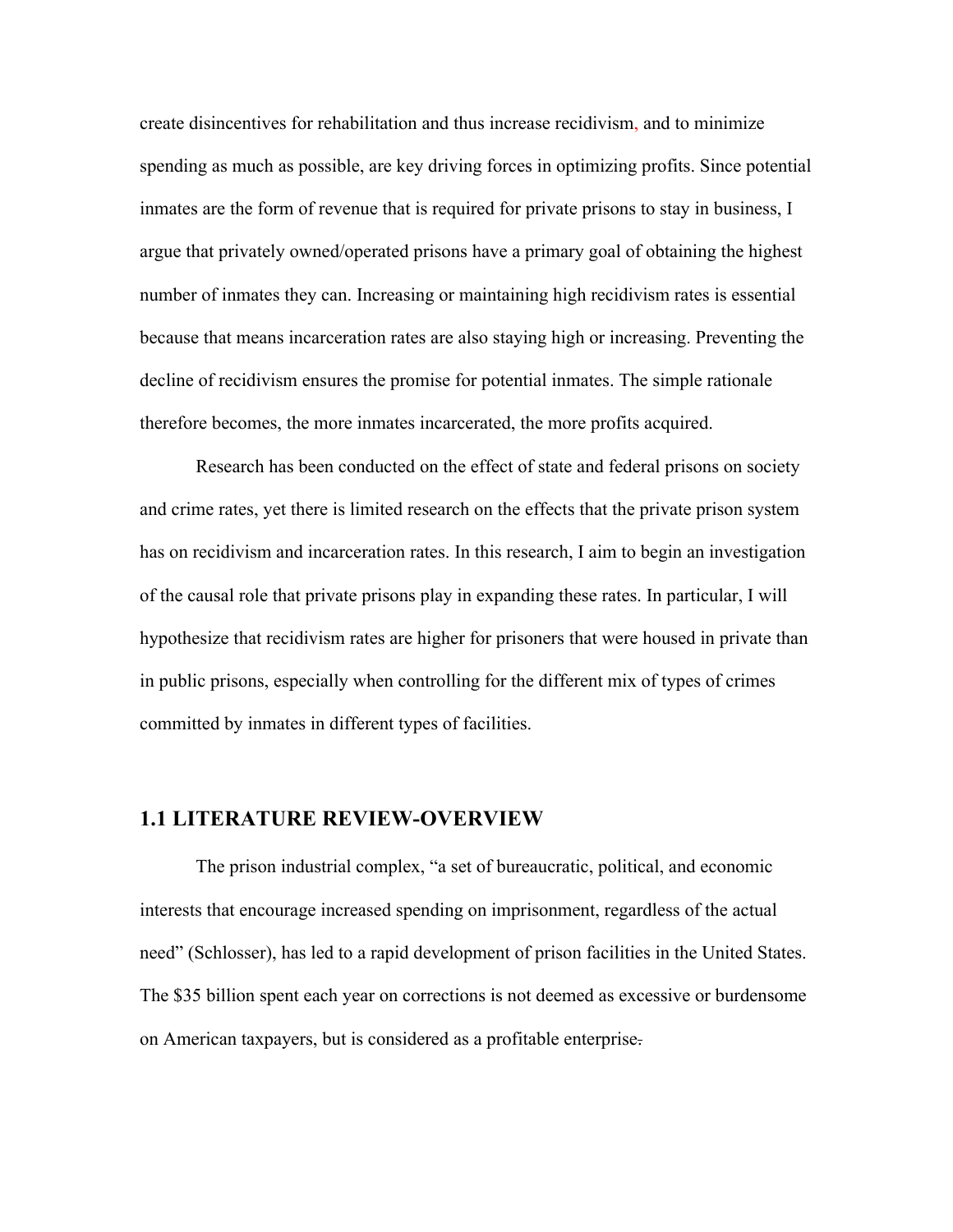Currently, there are approximately 100,000 individuals held in private prisons in nearly 102 privately operated or owned facilities in the United States (Coyle, Campbell, and Rodney 39). The rapid expansion of the private corrections industry demonstrates troublesome consequences that affect society as a whole. Current debate surrounds the notion of harsher sentencing laws leading to increased incarceration, but what has failed to be mentioned is the incentive behind harsher sentencing laws. The profit motive of private prisons could be at least partially responsible for stricter sentencing laws, especially for lower offences, in order to convict more inmates and thus lead to a high rate of incarceration. Private prison corporations and political officials have aligned interests in keeping incarceration at high rates through harsher sentencing laws in order to save money and make profits. Because private prisons contract with states on the basis of being more cost-efficient, states agree to invest in these facilities in order to save money. Prominent legislation such as the Comprehensive Crime Control Act and the Sentencing Reform Act, which were passed by Congress in 1984, eradicated federal parole and instituted mandatory minimum sentence laws for various drug offenses (Coyle, Campbell, Rodney 42). By revoking judges' discretion in making sentencing decisions for crimes, private prisons end up determining the availability of their potential "customers".

Literature on private prison contracts exemplifies the essentials and requirements of what these corporations need to reach a binding decision. The mutual agreement to invest in the privatization of the prison system plays a key role in illustrating the rationale behind the decision-making. The dilemma is that private companies demand the inflated rates of incarceration and overcrowding in order to remain and strive in business (Selman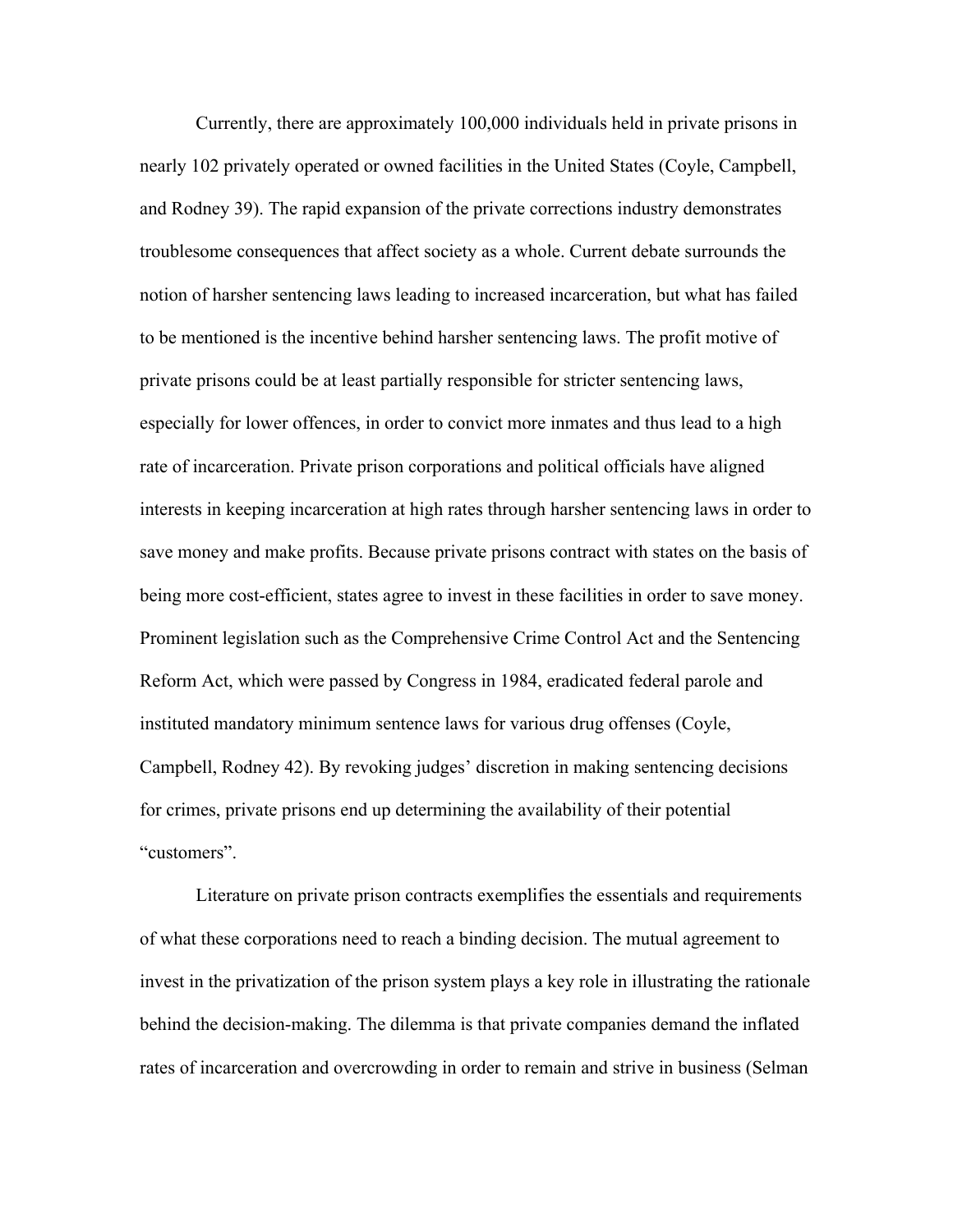and Leighton 92). One of the most profitable and leading private correctional companies, Corrections Corporation of America, states in their annual reporting that their growth is dependent on a number of uncontrollable variables, including sentencing routines in diverse jurisdictions. According to the language of their 2008 annual report, "any changes with respect to drugs and controlled substances or illegal immigration could affect the number of persons arrested, convicted, and sentenced." By examining the language behind the contracts and reports of these private corporations, the influencing factors behind profit maximization become more recognizable. If the growth of prisoners creates growth of revenue, then it is only logical that a company will aim to achieve an economically sufficient number of arrests and rearrests.

An area of this field that requires more emphasis is the management of private prisons. The use of empirical evidence to compare public and private management of prison facilities has been. A large part of the problem, as I have discovered, is the lack of a long term and consistent database from which to test causal effects. The first privatization of prisons did not occur until 1983 and a systematic study of recidivism rates has never been conducted.

An essential duty of prison facilities is to rehabilitate inmates in hopes of allowing them to return to their communities as functioning members of society, and prevent those inmates from returning into the system. Yet there are a limited number of contributions by economists on the direct evaluation of rehabilitation programs (Avio 152). Evidence exits that the finances required for rehabilitation and to prevent recidivism has been reduced systematically by prison firms. Yet studies that examine the effects of decreased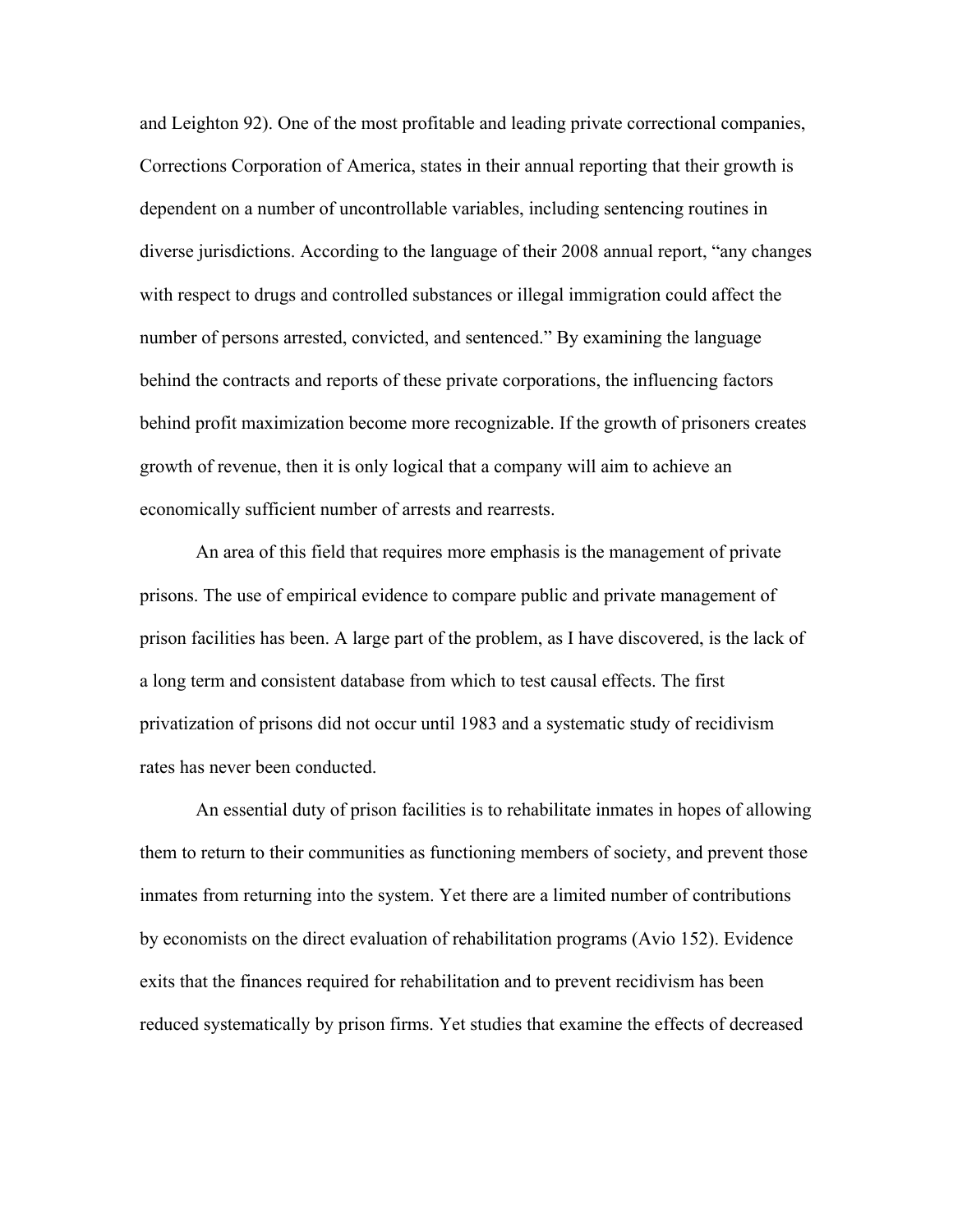investment in rehabilitation, particularly in private facilities, is limited and their results are often contradictory.

## **1.2 DESIGN OF RESEARCH**

In this study, both the assumptions behind my hypothesis that the incentives inherent with privatization lead to increased incarceration and, in turn, recidivism rates, and the link between privatization and recidivism will be examined. The assumptions will mainly be studied through a detailed review of the existing literature on incentives and how they are carried out. To test the hypothesized link, a more consistent statistical analysis will be employed.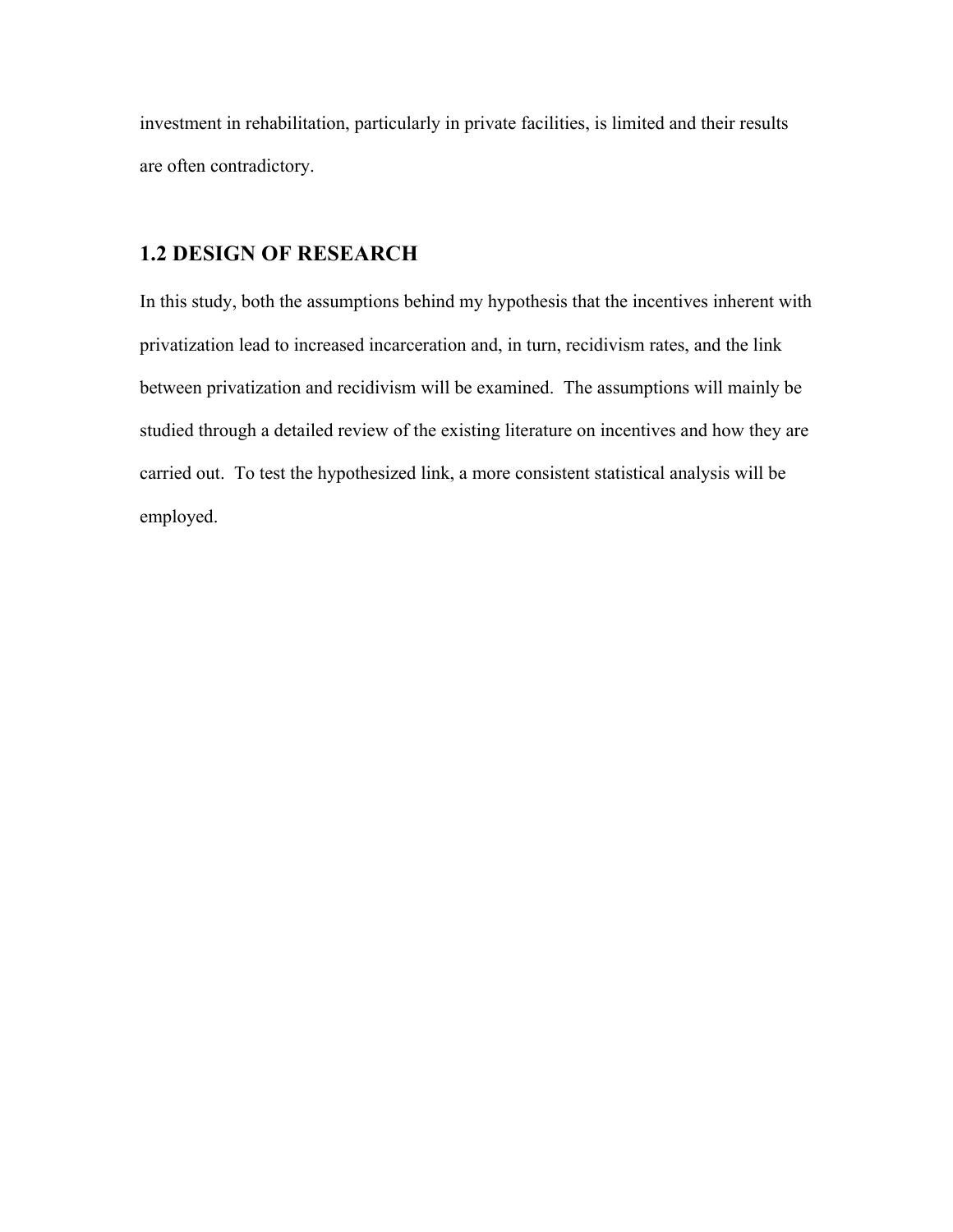## **Chapter 2:Incentives of Private Prisons**

### **2.1: Requirements of Private Contracts**

A vital way of understanding the intent and of private prisons is by focusing on the contracts they enter with states to house inmates. Since contracts represent a mutual agreement, they allow readers to understand the underlying goals and incentives directly through the language of these private prison corporations. Under practically all contracts, private prisons acquire a fixed sum per inmate per day. This fee is referred to as 'per diem' and the per diem for a single inmate is referred to as compensated man-day (Selman and Leighton). Evidently, revenue and profits are at a maximum when prisons have full occupancy. The IPO of Wackenhut, America's largest private security company, explained, "Under a per diem rate structure, a decrease in occupancy rates could cause a decease in revenue and profitability" (Cornell 1994). With this business logic, inmates are treated as customers, who are essential for the continual operation of these privately owned corporations. Similar to an ordinary business model: the more customers, the more revenue. Thus, the more prisoners private prisons house, the more revenue they generate.

#### **Compensation**

Getting hands on private contracts made with states is a task that requires a great deal of time and the seeking of formal requests, thus making an on time delivery for this paper impossible. Luckily through literature, contract analysis can still be achieved to some extent. One of the most essential components of private prison contracts is that of compensation. The norm has become a guaranteed minimum payment to private prison corporations, regardless of the actual amount of inmates (Selman and Leighton). This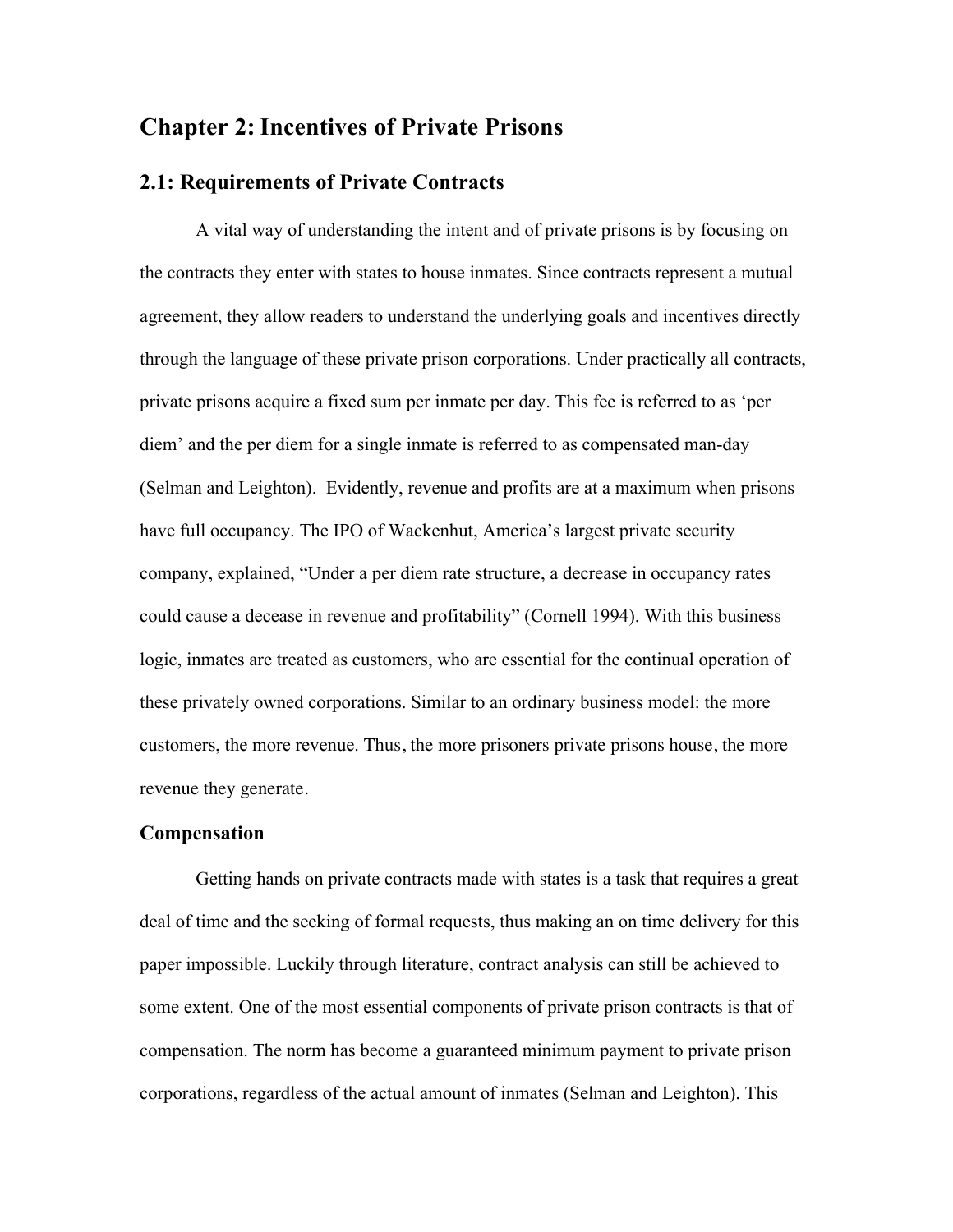means that regardless if a bed is filled or not, a mandatory amount of inmate compensation must be provided on behalf of the state. It is logical to assume that since states are paying for the prison space anyway, they would want to utilize it, or at least would not feel compelled to prevent using it. The usual occupancy rate is about 80% and even extends to a full 100% in many cases. Three prison contracts in Arizona have mandatory occupancy rates of full 100%. Oklahoma has three contracts guaranteeing 98% occupancy rates (Kroll 2013). When applying economics of scale, the rise of occupancy rates is accompanied with lower operating costs per resident, according to Cornell's 2008 annual report (Selman and Leighton). Not only do more inmates lead to more revenue, but also to a reduced cost of operation per inmate. This means that private prisons depend on government for more inmates since those are the terms of the contract.

When examining earlier contracts made with states, they usually lasted around two to three years. After each year, compensation per diem increased anywhere from two and a half percent to six percent (Selman and Leighton). At first, adjusting for compensation was based on fluctuations in prices for all goods and services in the U.S. economy, also referred to as implicit price deflator (IPD). In 1994, these circumstances began to change. Contracts demanded a period of five years on average and required annual increases of three to four percent; they no longer used IPD as a measure. Dating back as early as 1988 up until 2005, we even saw private prison companies using strategic methods to achieve their profit incentive. They determined a way to eliminate competition amongst other private facilities and even government agencies. CCA created a new clause indicating that when officers decided to house an inmate in their local public jail when an open bed was available in a private institution, even if it is just for a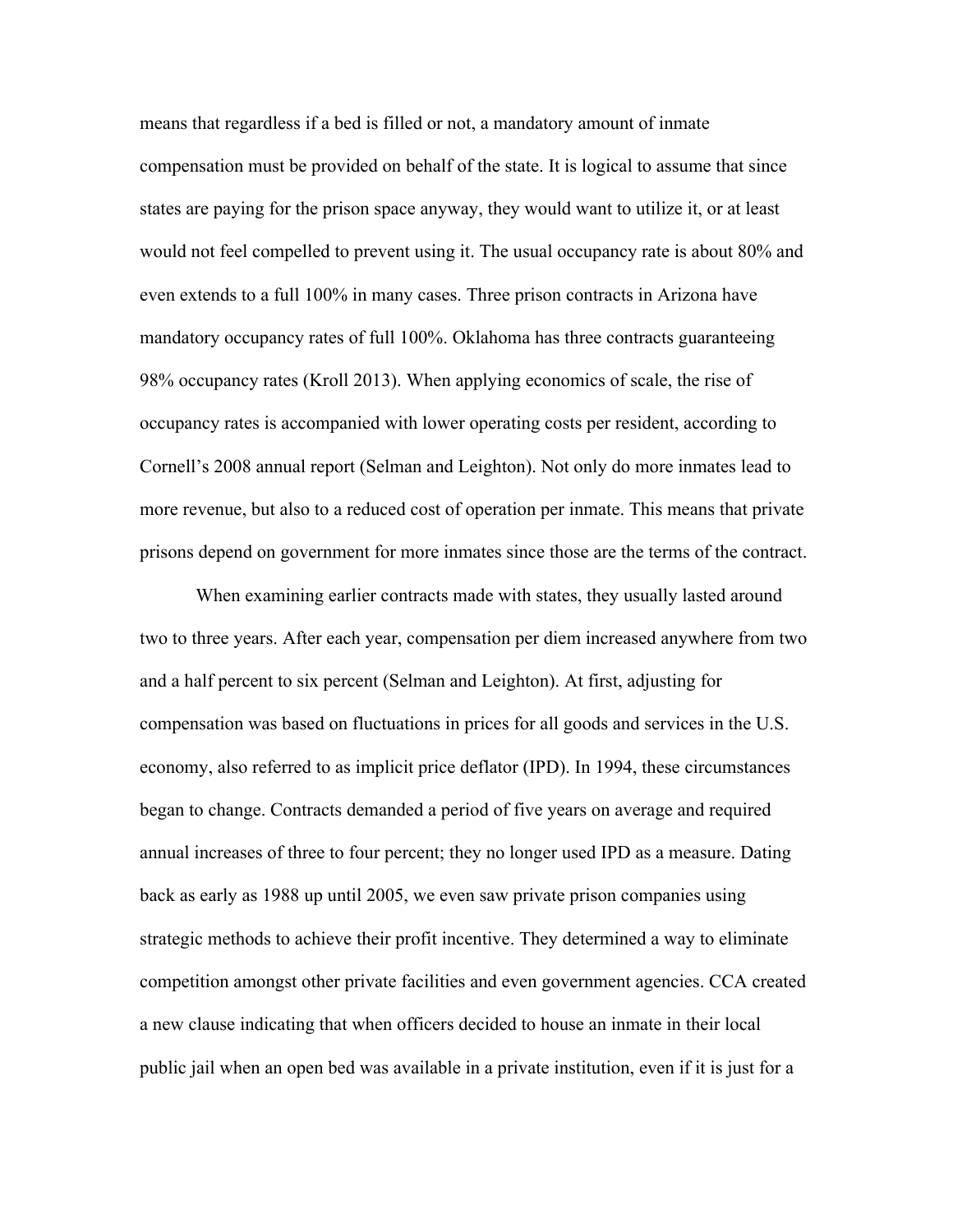single night, the county would have to compensate to the company as if occupancy rate of the company was completely full.

These strategic clauses made their way into the norm of private corporations and state contracts as states became more and more invested into privatization. Language explicitly written in contracts with CCA states, "The Country agrees it will not house inmates eligible for commitment to the CCA, so long as the Detention Facility operated by CCA is not at capacity…If additional Detention facility capacity is constructed for the County, both CCA and the County shall have the option to add the management of such additional capacity to this contract" (1998, 2005). This means that any extra construction of prisons will have to be shared amongst both the County and the private prison. Direct quotes from these contracts illustrate the incentive these companies have to make money and demonstrate the risks involved if suddenly less Americans were arrested. Government must work alongside with private prisons in order to keep up with contractual agreements. Fortunately for them, they found a way to control for these potential risks by securing the minimum guaranteed compensation clause, which initiates the county to pay regardless of the amount of inmates housed. Counties now have interest in sending arrests to private facilities to avoid paying a fee and keeping up with the arrangements.

#### **Facility Maintenance**

Straying away from rental proceeds, another important aspect of contracts that portrays the primary rationale of profits is facility maintenance. Logically, if businesses can reduce costs, they can increase profits. This business reasoning is evident with private prisons as they promise to offer a less costly method for housing inmates. Facility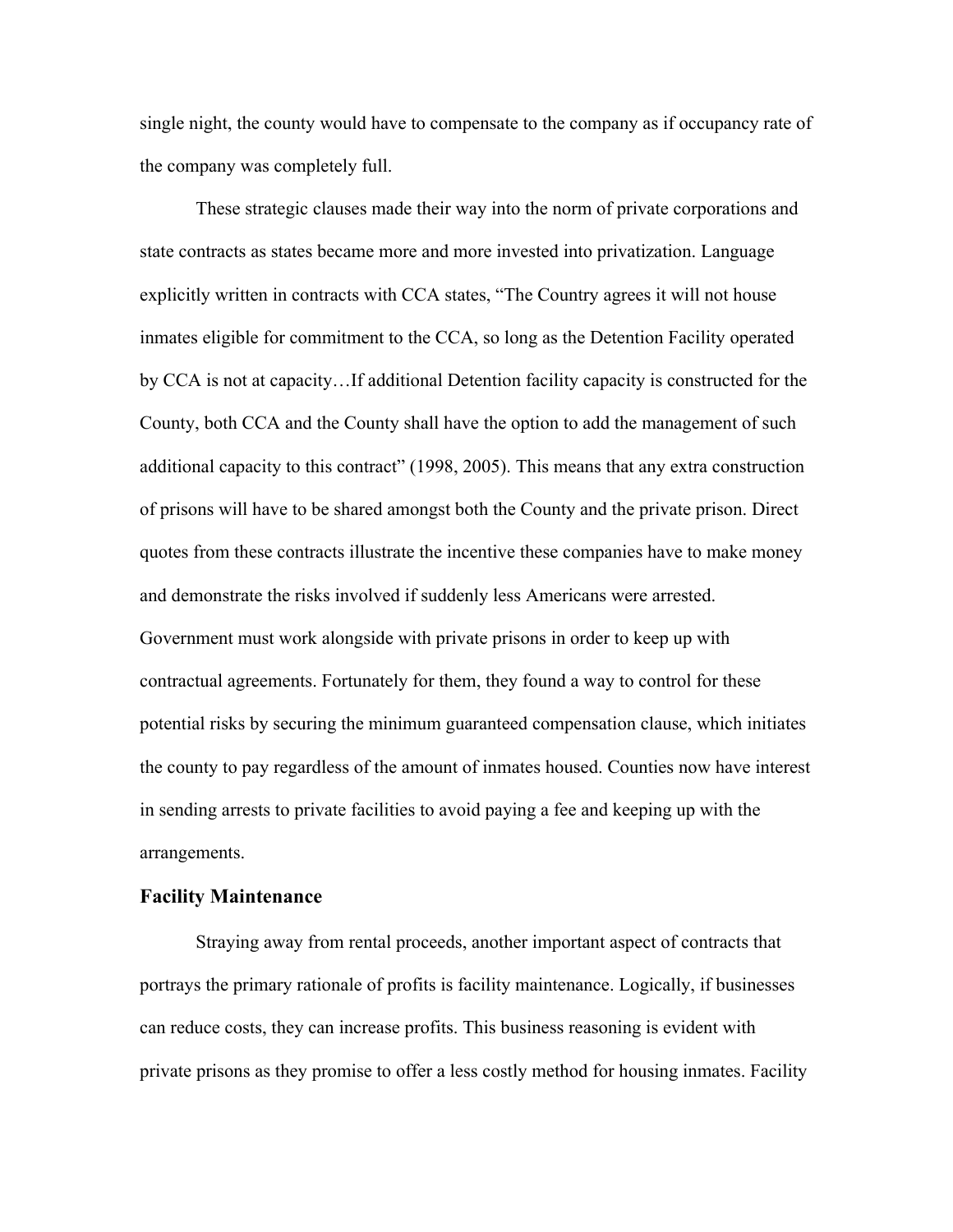maintenance is a major component when operating prison facilities, which is why private prison companies appeal to states by asking for a lower per diem maintenance fee than would be necessary in a public prison facility. What ends up happening at times however, is companies overcharging government and spending less of their appropriated sum on facility maintenance. In a contract between CCA and Florida, CCA only spent \$175,000 out of the billed \$645,000 annually on facility maintenance. Over a five-year period, the company ended up overbilling the government approximately \$2.85 million (Selman and Leighton, 116). Accordingly, we see facilities being neglected, like the case of Tulsa County in 2005. In this predicament, CCA's contract was terminated due to poor facility maintenance, which required a minimum of \$250,000 in repairing costs. Situations such as these demonstrate the primary motive of private prisons, which is operating in a manner of maximizing profits regardless of the consequences it may impose on society.

Moreover, contract monitors are a crucial aspect in contract agreements. Contract monitors are responsible for facility inspections, whether they are on-site or frequent visitors. Contract language promotes monitors to pay close attention to the companies they are assigned to, but it does not ensure complete compliance. How is this so? Discovering examples of breaching monitoring duties explain how contract compliance is not a top priority for many prisons. For instance, a private juvenile prison in Texas, operated by GEO group, had high reports of prison mismanagement and harsh conditions (further described in the next chapter). After closer examination, it became evident that seventy-five percent of the contract monitors for the prison site were actually former GEO employees. The obvious conflict of interest that prevails in this situation benefits the company because low maintenance can be considered acceptable for a period of time,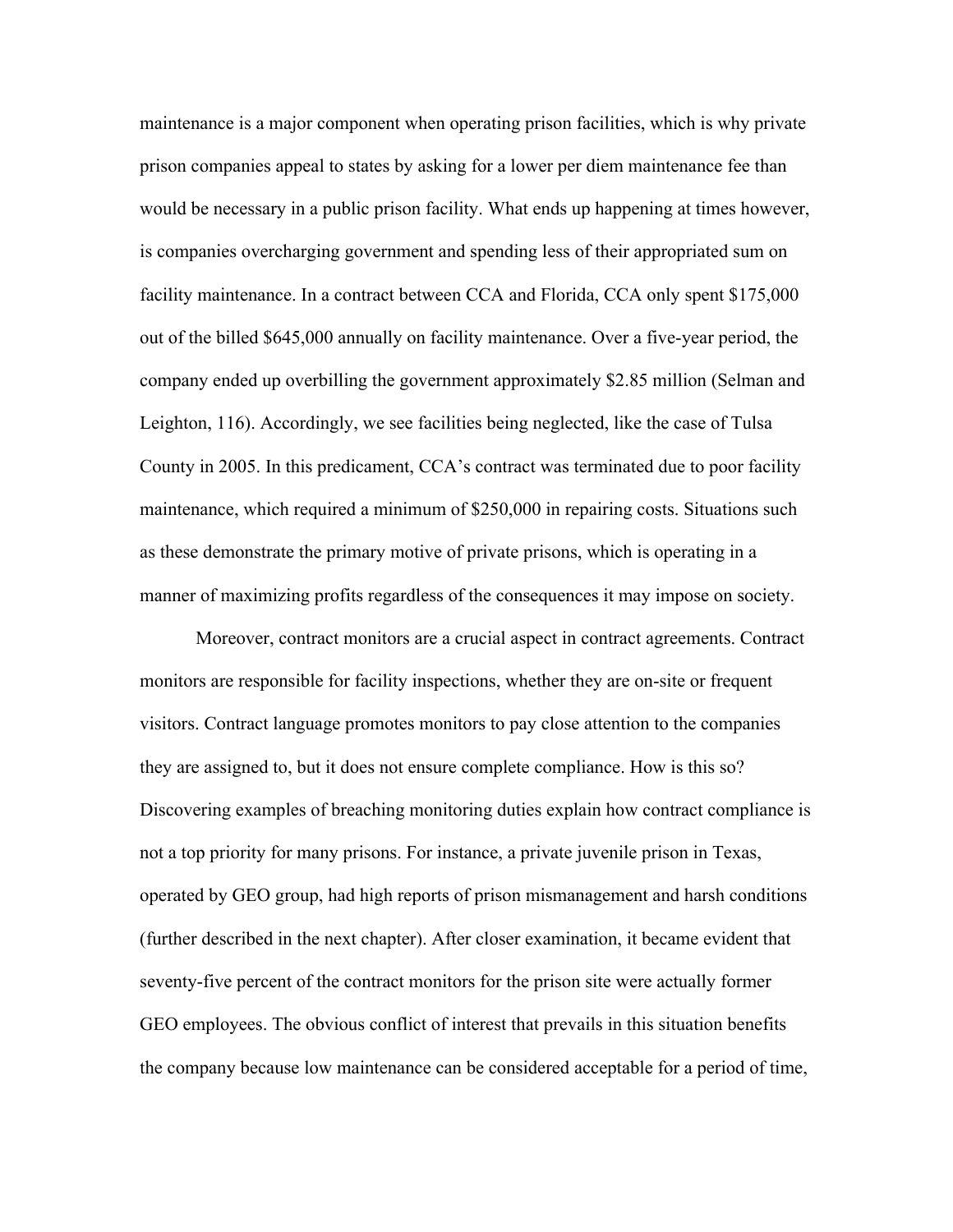until the violations get discovered of course. When prison owners are still compensated for unsatisfactory treatment of facilities, it becomes obvious that the comfort of inmates is not of primary concern.

#### **Staffing**

Finally, agreements for staffing of private companies exist within all contracts signed by state and private prisons. These requirements vary with background checks, minimal number of mandatory staff, and training standards. The purpose of having staff members is to promote stability, safety, and order in these especially dangerous settings. Disappointingly, we see cases of understaffing, overbilling, and increasing "ghost employees" (Selman and Leighton, 120). Ghost employees refer to "billing a state for vacant positions" (120). Generally, staff is hired based on a staff per inmate ratio. It is in the clear interest of companies to hire less staff per inmate as a method of saving money and overbilling as a method for making money. Even the language within these contracts does not guarantee compliance to background checks. Specifics about what is and is not acceptable is not transparent and private companies obtain great amount of discretion in their hiring process, unlike public institutions. An audit conducted from 2003 to 2005 on a GEO corporation revealed about one hundred employees being hired without underdoing a criminal background check (Selman and Leighton, 120). Having low barriers of entry for employees allows inexperienced staff members to perform the difficult tasks that require experience and skill. It goes without being said, monetary greed is the basic root of essentially all decisions made by private prison corporations.

Private prison and public state contracts portray how little the public is actually involved in the decision-making process, which seems ironic since it is the public that is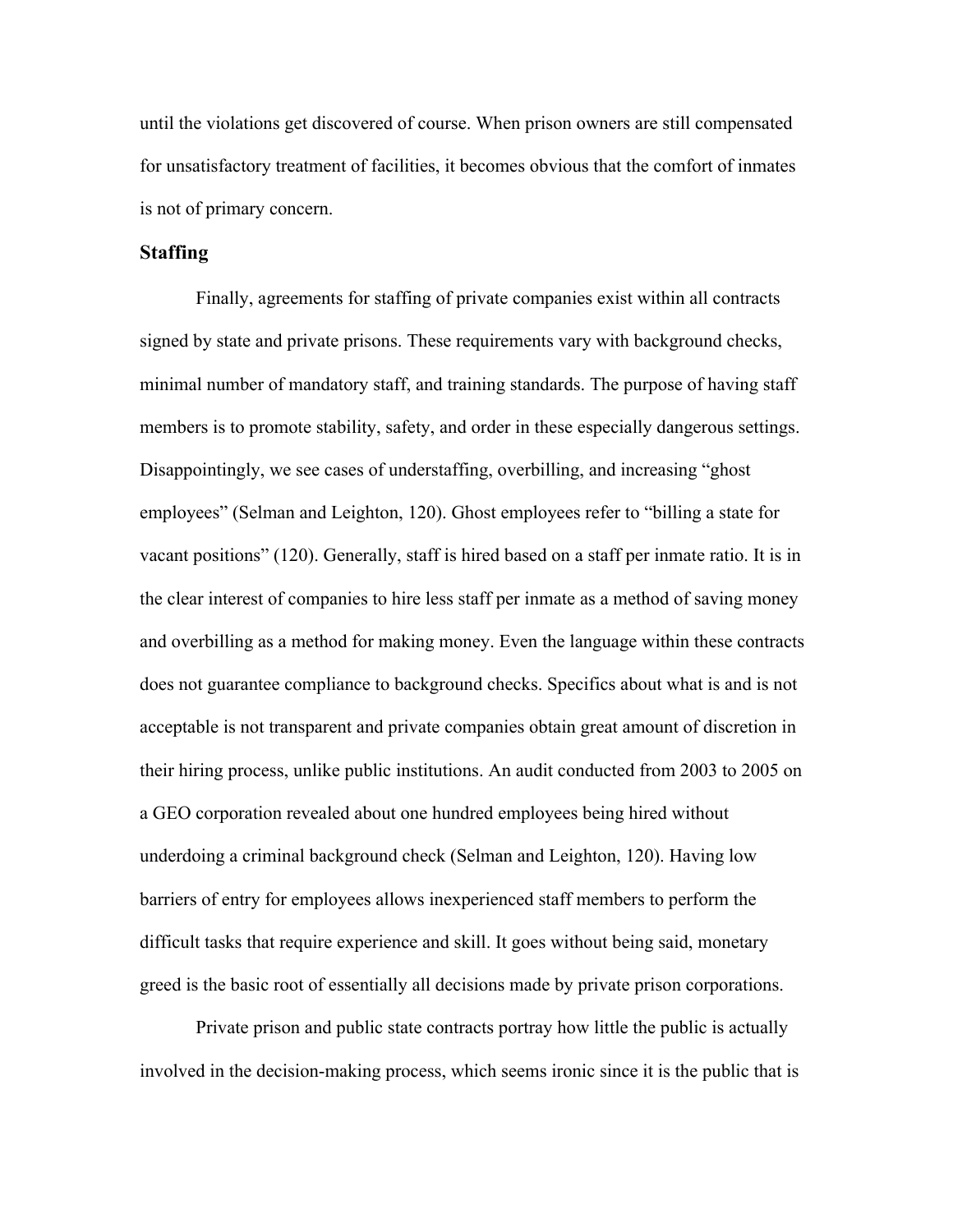being housed in these facilities. With no care for inmate input, accountability is imaginary and incentive for change is nonexistent. The strategic thought processes that exist with private prison corporations are all geared towards reducing costs as much as possible, to save as much as possible, and essentially profit as much as possible. It is surprising how America can allow for companies with great discretionary powers, minimal oversight, and low accountability to exert such huge influence on society.

#### **2.2 Political Gimmicks: Follow the Money**

#### **Political Endorsements**

After analyzing the private and public partnership within the contracts of prisons and government, we see how an environment behind closed doors is created, where the public has no say and probably no knowledge of what is actually occurring. What ends up being created is an "iron triangle", where government, key legislative members, and the interests of greedy corporations are safeguarded from external pressures and dependability. "When the members of the iron triangle get together, a sub-government is established that has the capacity to create public policy that is distant from public scrutiny" (Adams 1984). Just picture the amount of influence three extremely powerful figures working together can have on society in terms of economic, political, and social issues. Sentencing policy can be shaped primarily on a cycle of figures that represent the monetary interests of private prison corporations.

This produces a system where the government benefits from lower operational costs of housing inmates, private prisons benefit from extensive profits, and legislatures receive political donations and campaign contributions, while the public faces a greater risk of mass incarceration. The unification of these major parties: government and private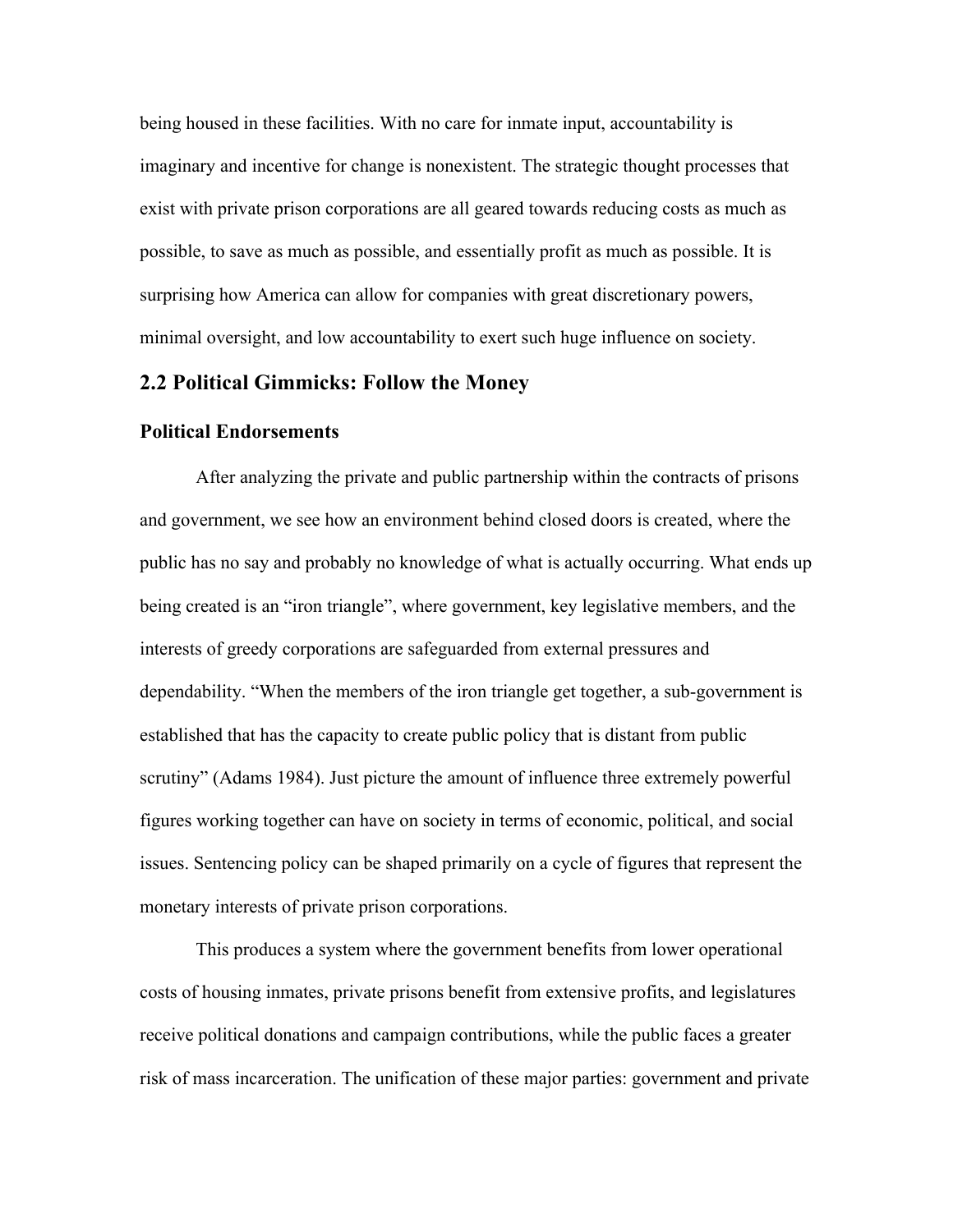corporations, leaves minimal room for public or third party influence. This partnership is evident by simply viewing the annual reports of private prison corporations. GEO group, one of the world's leading providers of correctional housing and services, has its top executive members as former government employees. For example, Norman A. Carlson, member of the board of directors at GEO, is a former director of the Federal Bureau of Prisons. Ann N. Foreman, also a member of the board of trustees, is a former Under Secretary in the United States Air Force (2012 GEO Annual Reporting). The board chairman and Chief Executive Officer at CCA, a leading private prison corporation, was once the Commissioner of Finance for Tennessee.

As long as private prisons operate in society and contract with states, lobbying will only become more and more frequent. For example, Betty Anderson, political lobbyist for Correctional Corporations of America, was wife of Speaker of the House in Tennessee General Assembly. Also, Governor Donald Sundquist's former chief of staff had been advising the Governor on prison privatization while simultaneously a CCA stockowner (Selman and Leighton, 97). From 1994 to 1996, Tennessee had a statute that permitted only one private prison operating at a time. Controversially, Governor Sundquist endorsed a scheme for CCA to contract for construction of another private prison, financed with state bonds of \$47 million. What can be a reasonable explanation behind this decision-making? Well, this endorsement took place after a donation amount of \$60,491 was given to Tennessee lawmakers by the founders of CCA, \$38,500 of which was donated to the reelection campaign of Governor Sundquist. This is just a single example of corporate owners lobbying their way to achieve means of mass incarceration by paying their way to get what they want, profits.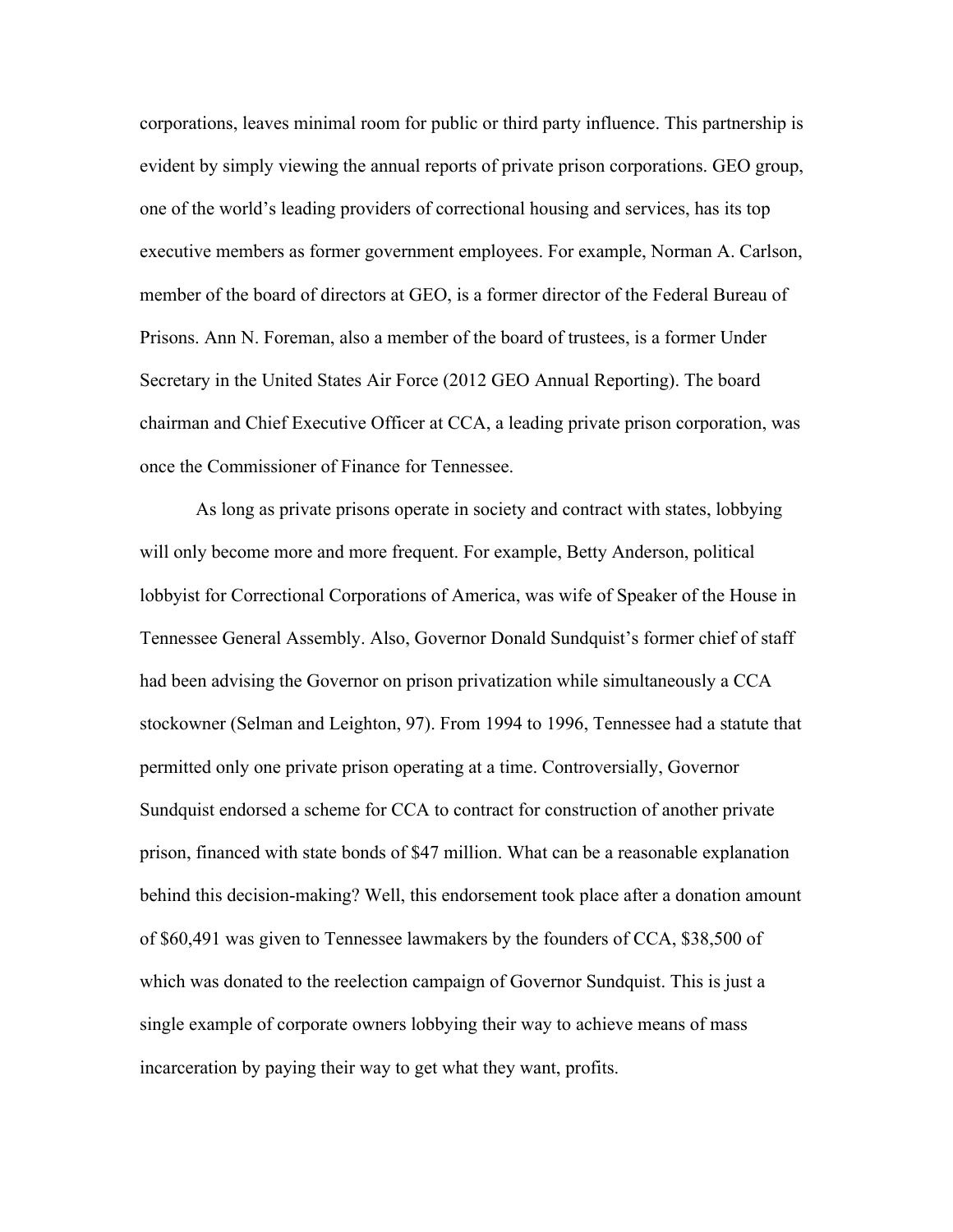

CCA Funds Spent on Federal Lobbying<sup>90</sup>

*Figure 2.1. CCA Funds Spent on Federal Lobbying (Sentencing Project)*

Since 1999, CCA has spent an average of \$1.4 million on in-house lobbying each year and since 2004, CCA's political action committee has contributed over \$130,000 on average for each election cycle on federal candidates. Private prison corporations use a strategic business model for generating profits, and in turn use that money to lobby and create incentive for legislatures to work with them as a team, in order to make even more money. Routinely, CCA and other private prison corporations have favored donating to Republicans, primarily for their conservative take on crime and punishment. Interestingly enough, CCA's scope of influence still extends to Democrats who have received about twenty percent of the company's federal contributions.

#### **Teaming Up With Lawmakers**

Although private prisons argue that they do not endorse longer sentencing policies, it would be naïve to simply believe their line of defense. The interest private prisons have in influencing legislation becomes evident when we see them forming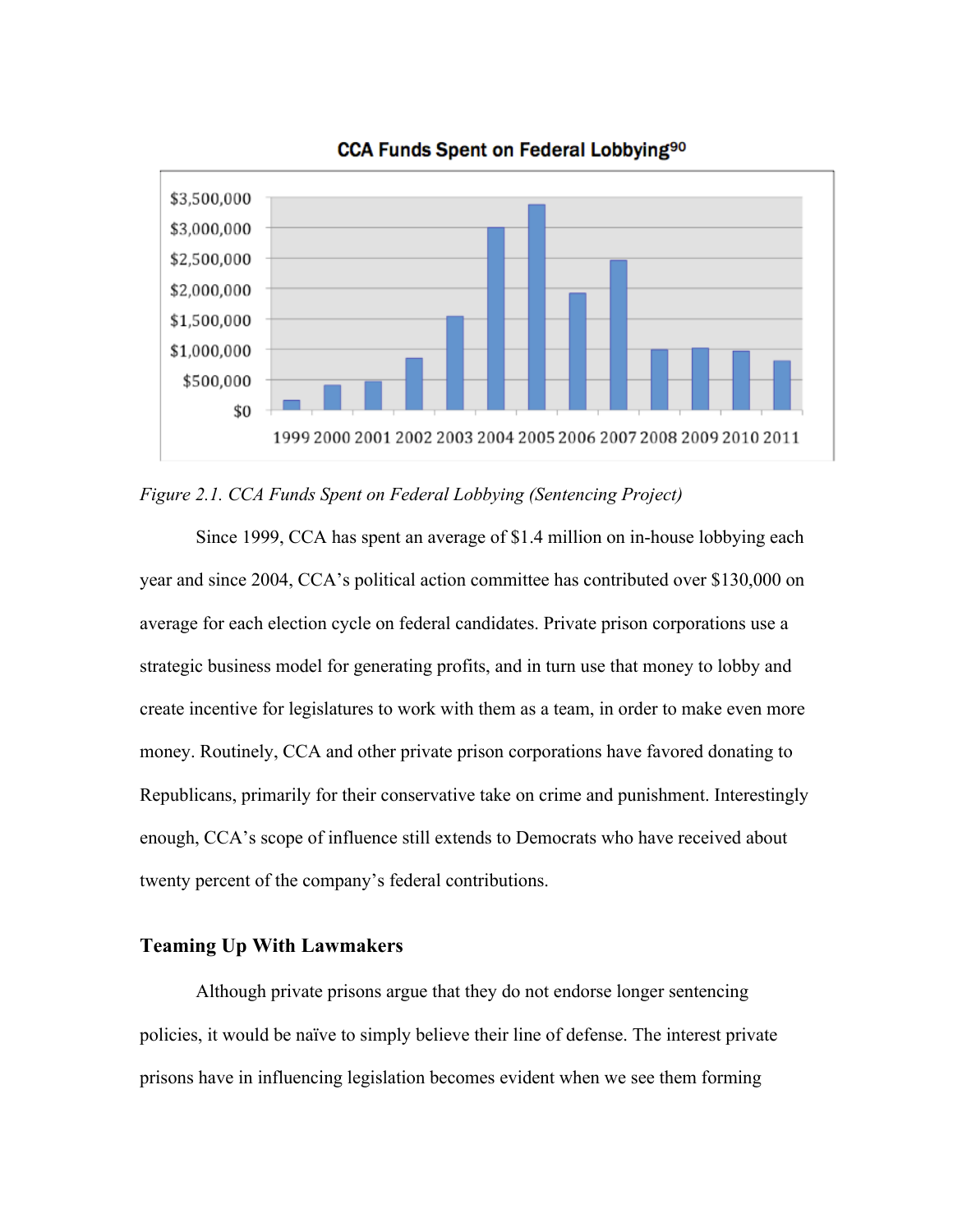relationships with legal associations. For example, The American Legislative Exchange Council, an organization for conservative legislatures advocating free markets and individual liberty has also teamed up with CCA. This corporate lobby and private business partnership introduces dangerous possibilities to society, where both parties can make an exchange in light of pursuing their own interests. Paying councils a sum of money for "ghost writing" legislation in favor of their businesses becomes a plausible expectation (Selman and Leighton). By being a member of ALEC, private prison owners can discuss the benefits of their prison system to state lawmakers, who in essence can administer laws that are skewed towards the private interests. This basically means that the process of administrating criminal justice law takes place behind closed doors and most importantly, far away from public scrutiny. What is even more surprising is that private businesses can pay for a seat on ALEC's Criminal Justice Task Force, which creates "model" bills on criminal punishment. Tracking the progress of this task force illustrates the tough on crime agenda that is promoted by the organization. The most important model bills that were created in this sector include three-strikes laws, the Habitual Juvenile Offender Act, The Truth in Sentencing Act, and mandatory minimum sentencing laws. Logically, private prisons have an incentive to lobby for harsher sentencing laws for petty/non-serious crimes. If non-serious crimes become associated with stricter sentences, then the demand for private prisons would increase since the number of arrests would also increase. It is simpler to amend laws for nonviolent or nonserious crimes since there is a consensus on harsher punishment for serious crime violations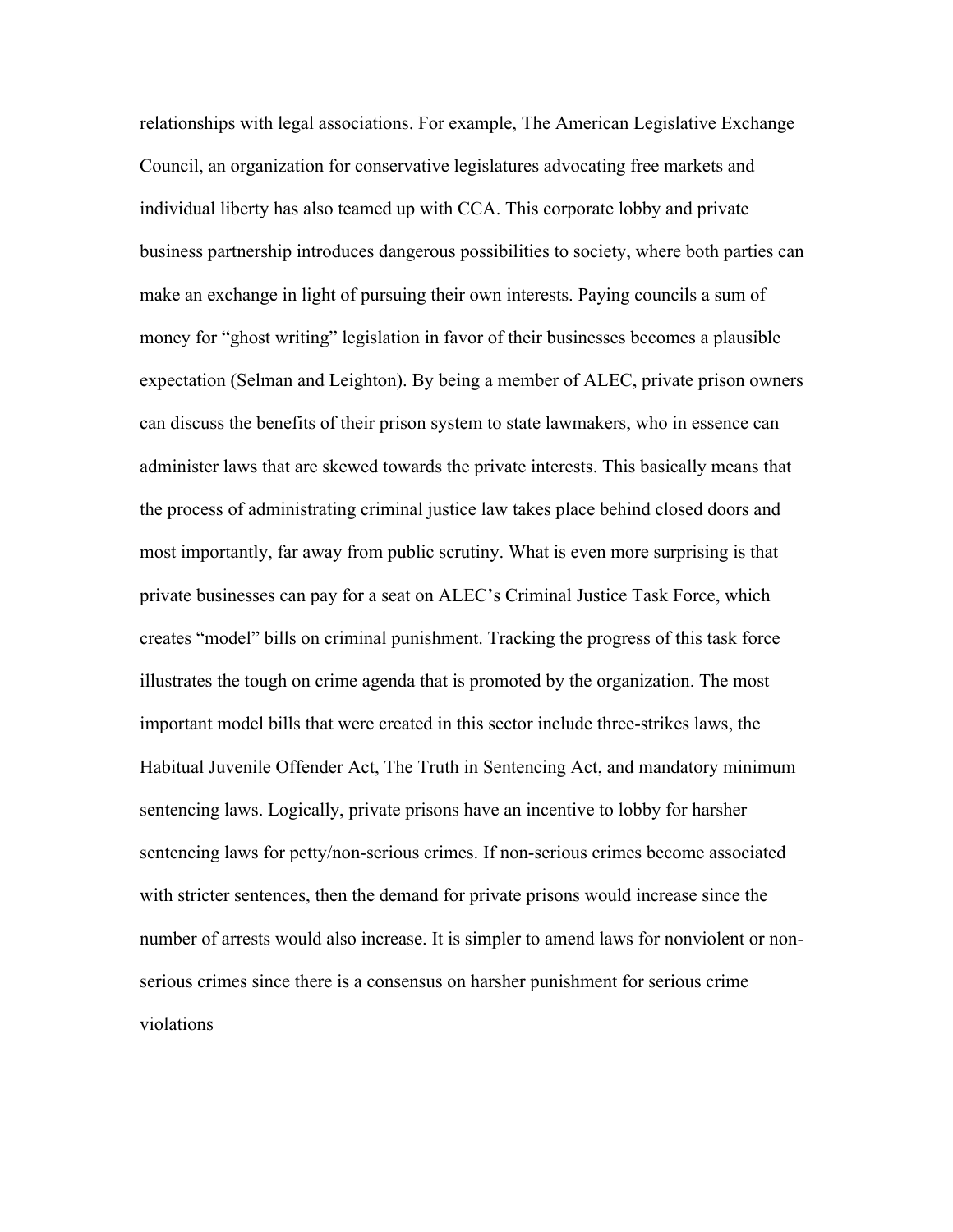These laws have become widespread across many states where criminal offenders have started to receive little leniency for their violations. Although this seems unfair to the public, who may receive an extraordinarily long sentence in accordance to minor drug violations, it is still beneficial to corporate executives who now have more inmates to house. Some may argue that the increased rate of incarceration has lead to the need for private prisons, but once these facilities are established, there is a new incentive to keep incarceration rates high instead of reducing them. For this reason, this paper focuses on the concept that prison privatization plays a role in maintaining the inflated rates of incarceration in the US. Incarcerating more people can be perceived as reducing crime on streets, but it is also another way of reducing business risks for these corporations and increasing profits. "The problem is that companies need the current elevated rates of incarceration and overcrowding to continue indefinitely" (Selman and Leighton). If incarceration rates decreased and public prisons began to have vacancies, private prisons would lose their business due to reduction of demand. The prison-industrial complex has become a system of pursuing greedy interests at the expense of the citizens who make mistakes with the law.

#### **2.3: Past Cases of Profit Motives**

#### **Cash for Kids Scandal**

To the general public, the details of corruption and bribery are generally not heard of. With further research, one will discover the various cases of how private corporations can influence even the most powerful figures into acting on behalf of business interests. A very relative and astonishing case is referred to as the "Cash for Kids" scandal. In this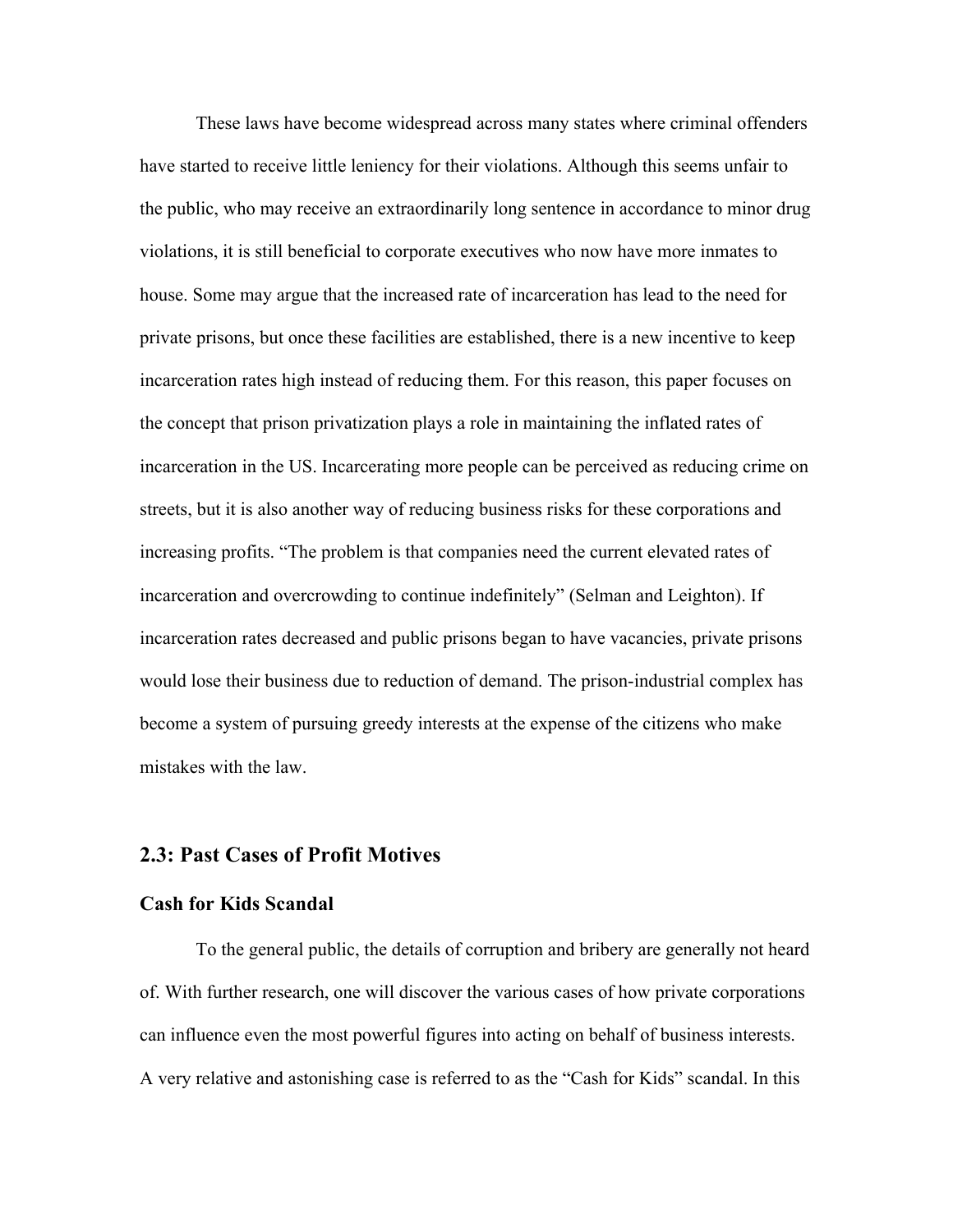2009 case, Pennsylvania Judge Mark A. Ciavarella, sentenced over two thousand adolescents to jail for petty crimes. One of those minors was Hillary Transue, a fourteen year old teenager who created a fake MySpace page of the vice principal of her school. Another was Justin Bodnar, who was sentenced to juvenile detention for cursing at the mothers of another student. There was also Ed Kenzakoski, a seventeen year old that was diagnosed with ADD before the age of ten and began drinking at the age of fourteen. As a way of scaring Ed and putting him on the right track, his father with the help of two officers, placed a marijuana pipe in the boy's truck so when officers pulled him over he would be scared enough to turn his life around. After getting caught, even though Kenzakoski did not do anything himself, he was still sentenced to juvenile by Judge Ciavarella (Getlen 2014).

The unforeseen aspect of this case was that Judge Ciavarella was paid over \$2 million from the builders and owners of private prison facilities as a reward sentencing minors to that facility. Over two thousand children had their lives drastically altered for the worse in exchange for greedy profits of a single judge and a private corporation. Judge Ciavarella received twenty-eight years in prison for his crimes. As this case grew widespread awareness, a documentary was created to better inform the public called "Kids for Cash". At the end of the documentary, powerful statistics were displayed indicating that, "Two million children are arrested in the US, and 95% are for nonviolent crimes". Also "66% of children who have been incarcerated never return to school" and finally, "The US incarcerates about five times more children than any other nation in the world". This is a clear example of how increasing incarceration rates is incentivized by private prisons and also depicts the means these corporations will go through in order to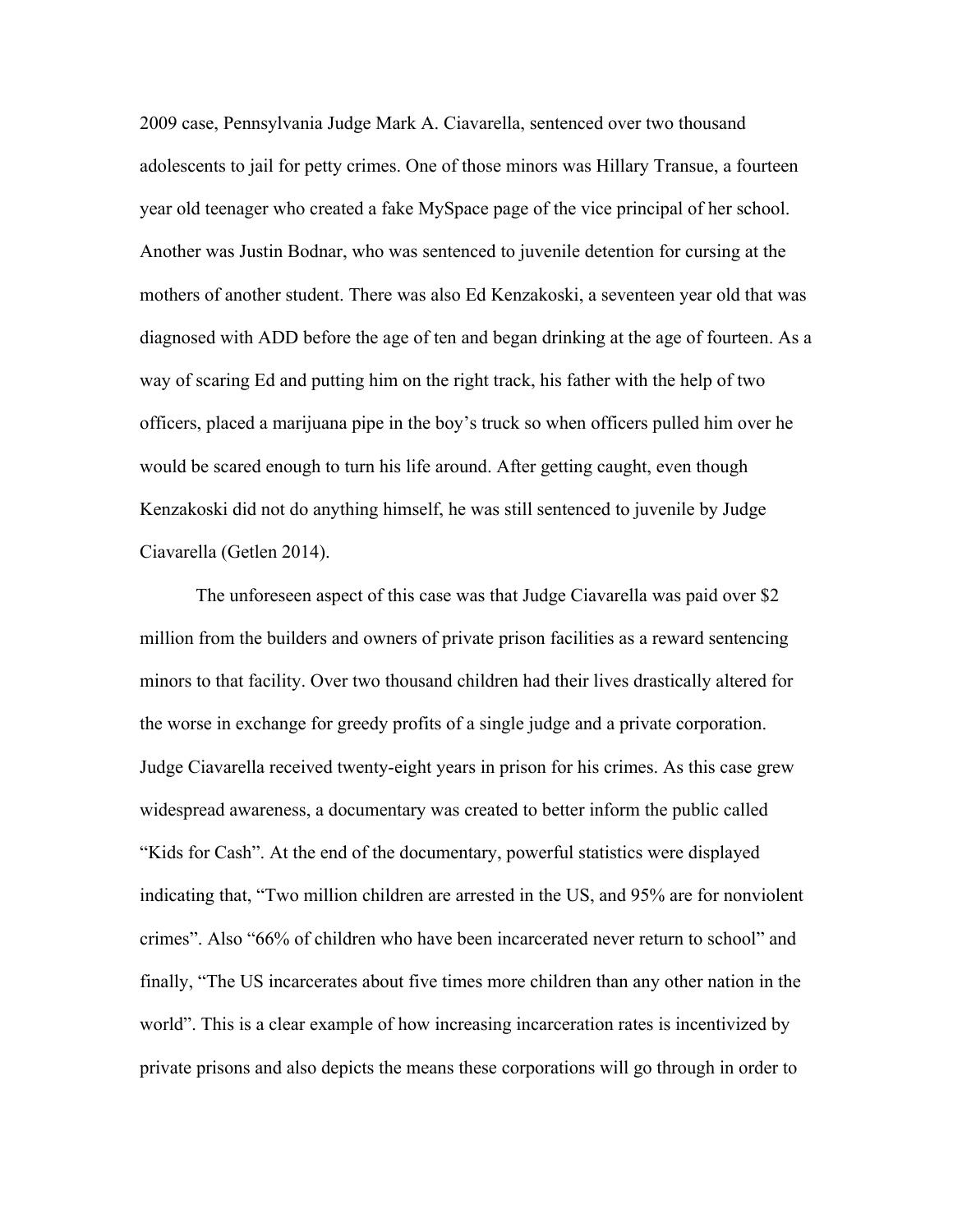achieve such high rates. This controversial case raises awareness about what takes place behind closed doors of private corporations. If it were not for the thousands of children that were sent to prison, the bribery present in this case would have gone undetected. Just imagine all the small-scale instances that occur but go undetected. It is a dangerous concept to allow the prison system to enter the free market where the interest of profits overpowers the interest of appropriate punishment.

#### **Bribery and Money Laundering**

A more recent case in Mississippi involves a former state assembly member and current businessman Cecil McCrory and former chief of Mississippi prisons, Christopher Epps. In 2013, Epps was indicted on forty-nine counts of bribery and money laundering with his co-conspirator McCrory. Epps received approximately \$1 million worth of bribes in exchange for granting contracts to McCrory for the various private prisons that he operates. While Ebbs, an entrusted public official and head of the prison system, was collecting his generous some of money, the private prison system in Mississippi was deteriorating. The East Mississippi Correctional Facility, which housed mentally ill prisoners, is the primary focus because inmates reported extreme human rights violations taking place.

Accordingly, a civil class action suit was filed shortly after to the Mississippi Department of Corrections for the inhumane treatment of these prisoners. Instances include unlocking cell doors, security guard-to-prisoner assaults, unsanitary cells covered in blood, refusal of providing necessary medical treatments, and lack of attention given to inmates who attempted to commit suicide in the facility (American Civil Liberties Union). To go into greater detail, expert reports indicate a patient that had brain tumor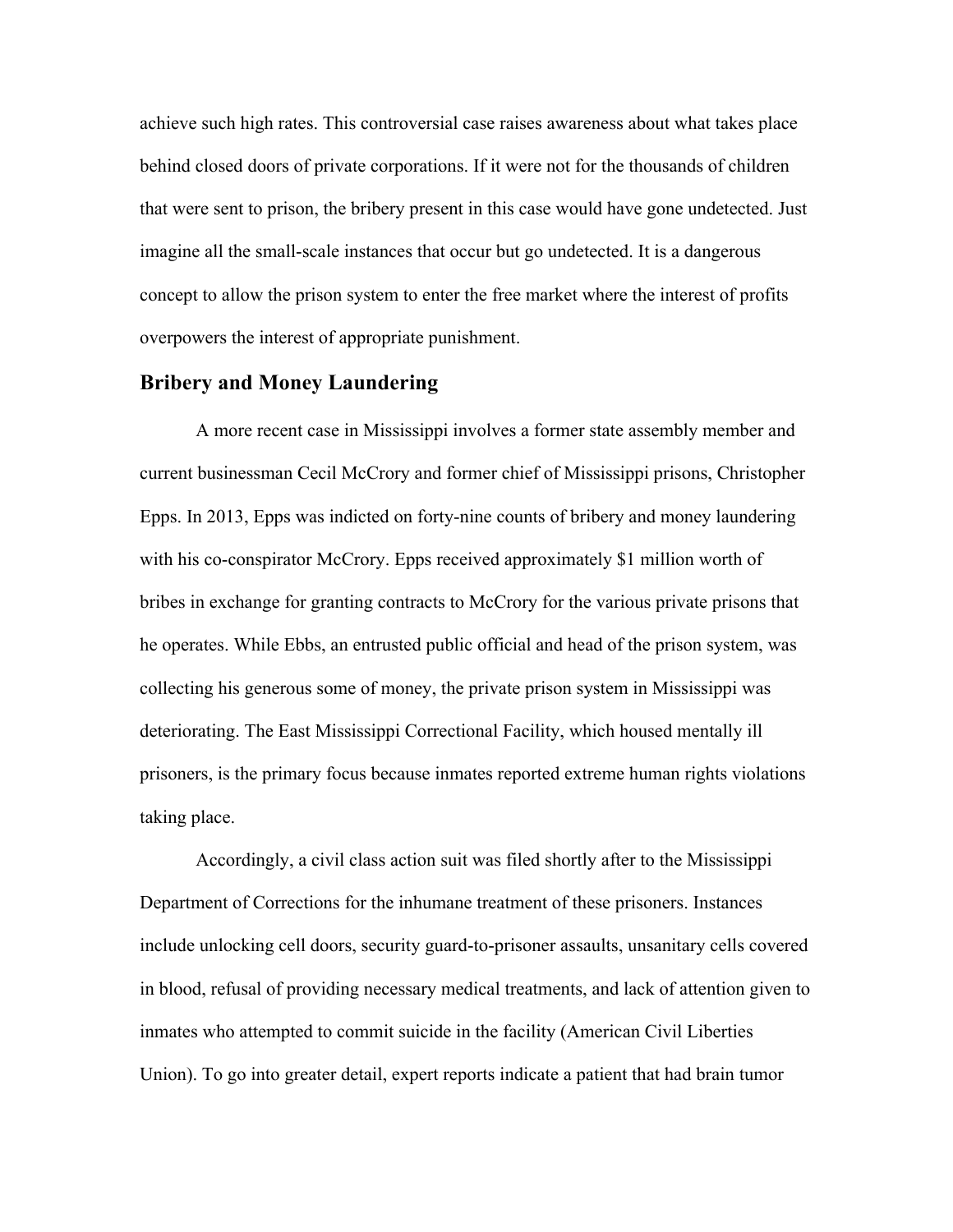but was denied a prompt CT scan along and a visit to a neurosurgeon. Another prisoner lost total eyesight when he did not receive his glaucoma medication. It does not stop there. Expert reporting also informed us that a prisoner who attempted to commit suicide, found with a rope around his neck and explicitly stated that he had no reason to live, was dismissed from mental counseling. Apparently, his mental condition was not of enough concern to the counselors hired for the purpose of providing mental assistance to these inmates. This inmate later passed away from a heart condition that was not taken earnestly by the staff members. Finally, the cells of solitary confinement were reported as atrocious and equivalent to torture according to international human rights standards. According to a report written by Doctor Terry A. Kupers, "They press the outer bounds of what most humans can psychologically tolerate" (American Civil Liberties Union). They lacked sanitation, lighting, and any sort of visit for weeks at a time. (Further emphasis on private prison conditions will be described in the next chapter).

This case is a clear depiction of what we see when we follow the money: corruption, bribery, and the pursuit of greedy interests. While prisoners suffering from psychiatric disabilities were treated unconstitutionally and inhumanely, the prison system was collecting generous sums of money in exchange for granting contracts to the company that runs these brutal prisons for profit (Gates 2015).

#### **2.4 Executive Salaries**

As discussed, the process of capitalizing prisons comes with mindset that lavish profits will be earned. One way to get a better understanding of the benefits that come alongside operating private prisons is to look at compensation received by key executive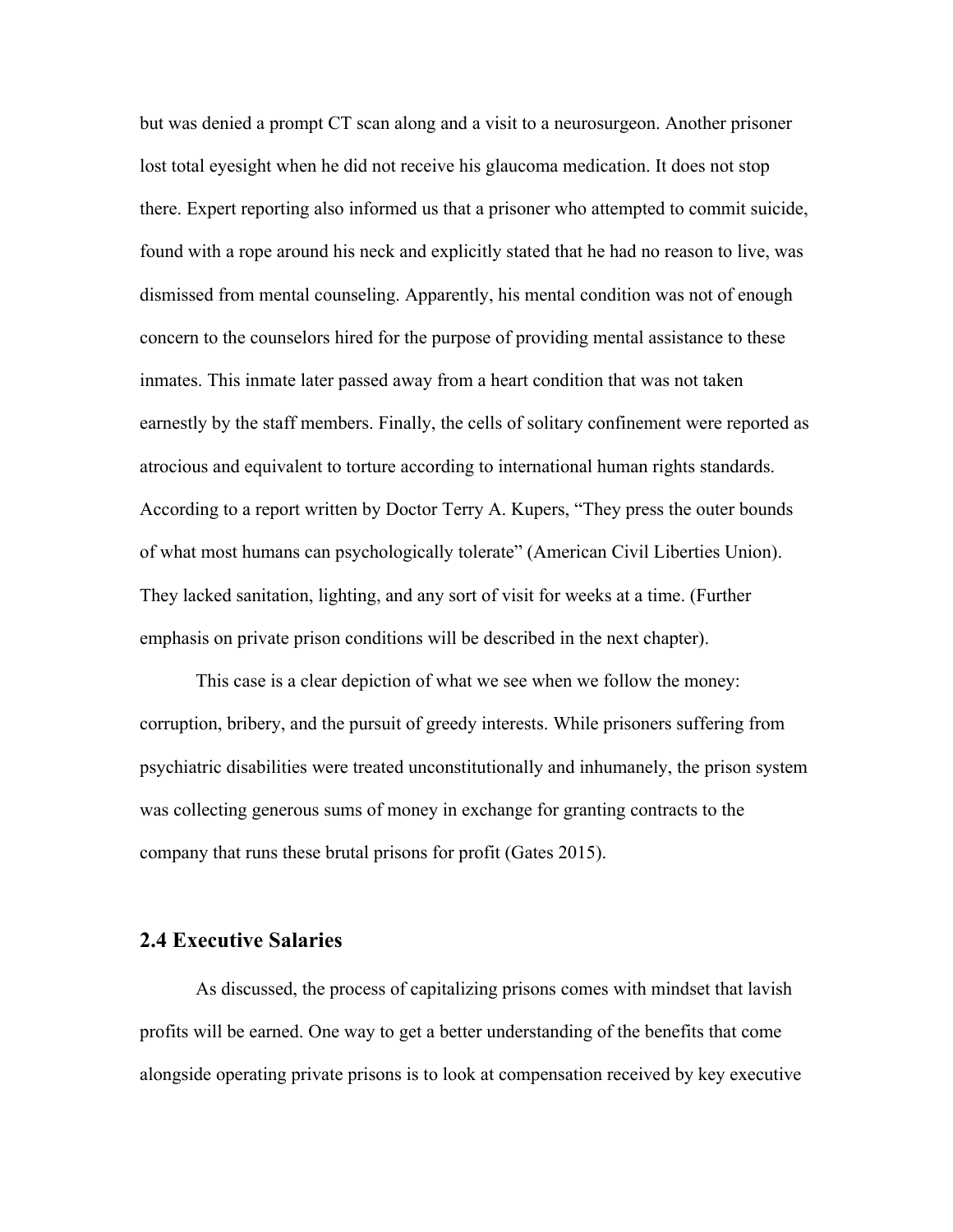members. Figure 2.2 illustrates the annual compensations obtained by executive members of GEO Group. The most recent figures from 2013 represent no less than a million dollars of compensation for the top six members of GEO Group. These figures not only represent the profitable incentives of private facility operators, but also the success of prison corporations.

| See Salary, Bonus, and Pay details for Jobs at GEO [3]<br><b>Key Executive Compensation GEO</b> |           |           |            |            |           |
|-------------------------------------------------------------------------------------------------|-----------|-----------|------------|------------|-----------|
| Name/Title <sup>2</sup>                                                                         | 2009      | 2010      | 2011       | 2012       | 2013      |
| Executive Compensation                                                                          | 6,831,741 | 7,079,224 | 11,174,992 | 11,486,300 | 9,288,537 |
| George C. Zoley/Chairman of the Board and Chief<br><b>Executive Officer</b>                     | 4,253,096 | 3,484,807 | 5,734,949  | 5,976,604  | 4,621,496 |
| > Brian R. Evans/Senior Vice President and Chief Financial<br><b>Officer</b>                    | 791,947   | 915,669   | 1,390,367  | 1,485,004  | 1,290,383 |
| > John M. Hurley/Senior Vice President, GEO Detention and<br><b>Corrections Services</b>        | 929,893   | 976,507   | 1,513,955  | 1,478,544  | 1,281,222 |
| > John J. Bulfin/Senior Vice President, General Counsel and<br>Secretary                        | 856,805   | 837,974   | 1,168,003  | 1,156,052  | 1,083,291 |
| > Jorge A. Dominicis/Senior Vice President, GEO Community<br><b>Services</b>                    |           | 864,267   | 1,367,718  | 1,390,096  | 1,012,145 |

A publicly-traded company is only required to disclose information concerning the amount and type of compensation paid to its CEO, CFO, and the three other most highly compensated executive officers in a given year. Information about compensation for these individuals may be unavailable in prior years if they were not in their current roles or did not qualify as among the most highly compensated officers at the time.

*Figure 2.2: Compensation for Executives of GEO Group, 2009-2013 (InsiderMoney*)

Figure 2.3 depicts similar compensations for CCA. With every passing year,

compensation for each member increased. In the case of the President and Chief

Executive Officer Damon T. Hininger, his compensation increased almost twofold from

2009 to 2013. If the heads of these private prisons continue to make high salaries and

profits, then the reasoning for altering their behavior is slim to none. With the knowledge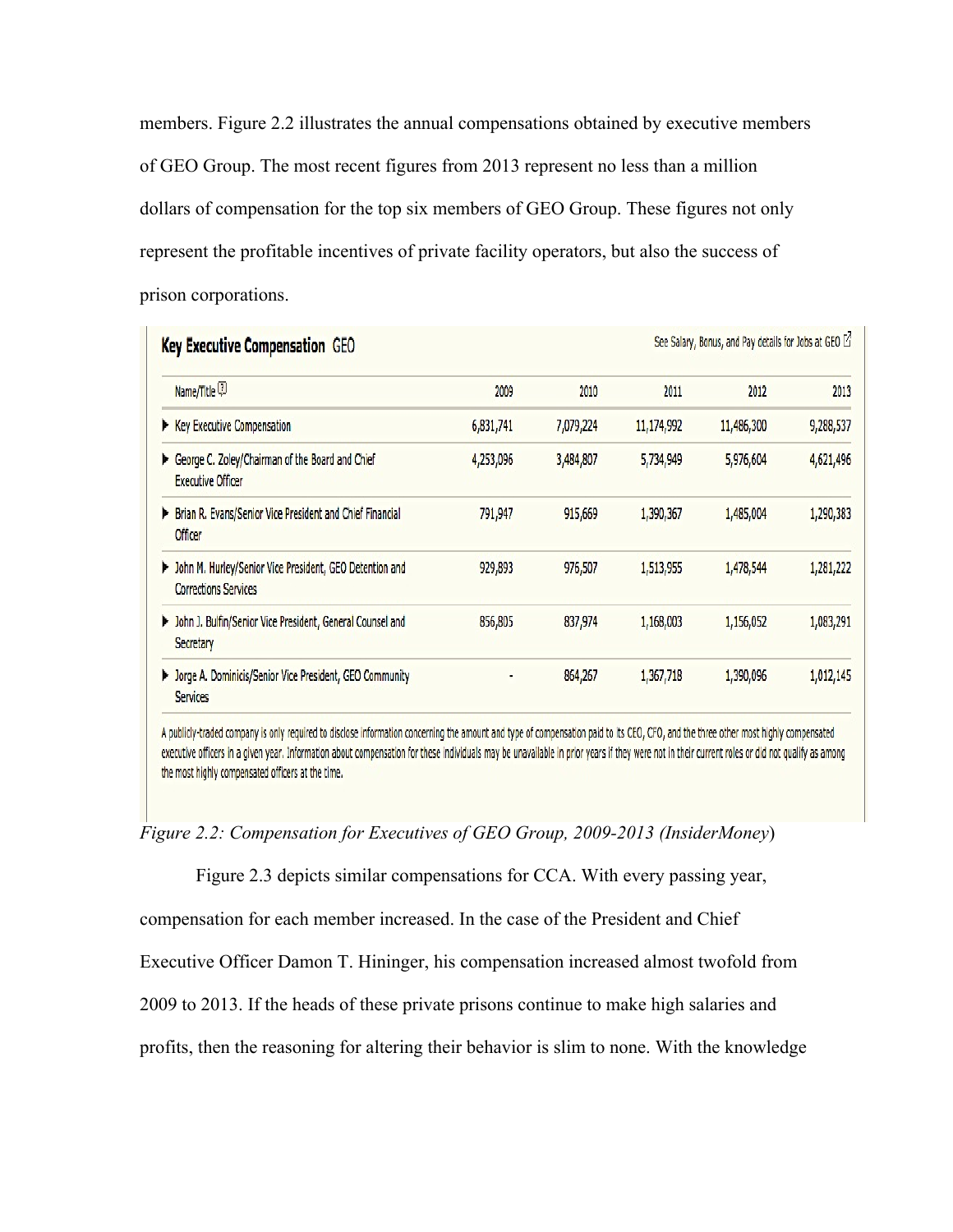that more inmates lead to more revenue, more profits, and thus more compensation,

prison executives will continue to pursue their ambition for monetary success.

| See Salary, Bonus, and Pay details for Jobs at CXW [2]<br><b>Key Executive Compensation CXW</b> |           |           |           |           |           |
|-------------------------------------------------------------------------------------------------|-----------|-----------|-----------|-----------|-----------|
| Name/Title <sup>2</sup>                                                                         | 2009      | 2010      | 2011      | 2012      | 2013      |
| ▶ Key Executive Compensation                                                                    | 3,876,737 | 6,387,206 | 7,266,885 | 6,792,510 | 9,315,698 |
| Damon T. Hininger/President and Chief Executive Officer                                         | 1,733,547 | 3,266,387 | 3,696,798 | 2,772,435 | 3,282,460 |
| Todd J. Mullenger/Executive Vice President and Chief<br><b>Financial Officer</b>                | 1,096,535 | 1,593,448 | 1,835,048 | 1,415,655 | 1,675,986 |
| Anthony L. Grande/Executive Vice President and Chief<br><b>Development Officer</b>              | 1,046,655 | 1,527,371 | 1,735,039 | 1,318,900 | 1,554,861 |
| Harley G. Lappin/Executive Vice President and Chief<br><b>Corrections Officer</b>               |           |           | ٠         | 1,285,520 | 1,514,706 |
| Steven E. Groom/Executive Vice President and General<br>Counsel                                 |           | ٠         |           | ٠         | 1,287,685 |

A publicly-traded company is only required to disclose information concerning the amount and type of compensation paid to its CEO, CFO, and the three other most highly compensated executive officers in a given year. Information about compensation for these individuals may be unavallable in prior years if they were not in their current roles or did not qualify as among the most highly compensated officers at the time.

*2.3. Executive Salaries for Corporate Corrections of America, 2009-2013 (InsiderMoney)* 

CCA has also seen its revenue expand by more than 500 percent in the last twenty

years. However their achievements do not stop there. In 2012, CCA made propositions to

forty-eight governors to buy their state funded prisons (Kroll 2013). Of course these

contracts came with the essential clauses of mandatory occupancy rates regardless of

fluctuating crime rates.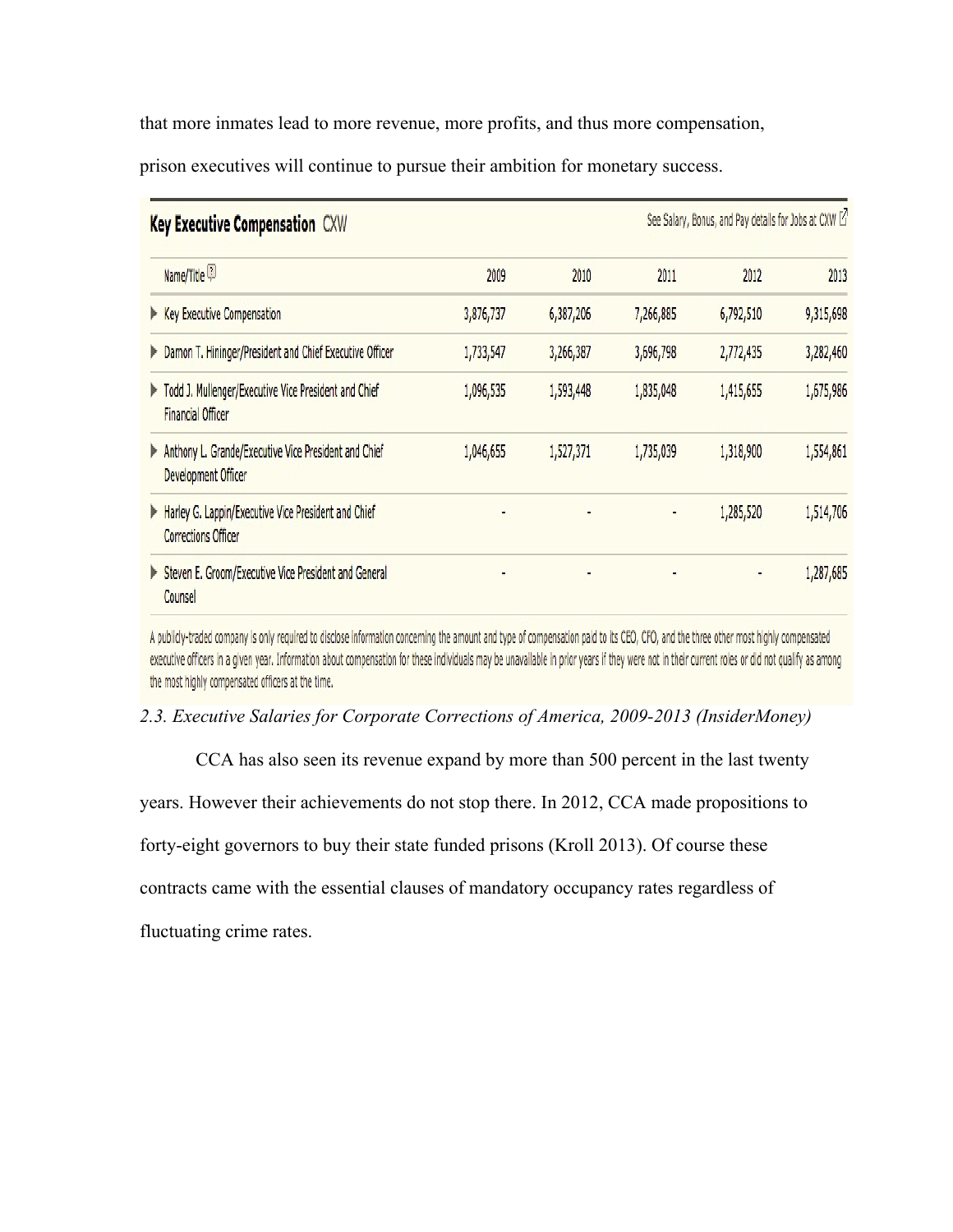## **Chapter 3: Private Prison Conditions and Recidivism**

## **3.1: Comparative Analysis: Minnesota**

As a promise by the early emerging private prison corporations, higher quality services with greater affordance were the premise for development. Research demonstrating operational costs of private prisons have been insufficient in measurement, inconclusive and have often been contradictory (Selman and Leighton, and Coyle, Campbell, and Neufeld). Although private prisons assure low operating costs when proposing contracts with states, the cost-effectiveness of their systems is extremely difficult to measure. There have been many cases of misreporting, exaggerating, and overbilling from the private sector. A great part of measuring prison performance however, is based on the delivery of correctional services and the treatment of the inmates. By comparing data from operational records and thorough interviews with prisoners, a qualitative method of research can be conducted.

A study conducted regarding private and public prisons in Minnesota provides some insight about the differences of each sector. This research plan matched a set of prisoners from three medium-security prisons run by Minnesota Department of Corrections (public sector) with a medium-security prison run by CCA called Prairie Correctional Facility to compare services and programs. The interview questions were outlined to signify prisoners' perception about prison operations such as healthcare, counseling services, educational and treatment programs, work assignments, recreation, routine daily activities, and prison safety and security (Greene, 56). The questions were standardized by available options of true and false or a graded response of 1-5, where standard statistical methods were employed to test the significance of their responses.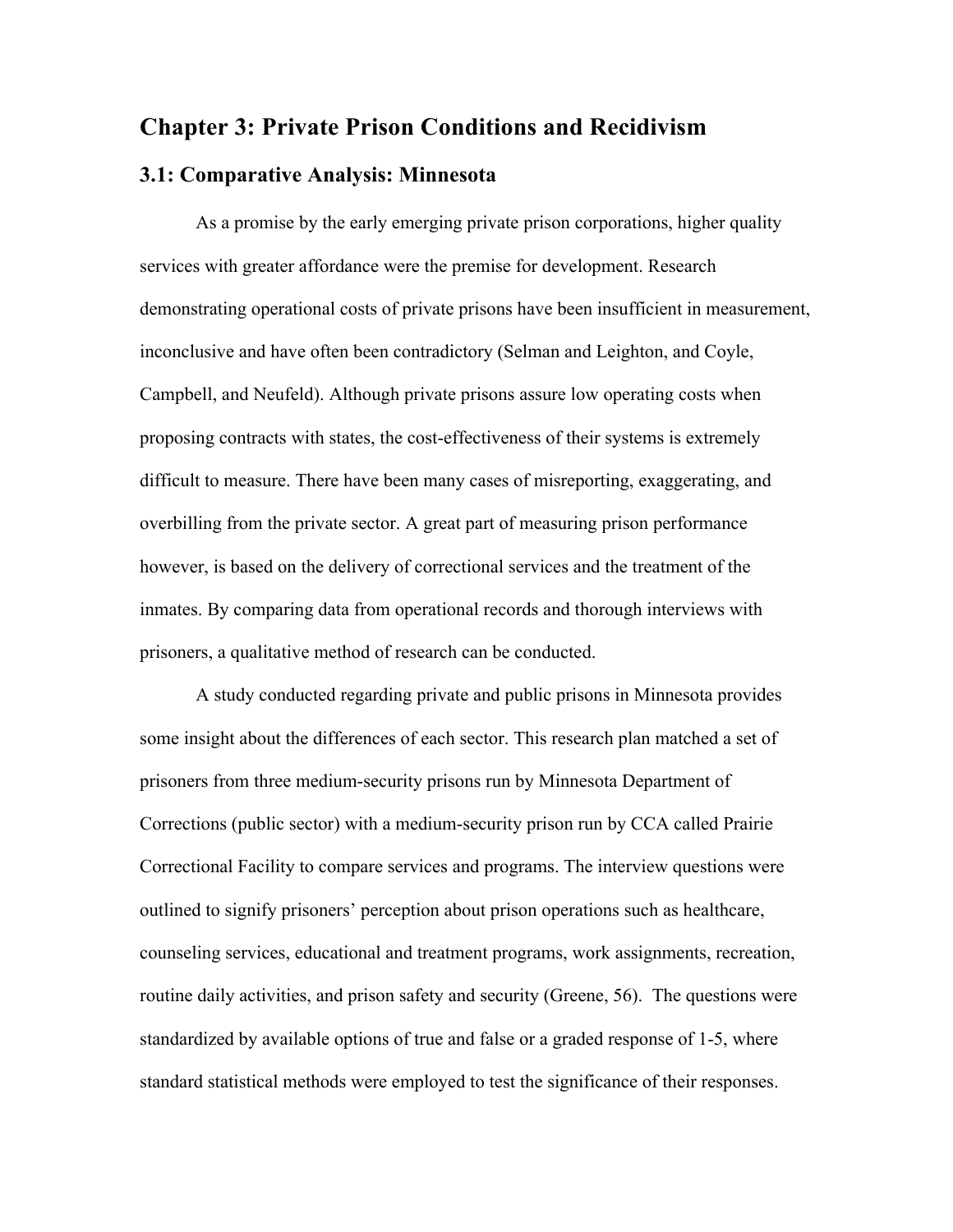A number of significant differences were revealed between the facilities that primarily favored the public prisons operated by the state's Department of Corrections as opposed to the private prison operated by Corrections Corporation of America. The results indicated that medical delivery was approximately the same in both systems. Only three percent more prisoners had seen medical staff in pubic prisons versus private ones. Dental care however, was significantly in favor of public prisoners. Each public prisoner had on average 3.3 sessions with dental staff, while each private prisoner had on average 1.6 sessions. In addition, health information regarding sexually transmitted diseases was offered to about seventy percent of public prisoners whereas no private prisoner was given education on said issues.

General education and employment classes were provided to both forms of prison systems, but the difference existed in certification levels of the teachers. All teachers in the public system were state-certified and received audits to guarantee compliance to state standards and availability to all interested students. Three out of six education teachers in the private prison held state certification. Thus, although both sectors provided education to their inmates, the content and credibility of the educational courses clearly differed. Public prisoners were also reported to be twice as likely to be given satisfactory opportunity to prepare themselves for employment post-release (Greene). Even the span of the educational courses was longer lasting in the public prisons than the private prisons, which only engaged in part-time instruction. Most importantly, the public facilities generated significantly more GEDs annually than the Prairie Correctional Facility.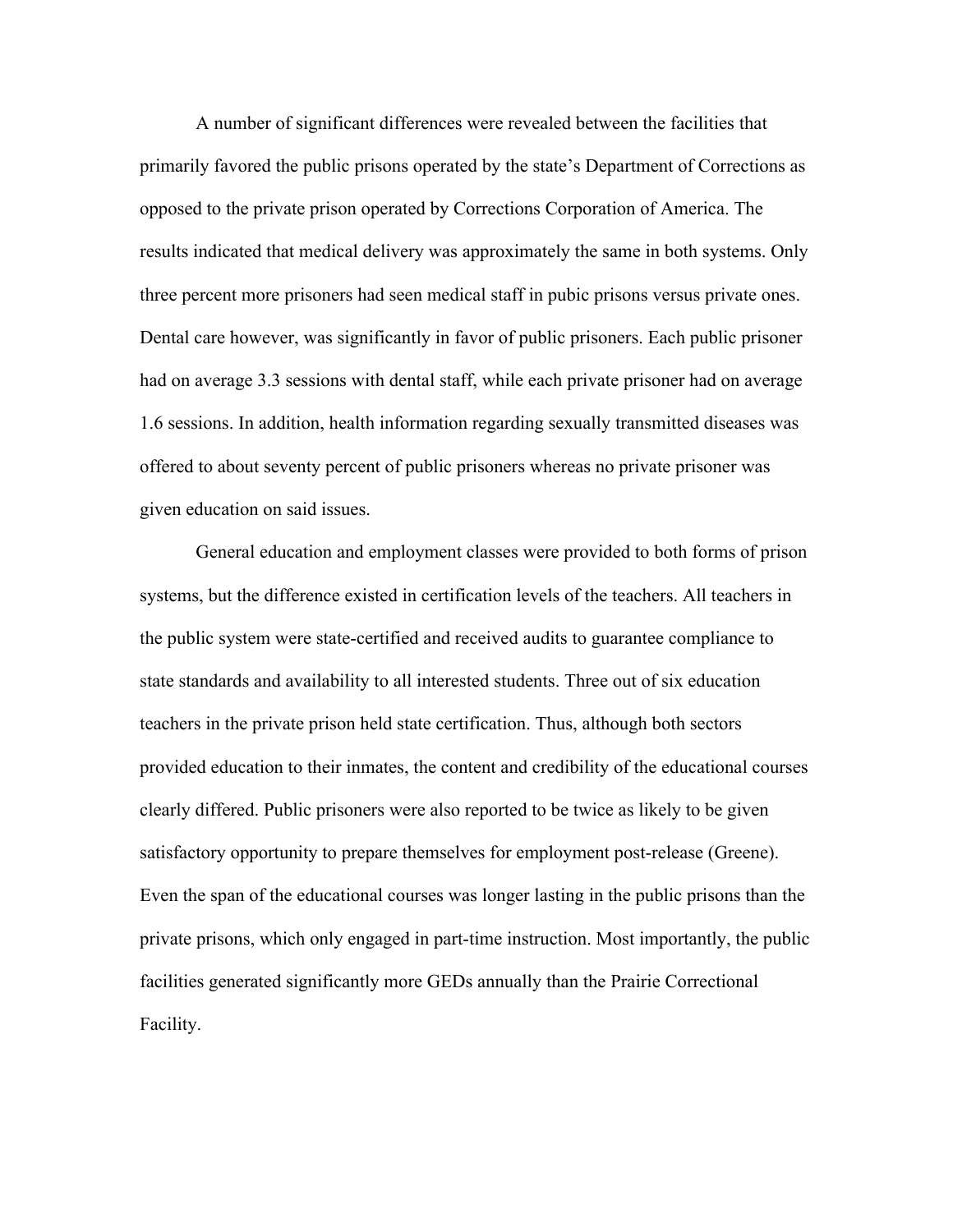Similar results applied to vocational services provided by both facilities. The DOC system invested in full-time instruction with state-certified teachers, while PCF engaged in part-time instruction with zero state-certified instructors. This made it much easier for releases from the DOC system to be better equipped for employment and academics after release since they were able to receive classroom credits that are eligible to be transferred and certificates from Minnesota's technical college system. Inmates from PCF on the other hand, only had the opportunity to acquire an institutional certificate that was authenticated by CCA. In addition, inmates in both types of facilities admitted to inadequate preparation for life after release but this problem was much more prominent in the private prison. Only six percent of prisoners interviewed claimed that planning for release was a mandatory activity, while thirty-five percent of prisoners in the public facilities reported this as a mandatory task. These findings indicate that better services need to be offered to both the public and private sector in order to effectively treat criminals and prepare them for life after punishment. They also indicate that lack of care prevails to a much greater extent in a prison operated by a private corporation, whose executives have an underlying incentive to create profits.

Substance abuse has been a major issue for prisoners in Minnesota, yet there is a huge disparity in treatments between the public and private prisons. Treatment programs in the DOC prisons complied with Minnesota licensing requirements and included high levels of treatment that were available for all inmates who needed it. Chemical dependency treatment programs were also full day sessions that were available five days a week. Two-thirds of those interviewed in the survey reported that their experiences were "very helpful" (Greene). Contrary to Prairie Correctional Facility, a full-time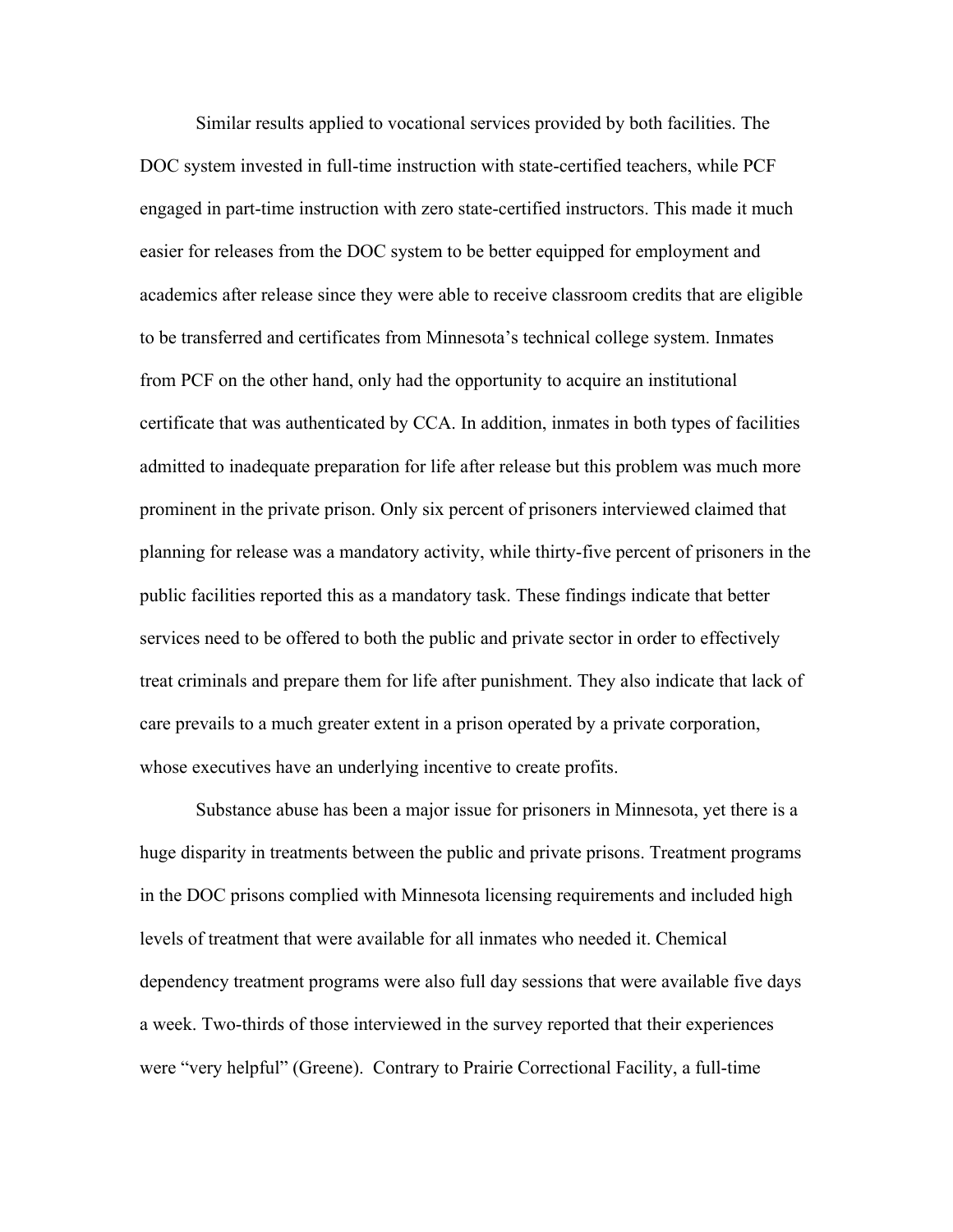chemical dependency treatment program was never established, even though the contract mandated it. This also demonstrates the difference in levels of compliance between private and public facilities. Other programs for substance abuse were simply composed of weekly Alcohol Anonymous or Narcotics Anonymous meetings along with infrequent session of "drug education" (Greene). Both prison systems had high proportions of prisoners with substance abuse problems.

Finally, reporting on security levels reveal that a higher average rests with the public prisons versus the private facility. The disparities were reporting as "significant and disturbing" (Greene). Here is an example of the difference in responses, verbatim, to the security questionnaire:

"I like the independence I have here- they give you enough rope to hang yourself- but they shouldn't bring younger prisoners to a place like this- the staff aren't adequately trained to prevent the most obvious problems" - PCF

Versus:

"Minnesota DOC staff are more professional, more qualified, better trained- if private prisons are going to be used, they should be just as good as the public side." -DOC

Although a single study in one state cannot dictate the entirety of public and private prison performance in general, each research finding plays a valuable role because there are so few studies conducted on this issue. The Minnesota study's use of empirical evidence confirms, "that privatization significantly *lowers* the level of correctional effectiveness, facility security, and public safety compared to what is now provided by the public system" (Greene). It is important to understand the differences in correctional services offered by both sectors because it demonstrates the logic behind private prisons: effective treatment of prisoners would reduce the likelihood of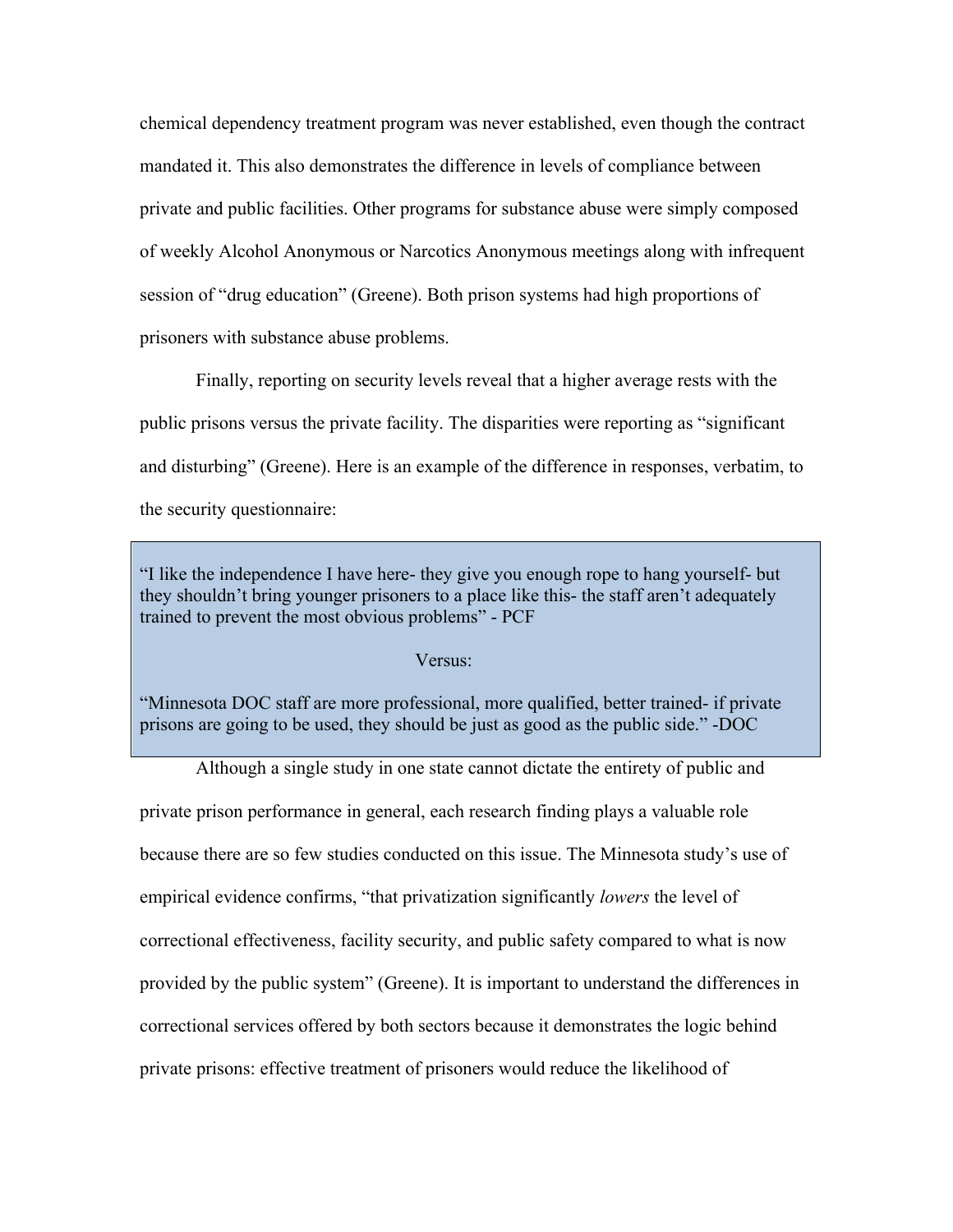recidivism, thus reducing the potential likelihood for returning "customers". Also, delivering minimal amount of treatment options and services, although required by contracts, reduces operational costs and contributes to the essential business model of maximum savings for greater profits.

#### **3.2: Reported Issues**

Besides private prison facilities, we have also seen an emergence of private subcontractors taking over services like providing food and medical care to publicly operated prisons. Aramark, a renowned service provider, advocates, "With Aramark, you can expect more-more savings!" (AramarkCorrections.com). At this point, the general public is aware that food is not of the best quality in public prisons, so what happens when private subcontractors take over? Here are a couple reported issues from Aramark alone:

#### **Food Supply**

In Ohio, reports obtained by the Associated Press indicate that there have been sixty-five occasions where Aramark failed to provide food to Ohio inmates. In addition, there have been five cases where maggots were present during the preparation process (NBC24). According to the Inmate Food Audit conducted in 2001, Aramark altered their food recipes to include cheaper, often below the required standard, ingredients. Audits conducted in Florida and Kentucky found that Aramark would bill states for meals they did not serve. It indicated that Aramark was compensated for about six thousand additional meals a day that it not distribute (Smyth 2013).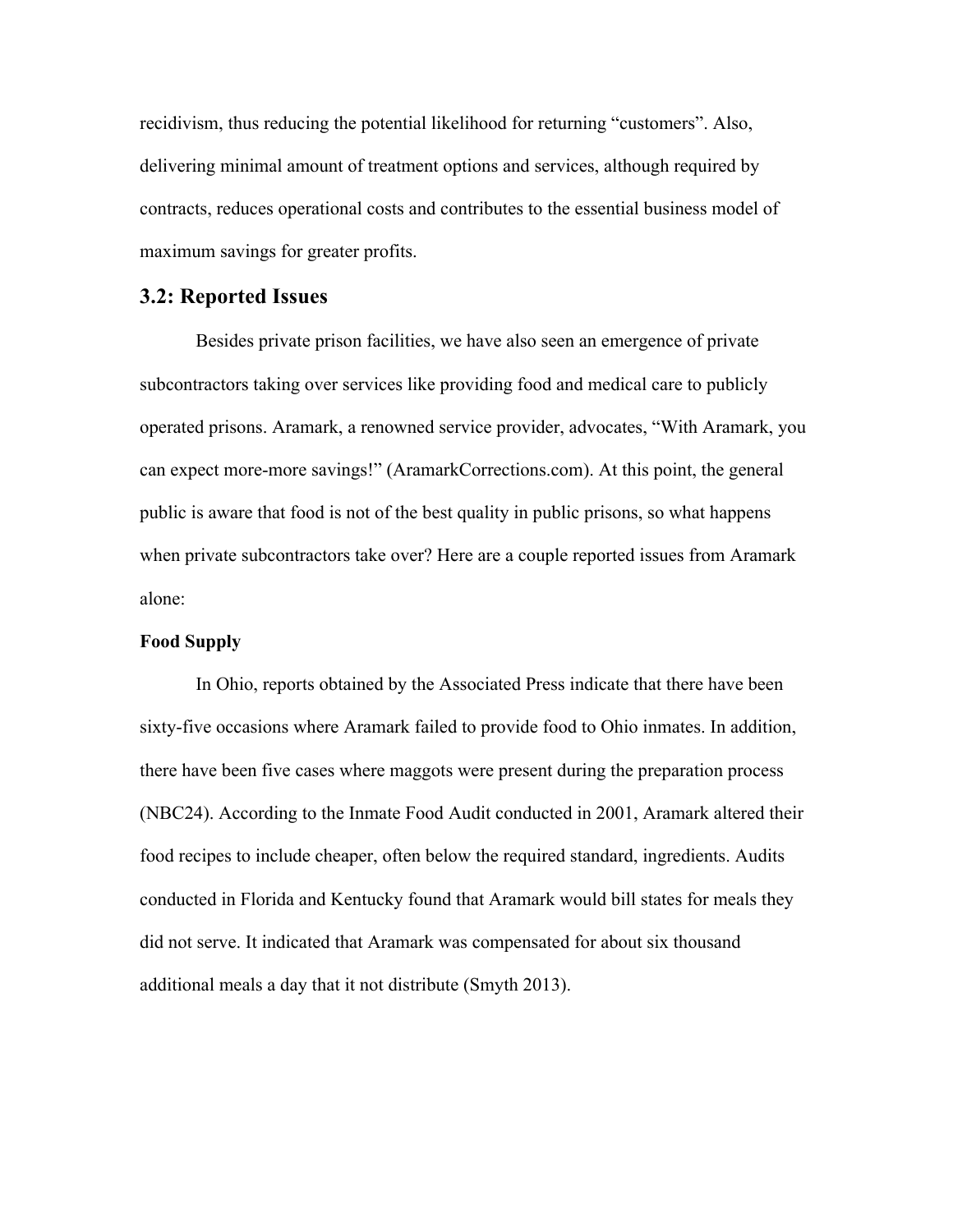#### **Health Care**

Food distribution aside, subcontractors have also privatized health care. Arizona is just one state that agreed to try this method. Its prison system is currently operated by Corizon health, which is the largest private prison healthcare provider in America. Regan Clarine, was a newly pregnant woman sentenced to prison for possessing a narcotic that was up for sale. When nine months had gone by and the baby still had not arrived, a caesarean section was performed on her even though she did not want one. The worst part is that when Clarine returned to her cell after having her baby, her C-section wound reopened, wide enough to fit her fist in she admitted (Leonard and May 2014). After finally meeting with a doctor two weeks later, she mentioned that the doctors told her "she was lucky to be alive". What is even more disturbing is the medical treatment that was performed on Regan Clarine. "They decided to use sugar...like McDonald's sugar", she said in an interview, "They would open it and pour it inside [the wound] and put gauze over and tape it up. And I had to do that for like three weeks" (Leonard and May 2014).

#### **Staffing and Medical Treatments**

In Mississippi, the assault rate in private prisons was three times higher than for inmates in public prisons (Newkirk and Selway 2013). The most violent being Walnut Grove Youth Correctional Facility, a private prison facility run by GEO Group, which had twenty-seven assaults for every one hundred offenders in 2012. A court filing in April demonstrated shortcomings of staff members, inappropriate relationships between inmates and prison guards, and high numbers of violence as common practices in this privately operated detention center. After a thorough investigation, the Department of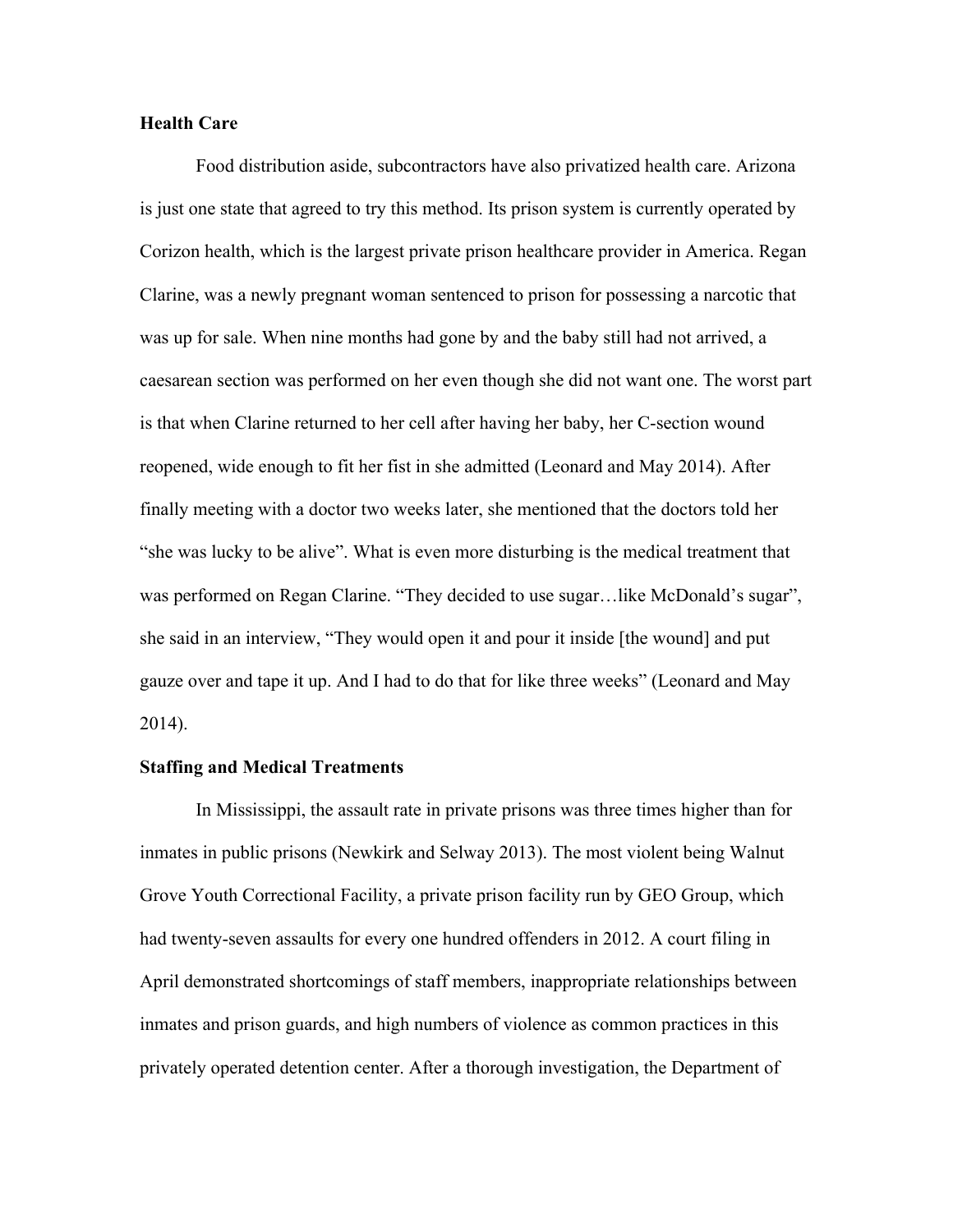Justice released investigative findings on the Walnut Facility. The Department announced that Mississippi violated the eight-amendment requirement of protecting detained youth from harm and providing them with sufficient medical and mental health care (Department of Justice, Office of Public Affairs 2012). In another case, the General Council of New Mexico's corrections department admitted that the state filed a lawsuit for \$2.4 million against GEO Group due to a large number of staff vacancies in three prisons. According to state and federal data, private prisons have a lower ratio of both pay and staffing when compared to public prisons (Newkirk and Selway 2013).

Of course when asking GEO Group to provide a response to these findings, they will claim that focusing on just the faulty institutions illustrates an unbalanced interest of the company. On a brighter note, let us bring awareness to the first Governor's Savings Award issued to GEO Group.

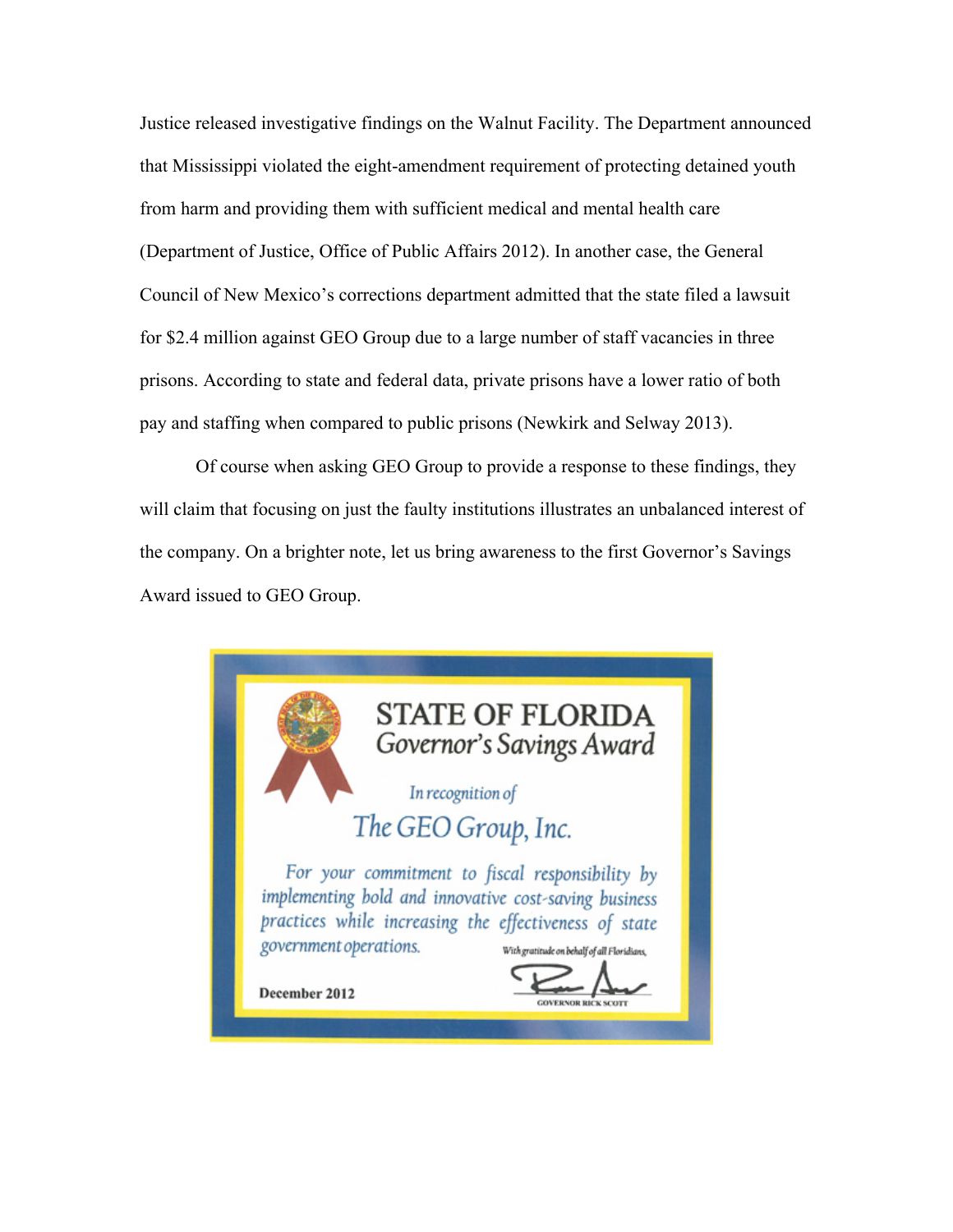Publicly made available on the GEO website, Florida's Governor Rick Scott issued this award to GEO Group in 2012 for "implementing bold and innovative costsaving practices". A government issued award cannot possibly be deemed untrustworthy right? The general public would be disappointed to find out that Rick Scott is one of the major supporters and advocates for prison privatization in the state of Florida. Private prisons have contributed almost \$1.5 million in support of Scott's 2014 elections. His "Let's Get to Work Committee" also received a minimum of \$365,000 from GEO and other for-profit prisons (Fernandez 2014). In return, Governor Scott has supported legislation, although unsuccessful, that would privatize one-third of Florida's prison system Even though corporations argue that shining the light on troubled institutions is not fair, it becomes easy to undermine their credibility when the "achievements" they are recognized for are also bought.

Moreover, a former patient care technician for Corizon, Teresa Short, reported about the inadequacies prevalent in Corizon. A specific case she remembers vividly was regarding an inmate with dialysis who had a vascular catheter in the vein of his arm, which is used for repeated access for treatments. This patient did not understand what the catheter was for so he had a problem with constantly playing with it. After Short advised staff members to pay additional attention to him, he was sent to his cell alone. When Short went to check up on him around five in the morning, she found him dead in a room pervaded with his blood. The patient had unplugged his catheter and bled out in no time (Leonard and May 2014). It is extremely upsetting to think about the lives that could have been saved or the proper treatments that could have been provided for inmates if there were sufficient amounts of experienced staff members.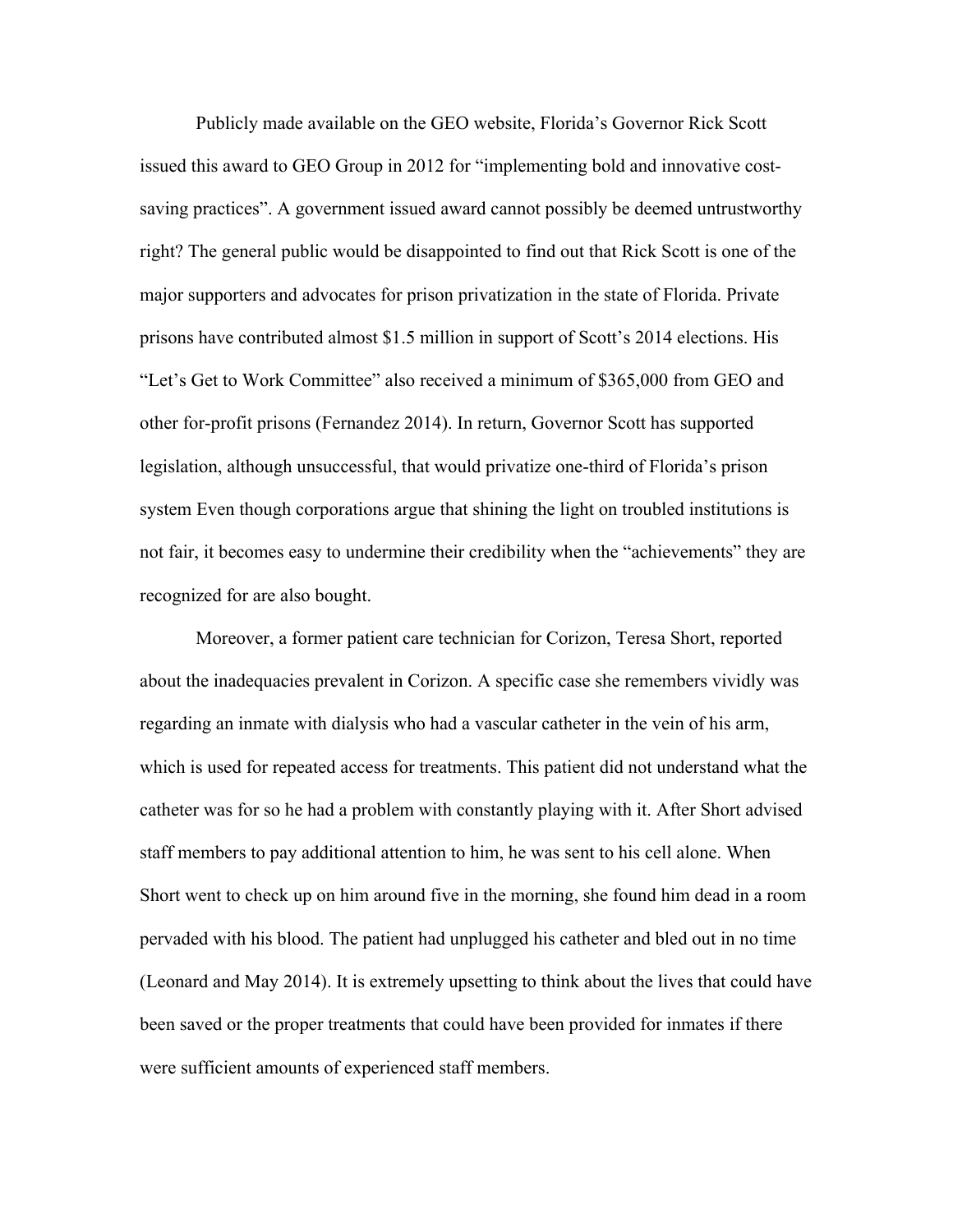The credibility with these disclosures lay with the fact that medical spending in prisons have decreased by about \$30 million while levels of staffing have plunged since the privatization of prison health care (American Friends Services Committee). Cutting costs of critical necessities has resulted in a number of barbaric instances. In the first eight months of 2013, it was reported that fifty inmates had passed away in custody of the Arizona Department of Corrections. The last two years combined had a total of thirtyseven deaths. Dan Pochoda, the legal director for the American Civil Liberties Union in Arizona, stated, "People are often sent to prison for two-year, three-year sentences that have turned into death sentences because of the absence of the basic minimal care" (Leonard and May 2014).

In another instance, an inmate by the name of Tony Brown had less than a year of his ten-year sentence left in an Arizona private prison, when the institution ran out of his prescribed morphine. Brown had esophageal cancer and morphine was necessary to control the pain. The prison started providing an alternative, weaker drug that did not do much to help Brown tolerate his pain. In a video released by "America Tonight", prison guards caught on film Brown's intolerance to his pain while being handcuffed to a gurney. Although guards informed the nurses that his condition was exacerbating, there are no records of medical staff checking in on Brown within the following two days. When his cell was finally paid a visit, guards found him face down on his bunk and barely showing any movement. Nurses performed CPR and an ambulance was called after a long delay of forty minutes. The next day Brown was reported dead in a hospital. His medical records identify his cause of death as complications with cancer, but his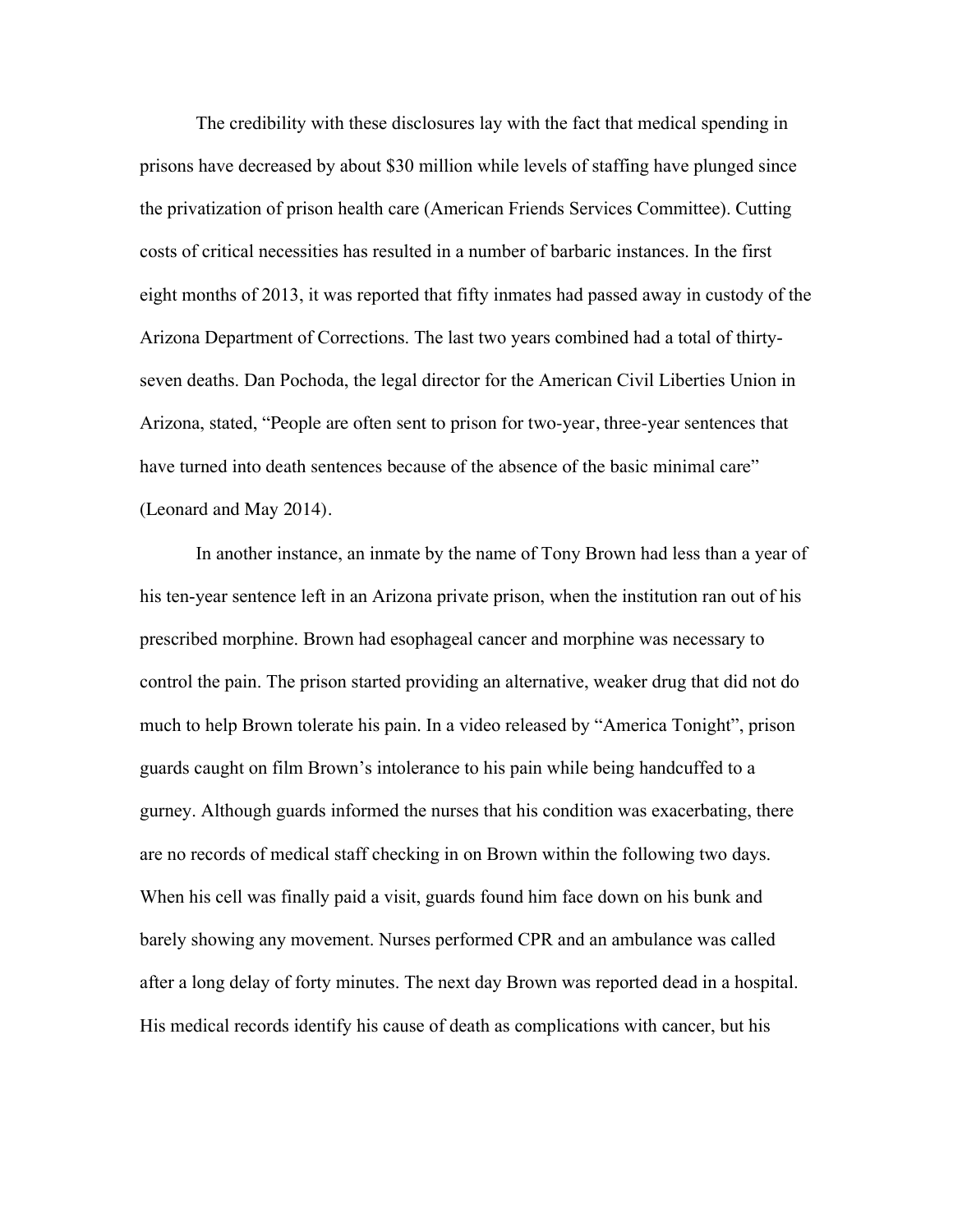family sued on his behalf allocating the blame on inadequate medical care from the Wexford private prison.

A report published in 2013 by AFSC, entitled "Death Yards: Continuing Problems with Arizona's Correctional Health Care", exemplifies the improper and inhuman treatments that prisoners in the private facility of Corizon have undergone. These examples further demonstrate the lack of incentive and care private prisons have to turn inmates into potential functioning members of society. If harsher treatments are determined to lead to higher rates of recidivism (Chen), then it comes to no surprise as to why private prisons have such high rates of reported issues.

#### **3.3 Incentive to Recidivate**

When a company's profits are based on people, the basic rationale becomes the more people, the more profits. Especially since economics of scale applies, where increasing number of inmates reduces operational costs by an even greater percentage, private prison companies will aim to create as much demand as possible. If inmates have a greater likelihood of recidivating, returning to a previous pattern of criminal behavior, then demand will be preserved. If inmates have a greater likelihood of repeating offenses, and therefore returning to prison, private facilities will be needed for housing and thus continuing their profit-driven business. In a recent investor presentation, Corrections Corporation of America referred to prison privatization as a "Unique Investment Opportunity" and mentioned that the nation's high rate of recidivism makes the jailing of people a wise financial idea (Wishon). This simple phrase is a way of easing investors about any worries they may have of decreasing demand. It reassures possible investors that high recidivism should be an encouraging factor to invest more into privatizing our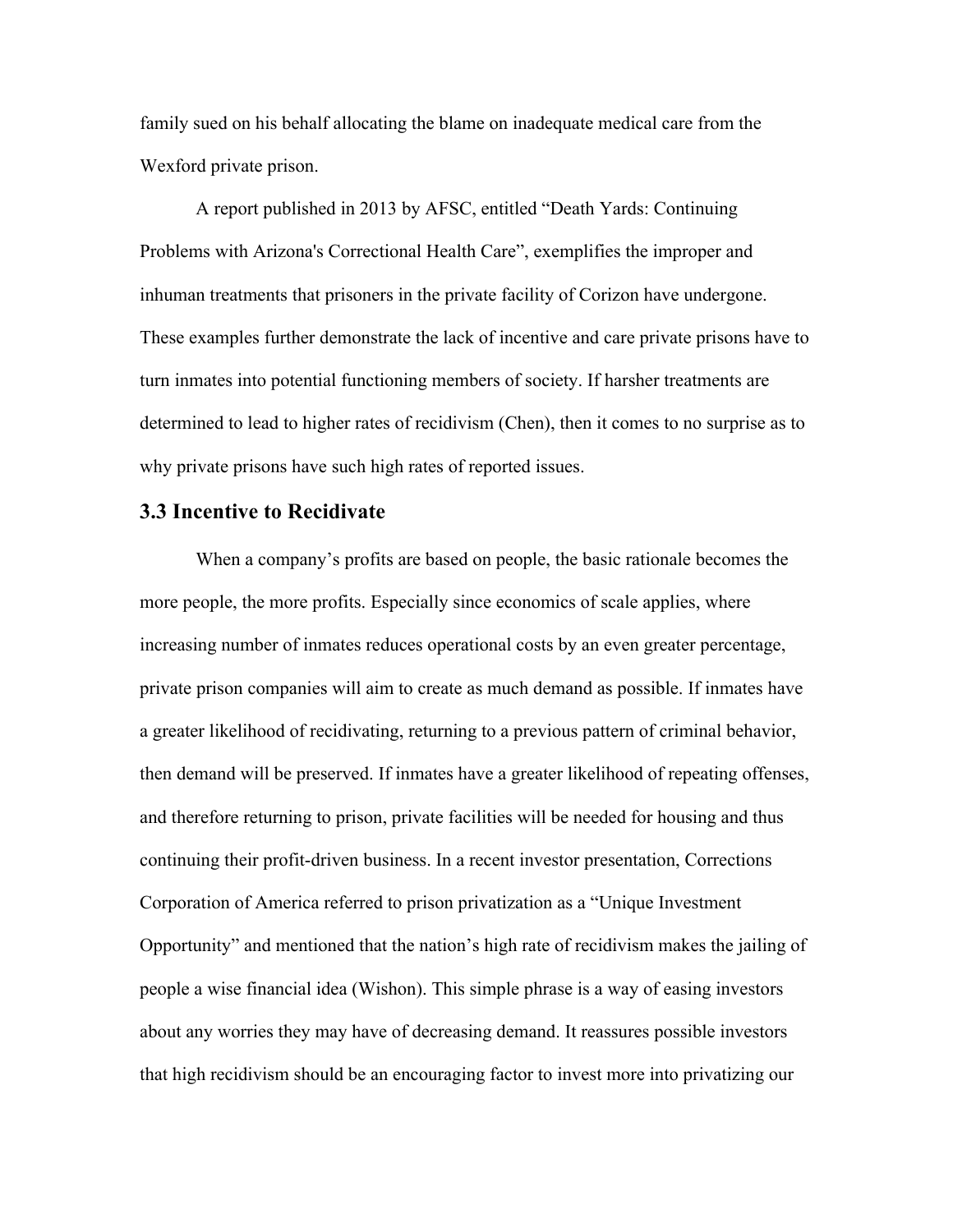nation's prison system. If recidivism is considered an investment pitch, what incentive do private executives have to adequately rehabilitate prisoners?

Dr. Fran Buntman, a criminologist at George Washington University, argues, "turning the imprisonment of people into profit leads to the over-criminalization of America and deemphasizes rehabilitation" (Wishon). For each released inmate, a new bed opens up. This newly vacant bed becomes a liability for either the state or the prison, depending on the lock-up quotas within that particular contract.

In his book, *Recidivism*, Michael Maltz explains the weaknesses in previous studies, particularly one conducted by Lanza-Kaduce and Maggard (2001), where variables of gender, classification level, offense, race, prior record, and age category were recorded to determine recidivism rates among inmates from both public and private prisons. This study received criticism due to the omission of two variables: length of sentencing terms and custody levels. The results of this Florida study indicated that private prison releases were more successful than public prison matches (Gaes, Camp, Nelson, and Saylor 25). However, there is an inevitable circumstance that may skew the accuracy of data results, which is the transfer from one institution to another. This sort of selection bias can undermine the validity of the reported results.

M. Keith Chen from Yale University and Cowles Foundation has conducted a study entitled, "Do Harsher Prison Conditions Reduce Recidivism?." His research suggested that harsher prison conditions lead to more post-release crimes. The study was based on security levels as the independent variable to determine harshness of prison conditions. Yet little is determined about public versus private prison facilities.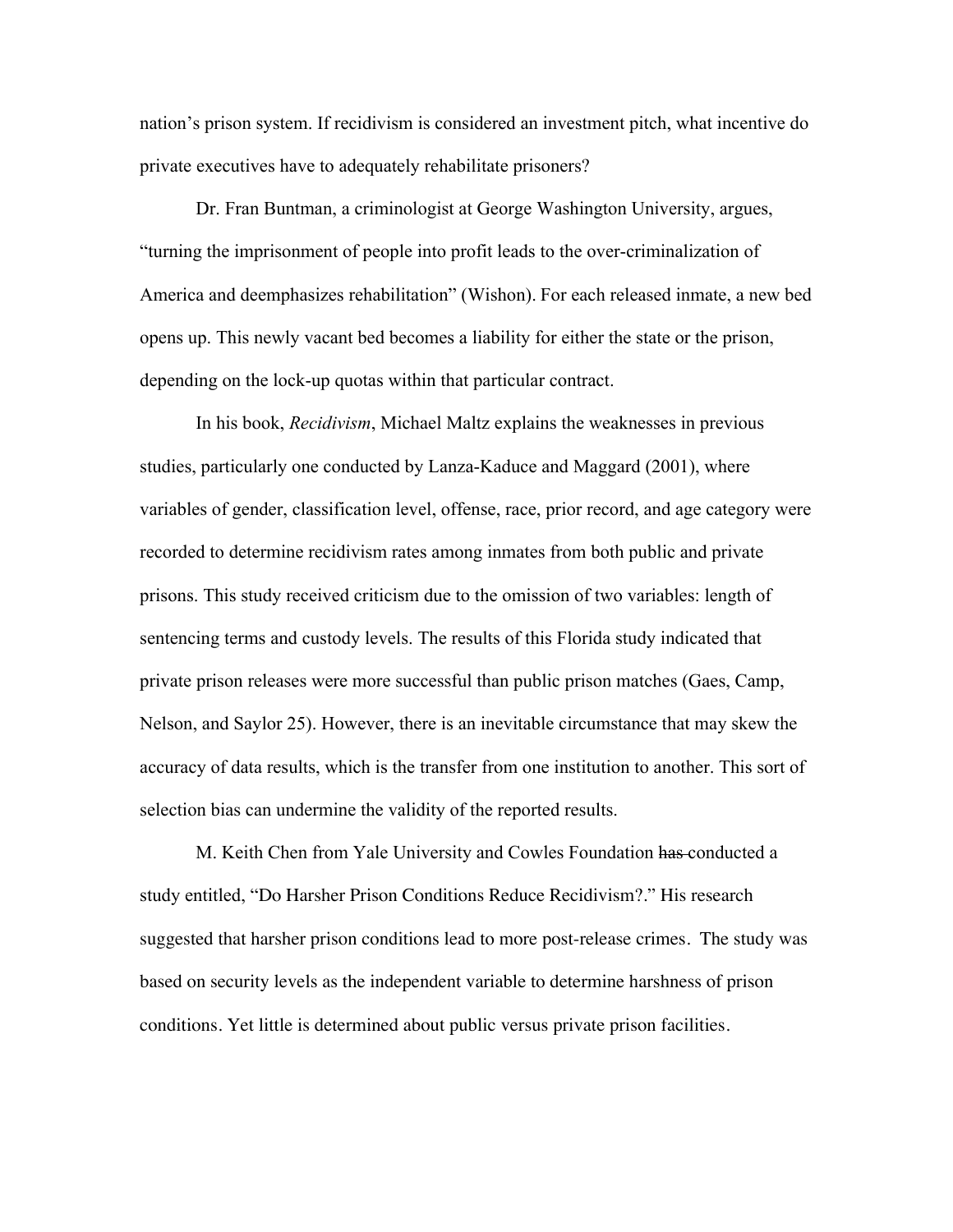## **CHAPTER FOUR: RESULTS**

#### **Thesis and Design Redefined**

My research goal is to show how privatization of the prison system has led to the inflated rate of incarceration by focusing on recent recidivism rates in the United States. Since private prisons have the ultimate goal of making profits, it would be reasonable to assume that there would be greater interest to have inmates recidivate, similar to the business concept of returning customers. My initial plan was to obtain data on recidivism broken down by each state and separated between public and private prisons. This would be able to provide a clear distinction of releases between these two types of institutions and create a stable basis for comparison of recidivating inmates. Unfortunately, after spending a great deal of time trying to get my hands on these data, The Bureau of Justice informed me that there is no data released that separates these two factors, and instead private and public institutions are calculated together. The Bureau of Justice has conducted a study regarding the patterns of the recidivism of prisoners in thirty states from 2005 until 2010. The Bureau of Justice Statistics plans to release this data next year, so consequently that information cannot be used for this paper. Since this data is not available, I had to rely on an alternative design.

The BJS did provide data on the proportion of private prisoners in each state over several years. Additionally, a study conducted by The Pew Center on the States, an organization dedicated to generating effective solutions for critical issues facing states, titled "State of Recidivism: The Revolving Door of America's Prisons", identifies state prison releases and recidivism rates for almost all fifty states. This study conducts a three-year follow up of prisoner releases in the year 1999 until 2002 and compared it to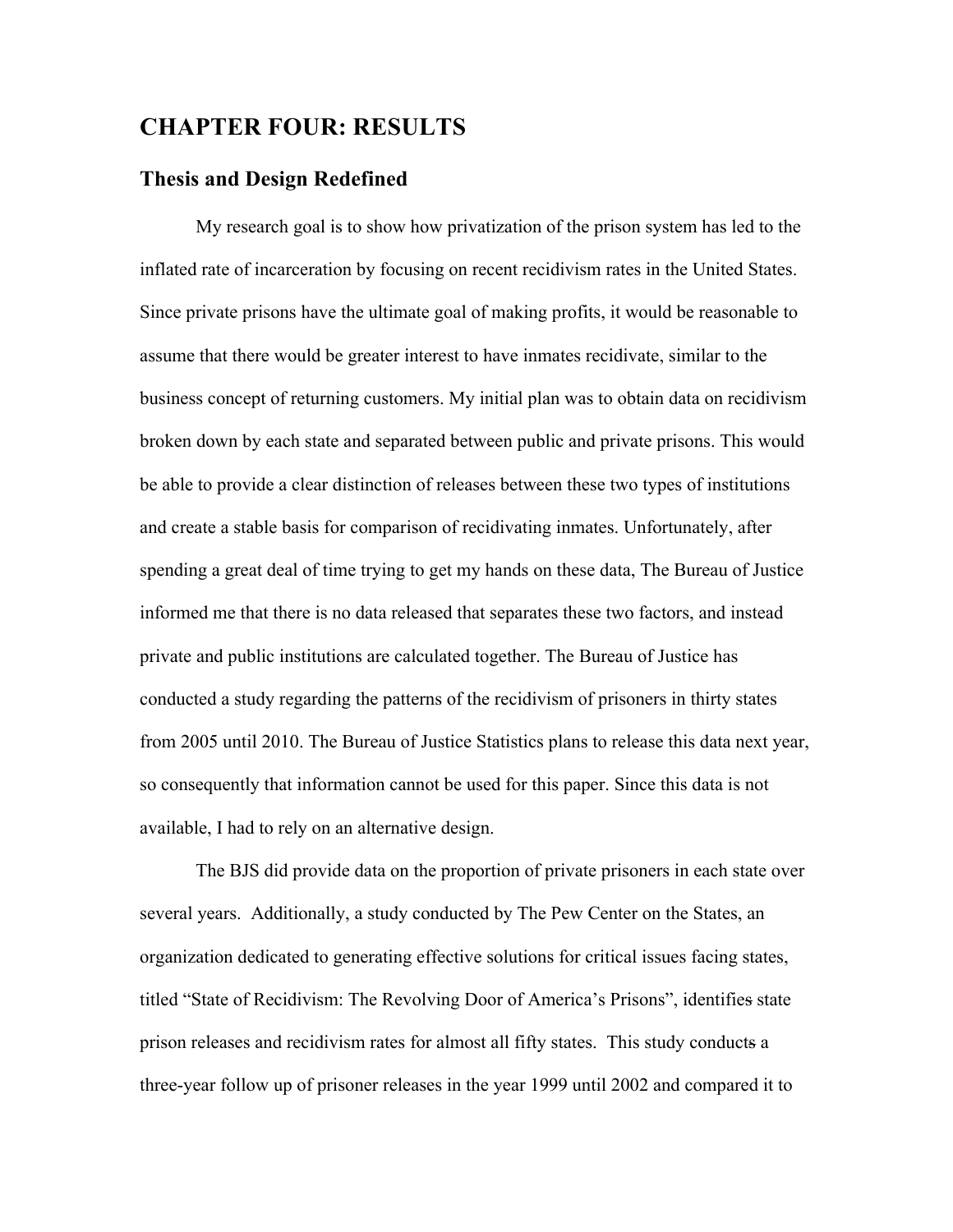another three-year follow up case of prisoners released in the year 2004 and followed up until 2007.

Combining that available data on the proportion of private prisoners by state from the Bureau of Justice Statistics and the Pew Center data on recidivism rates by state, I determined that an analysis could be done utilizing a secondary design approach. If recidivism rates are higher for incarcerates of private versus public prisons, then two aggregate hypotheses could be tested. In each, the unit of analysis is the state:

- Hypothesis 1: The higher the proportion of prisoners in private prisons during any given year, the higher the recidivism rate in that state in the subsequent 3 year period (the analytical assumption used by the BJS).
- Hypothesis 2: The higher the increase in the proportion of private prisoners in any given state between two time periods, the higher the increase in subsequent recidivism rates in that state.

Several tests were conducted to confirm these hypotheses. Regressions were run to determine the effects of differences in degree (Proportion of private prisoners). Means comparison tests were run to determine differences in kind (states with and states without private prisoners). The results of these tests, as with the literature on the subject generally, are mixed:

Hypothesis 1: The higher the proportion of prisoners in private prisons during any given year, the higher the recidivism rate in that state in the subsequent 3 year period.

• Test 1: In each year tested, the subsequent recidivism rate will be related to the proportion of private prisoners within in state in a positive and linear fashion.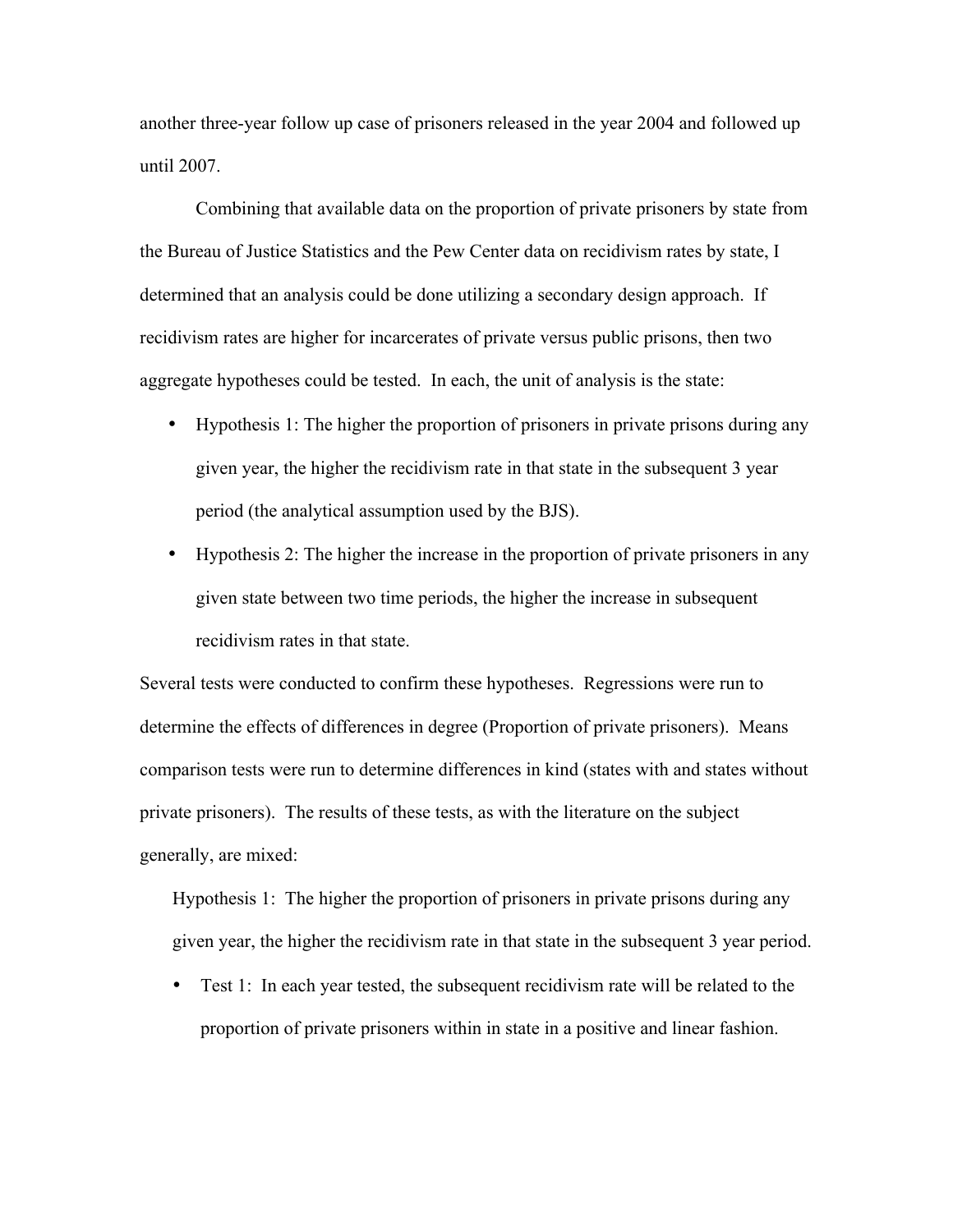• Test 2: In each year tested, the mean subsequent recidivism rate will be higher in states with private prison populations than states without. States were only considered to have private prison populations if the proportion of prisoners was greater than or equal to .01%.

#### Results:

• Test 1: A regression was run with the recidivism rate as the dependent variable, the proportion of the prison population in private facilities as the independent variable.

1999: This first regression produced results minimally opposite of expectations. For every 1% increase (from state to state) of private prisoners, there was a predicted .229% (unstandardized beta) decrease in subsequent rates of recidivism. The R-square value was, however, extremely small  $(.028,$  adjusted  $= -.004)$  indicating no apparent relationship between the two variables. Although one could argue that significance tests are not suitable for non-random samples, the significance level of that slope (as compared to guessing the mean recidivism rate for all states) is .359. The small sample size for that year (32) is obviously a contributing factor.

2004: The results were in the hypothesized direction, but, again, the extent of the relationship was minimal at best (R-square=.086, Adjusted=.061). The unstandardized slope coefficient, however, was significantly different from the mean  $(p=070)$  in spite of the small sample size (39).

• Test 2: An independent samples t-test was run comparing the means of states with private prisoners  $(>,01\%)$  with states without.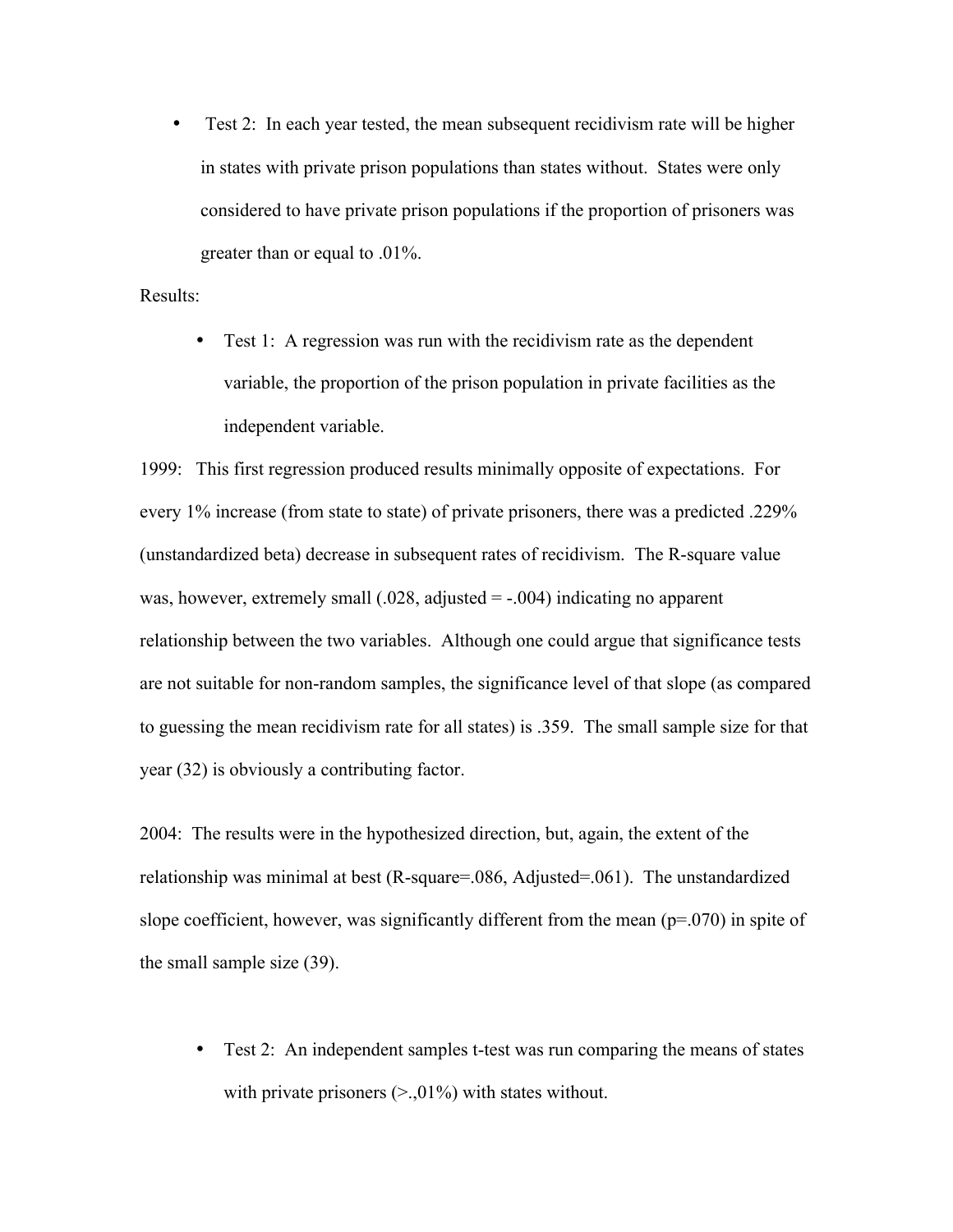1999: The results were in the hypothesized direction. States without private prisoners had a mean subsequent recidivism rate of 37.94%. States with private prisoners had a recidivism rate of 42.68%. The one-tailed (directional) significance level of the difference is  $\leq$  10.

2004: The means are fairly identical (39.35% vs. 39.73%) with an insignificant difference between the two.

Although the results of these tests were mixed, they should not be outright dismissed. Part of the problem may lie with the fact that private and public prisons incarcerate different proportions of prisoners categorized by crimes. Although it is currently impossible to determine the effects of these differences for every state, a few existing studies do indicate the interactive nature of these differences. Some Florida studies, for example, indicated that recidivism rates were lower for prisoners incarcerated in private facilities because private prisons were more likely to house prisoners who, because of the crimes committed, were less likely to recidivate (Gaes, Camp, Nelson, and Saylor 25). If this were true in every state, then finding differences in the hypothesized direction would be made difficult.

Not only may the types of prisoners incarcerated at public and private prisons be different, but these differences may vary across states. In order to attempt to control for this possibility, a second, similar set of tests were run comparing differences within each state across time.

Hypothesis 2: The higher the increase in the proportion of private prisoners in any given state between two time periods, the higher the increase in subsequent recidivism rates in that state.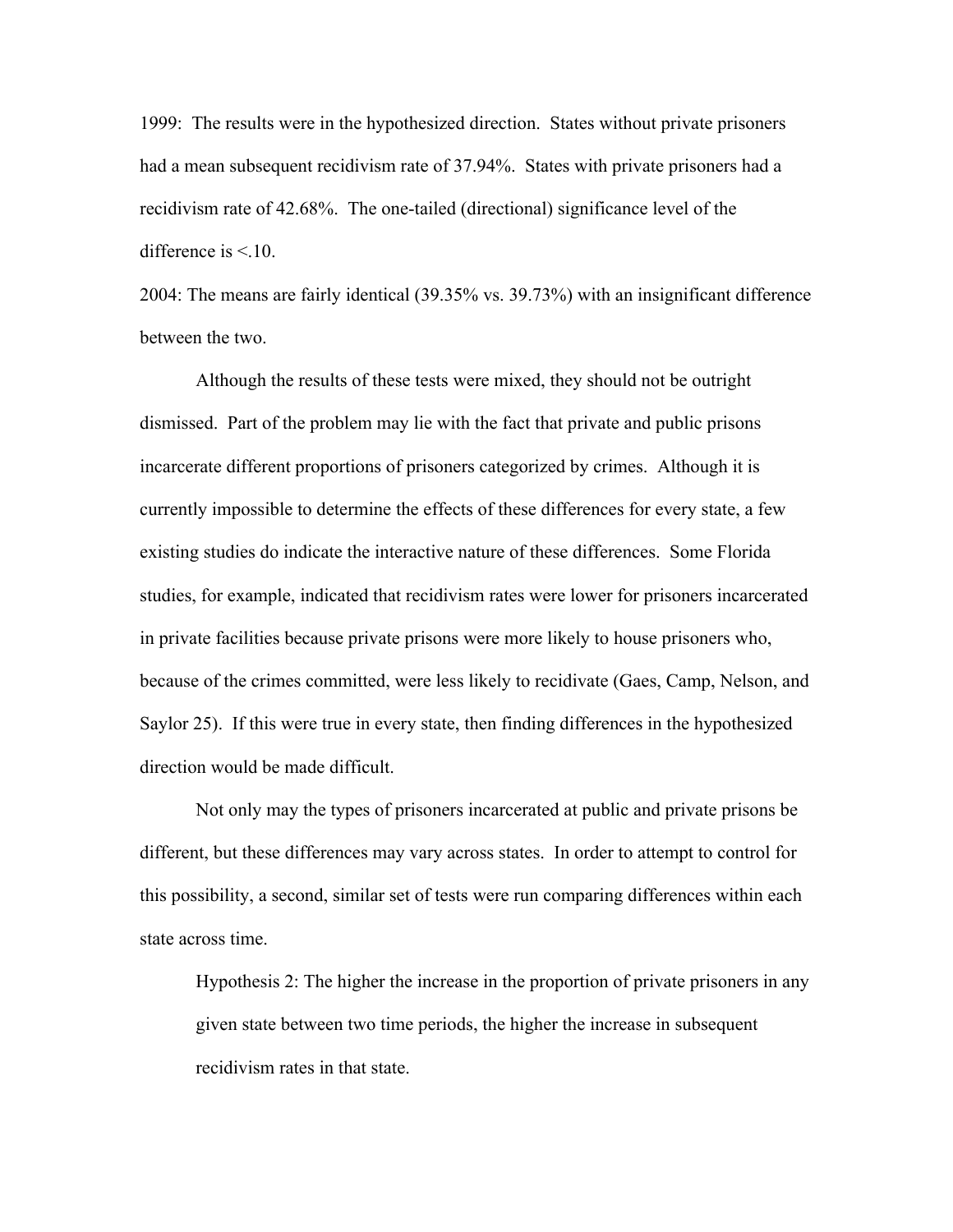- Test 1: The change in the proportion of private prisoners within each state across the two time periods should be positively and linearly related to the change in recidivism rates in each state.
- Test 2: States with an increase in the proportion of private prisoners will have a higher mean increase in recidivism rates than states with a decrease in that proportion.

#### Results:

• Test 1: A regression was run with the recidivism rate change as the dependent variable, the change in the proportion of the prison population in private facilities as the independent variable.

The results trended slightly against the anticipated direction posited (b=-.012) but the Rsquare is basically 0 (.005, adjusted=-.029). The significance level of the slope is .714.

• Test 2: An independent samples t-test was run comparing the means of states with an increase in the proportion of private prisoners with states that witnessed a decrease.

Recidivism rates declined across all states during the two time sequences in question. However, the decline was, as posited, *greater* in states with a decrease in the proportion of private prisoners than those in states with an increase. The difference (-.975 vs -.231) was, however (for those who consider the use of significance tests with non random samples valid) not significant. Of course, the number of cases within each (8 and 13 respectively) would make it difficult to find inferentially significant results. Additionally, in those 8 states where the private prison population decreased, the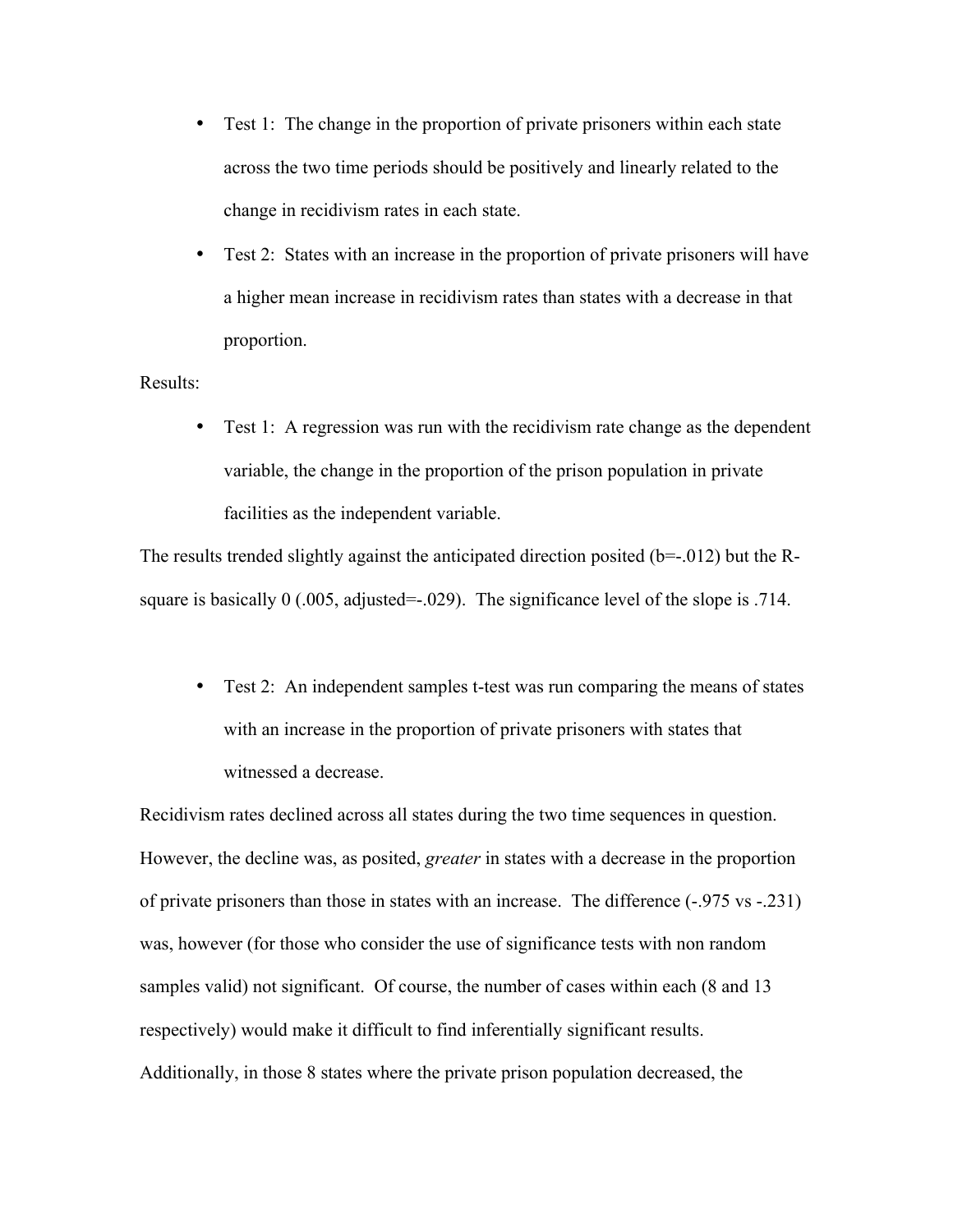recidivism rate decreased 5 times (62.5%). In those 13 states where the proportion increased, recidivism rates decreased 7 times (53.8%).

At the end of this project, this research aims to confirm that the privatization of prisons has played a role in the increasing rate of incarceration and recidivism because of the profit motive that is created from the prison industrial complex. If more data was available regarding the proportion of each crime in each state in both public and private prisons, a more solid prediction of recidivism could be created using other data that is made currently available. In order to achieve the timeline of this paper however, that option must be reserved for future research and reliance on the previous methods I mentioned is the best alternative for now.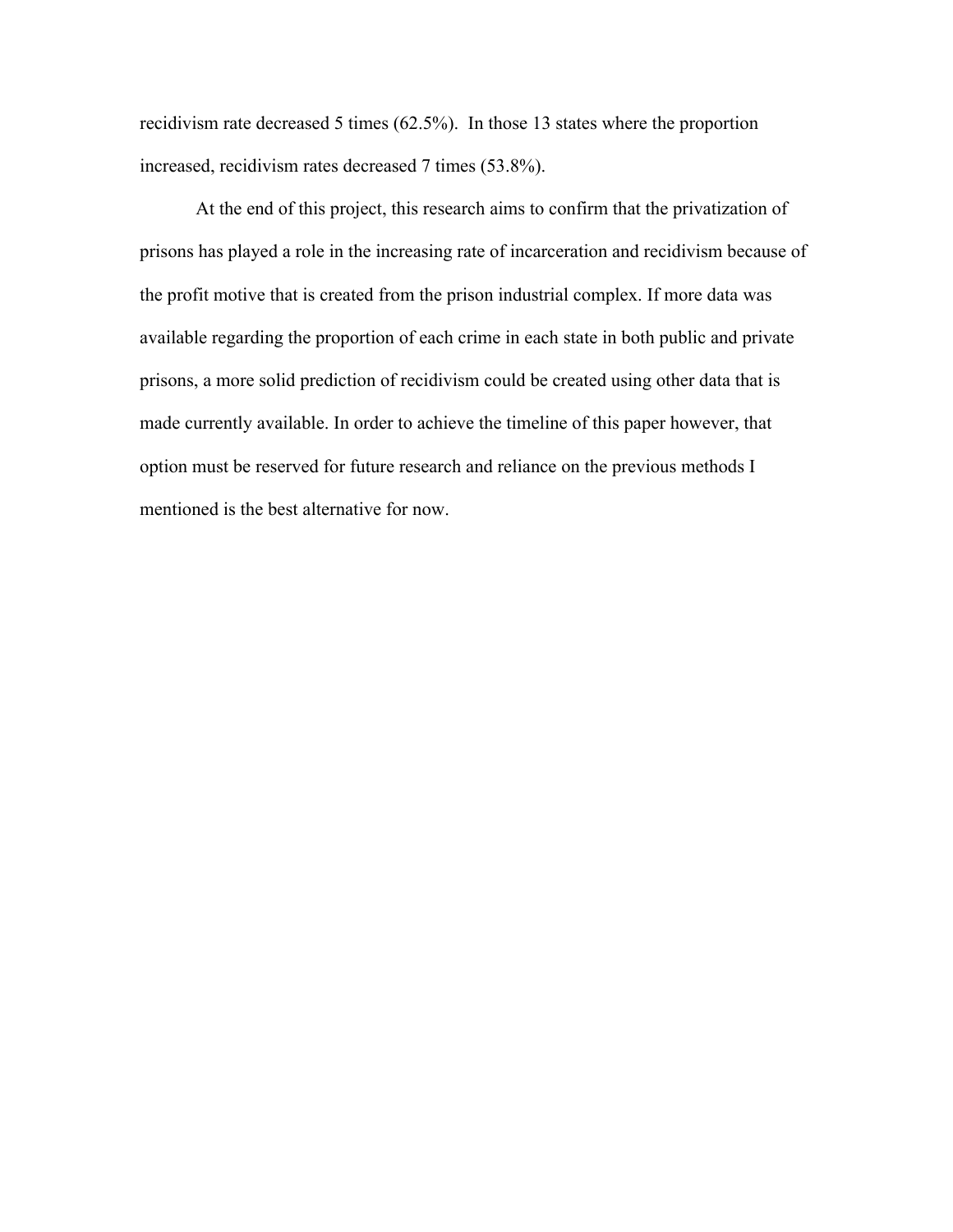#### **4.2 Research Moving Forward**

 

As mentioned, the problem of much of this analysis is that one is often forced to compare apples and oranges. Demographic and criminal categories have much to do with recidivism rates and the proportions of both may be different between private and public prison facilities. Additionally, the division of types of prisoners between private and public prisons may differ among states. By 2016, data may become available that will allow me to give a more accurate assessment of the relationship between private prisons and recidivism and be able to control for among crime and among state differences.

The BJS has stated that it will produce recidivism statistics by type of institution by the end of 2015. That will allow for a more valid aggregate analysis of recidivism differences between private and public facilities. More importantly, by 2016, a new and more complete (more states) edition of "Recidivism of Prisoners [United States]" will be released by the Bureau of Justice Statistics. That study, a series of state survey of *individual* inmates, should allow me to break down recidivism rates for different demographic groups and different types of committed crimes.  $\frac{1}{1}$ 

<sup>1</sup> At worst, the levels of offenses and their associated rates of recidivism, can be segregated between serious and non-serious crimes. These types of crimes differentiate with their sentence lengths. Generally, non-serious crimes are eligible for early release without parole supervision (CDCR). Nonserious crimes include: burglary, motor vehicle theft, arson, stolen property: buying/receiving/possessing, vandalism, weapons: carrying/possessing/etc, prostitution and commercialized vice, sex offenses (besides forcible rape and prostitution), drug abuse violations, gambling, driving under the influence, drunken-ness, disorderly conduct, vagrancy, and curfew/loitering law violations. Serious crimes include: murder/nonnegligent manslaughter, forcible rape, robbery, aggravated assault, other assaults, forgery and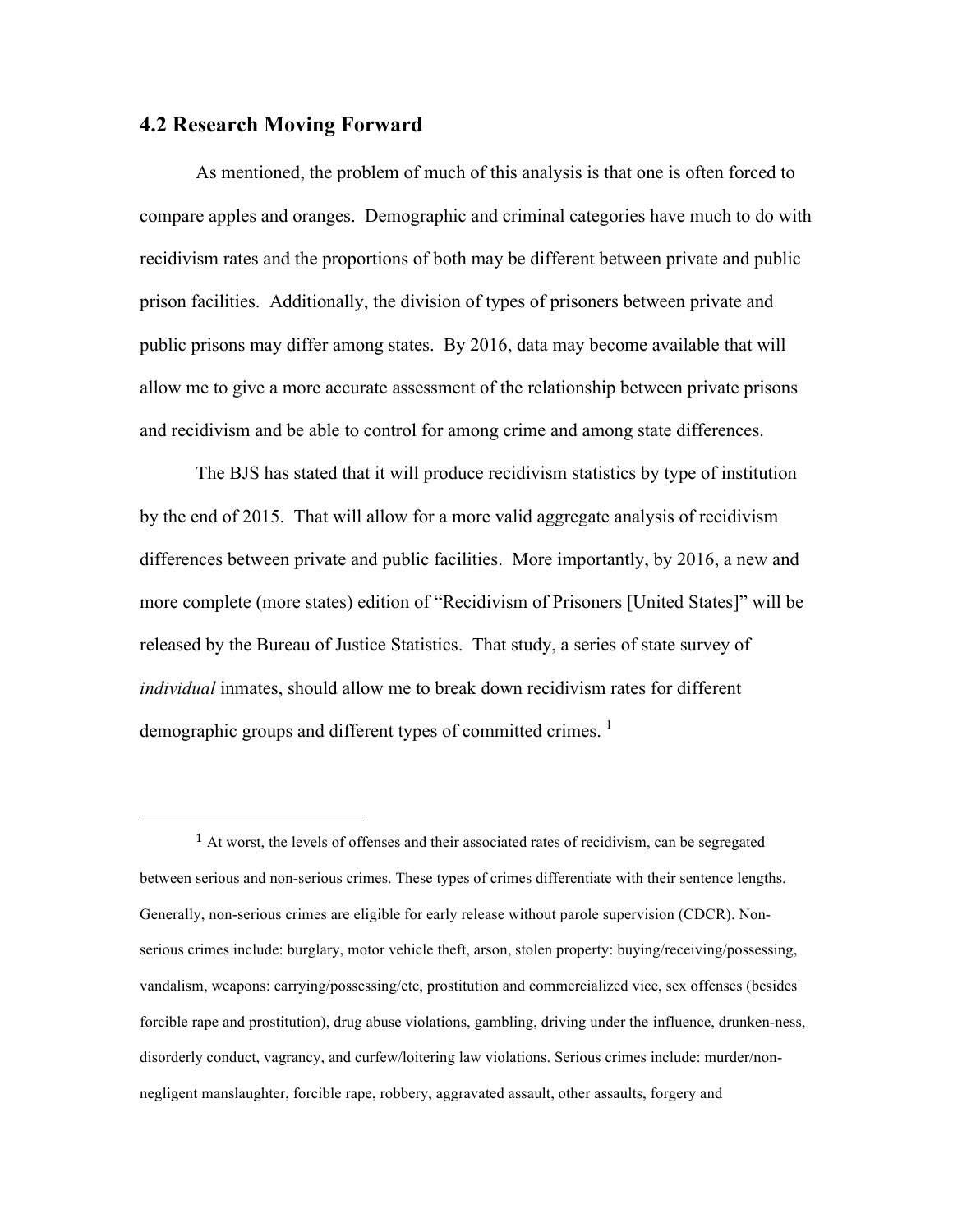With the combination of these data, one should be able to develop estimates of recidivism by type of crime and demographic group, and within each state. Those estimates can then be used to project recidivism rates, for each state, for both public and private incarcerates. Those projections would then be compared against the *actual* public/private recidivism rates provided by the BJS. If my hypothesis is correct, recidivism rates for privately incarcerated inmates will be higher than projected and those for public facilities will be lower. Much of the "apples and oranges" dilemma can be resolved.

## **CHAPTER FIVE: CONCLUSION**

Ultimately, private prisons are a concept involving minimal research since they have become institutionalized fairly recently and substantial data have not been collected thus far. However, it is important to draw attention to America's prison system–Many people are not aware that private prison facilities even exist; yet these corporations have paved their path to making millions off incarcerating individuals. The prison system has been operating for years by the control and authority of the government, but we have now started to see states contracting with private corporations to take on the job that has historically belonged to the government. Although these corporations promise to deliver the same or better results while operating at a lower cost, research into the actual impacts private prisons impose on society is very critical for accurate assessment.

counterfeiting, fraud, embezzlement, and offenses against the family and children (Uniform Crime Reports, FBI database).

<u> 2002 - Andrea San Andrea San Andrea San Andrea San Andrea San Andrea San Andrea San Andrea San Andrea San An</u>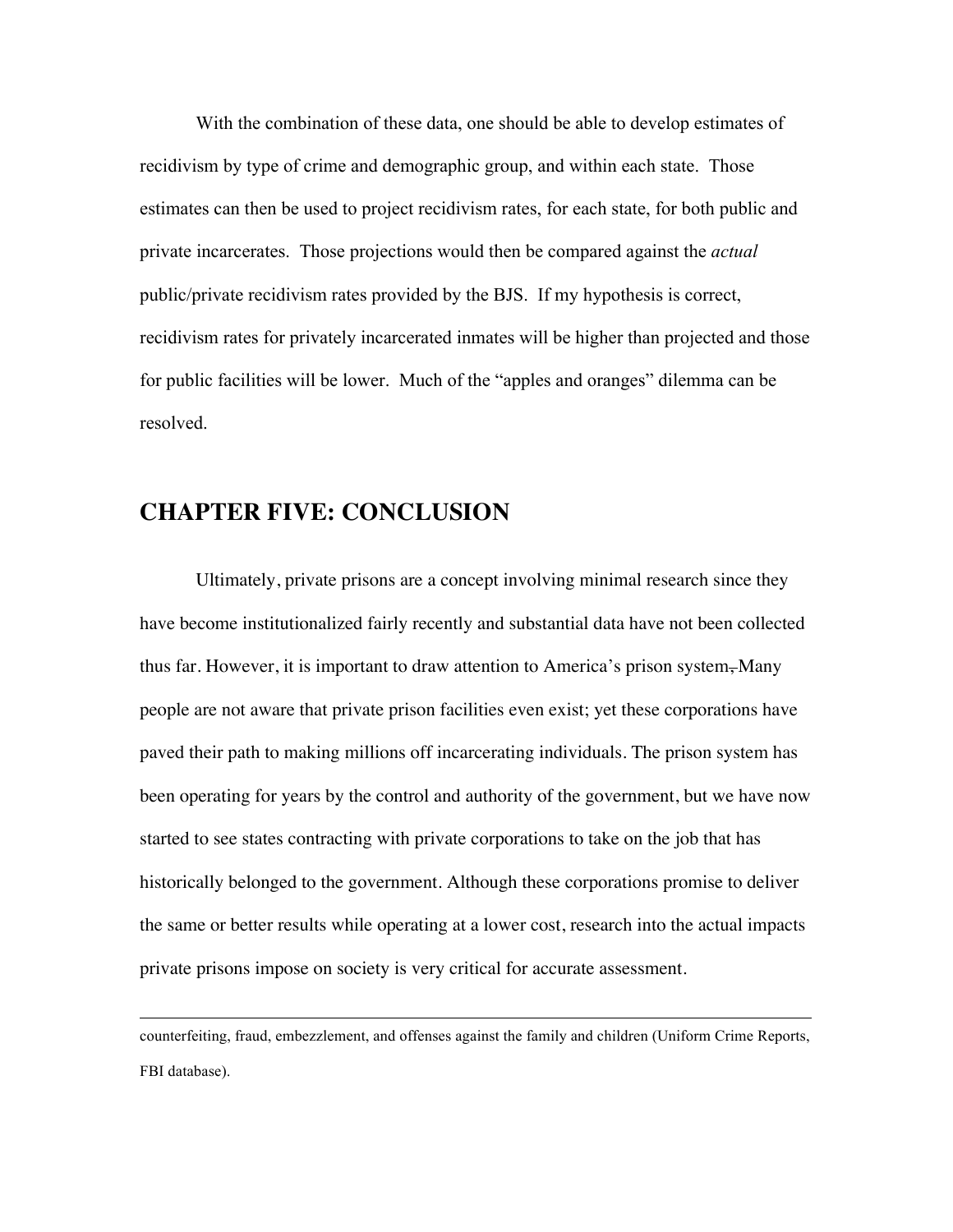Emphasizing contractual agreements made between states and private prisons allows readers to get some sort of insight on an otherwise opaque system. It is important to focus on contracts as they clearly state the requirements of both parties, while demonstrating the hidden motives. The difficulty in obtaining these contracts also conveys the lack of transparency within the system. The need for public oversight and scrutiny is exhibited through the increased cases of political lobbying and bribery. When the money is followed, we often see the pursuit of greedy interests by private prisons who show no regard to consequences. We saw this exemplified through cases of judges sending juveniles to prison in exchange for money, politicians supporting harsher punishment for campaign donations, and public officials increasing contracts with private prisons in exchange for millions. Being informed about the salaries of executives is simply another method of acknowledging the generous profits that are accumulated by the top leaders of these highly profitable corporations. Research into the prison industrial complex spreads awareness about the profit motive that prevails among these investors. This includes but is not limited to stricter sentencing laws that will increase the number of arrests and thus increase business growth. We see this directly through the language of CCA itself:

# 72

"The demand for our facilities and services could be adversely affected by the relaxation of enforcement efforts, leniency in conviction or parole standards and sentencing practices or through the decriminalization of certain activities that are currently proscribed by criminal laws."

*(American Civil Liberties Union)*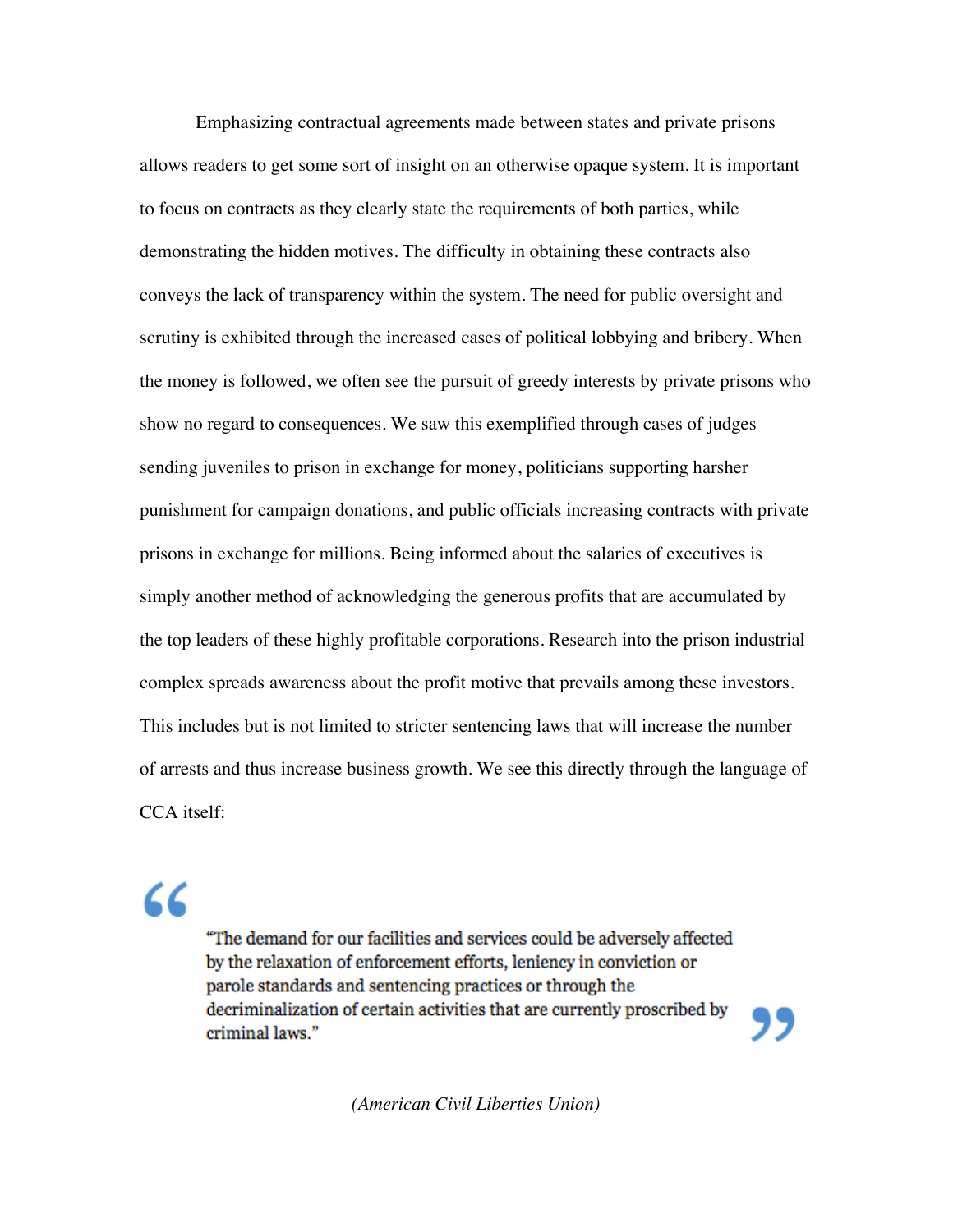Although businesses are vital for a striving economy, running prisons as a business creates a set of harmful conditions. They often come alongside harsh conditions due to the lack of care for inmates, which are correlated with making profits. Since the objective of private prisons is to save money, this often comes with negligence of sanitation, security, and delivery of services to inmates. On the surface, being costefficient seems advantageous to society, but with further research and in depth analysis of what goes on inside these prisons, the internal realities demonstrate the opposite effect. Reported issues of injuries, formation of improper relationships, lack of necessary treatments and counseling, and even death cases bring light to the operational methods of private prisons. When these conditions enter the limelight, there will be more opportunity to think of effective solutions, which might include putting an end to prison corporations.

Finally, accepting that private prisons often fail to provide adequate selfimprovement services due to the lack of incentive to rehabilitate, it becomes clear as to why private prisons may play a role in increasing recidivism rates. Understanding the consequences that arise from private prison investment can help make other citizens care. Once other citizens begin to show more concern regarding the current prison system, prison reform develops the possibility of becoming more successful. If research in this topic does not prosper, we will continue to see what occurs when profits are prioritized before people.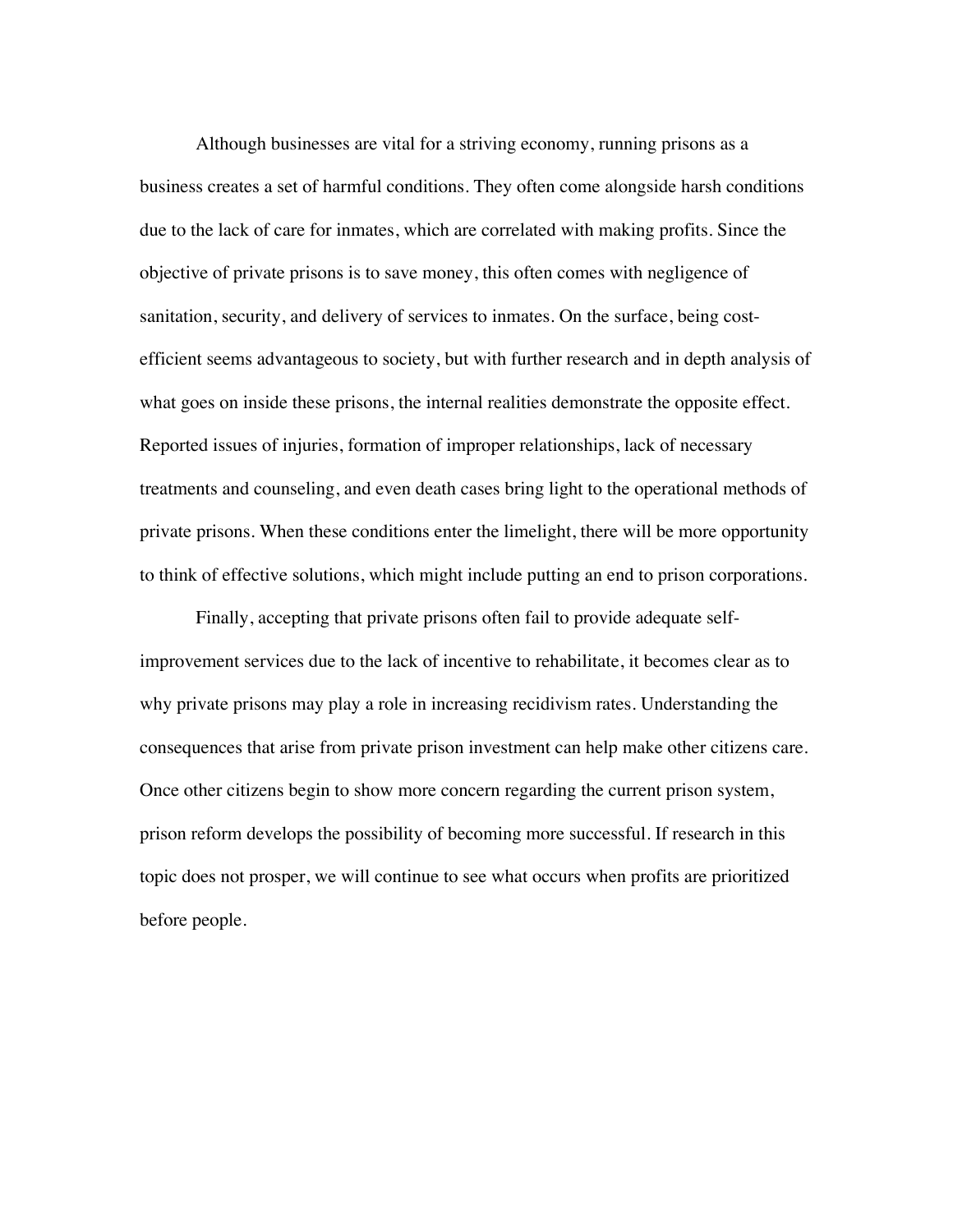#### **References:**

AVIO, KENNETH M. "The Economics of Prisons." *European Journal of Law and Economics*. Kluwer Academic Publishers, 1998. Web. 04 Dec. 2014.

Bureau of Justice Statistics. *Recidivism of Prisoners Released in 1994: [United States]*. Ann Arbor, Michigan: Inter-university Consortium for Political and Social Research, n.d. PDF.

Carson, Ann E. *Prisoners in 2013*. N.p.: U.S. Department of Justice, Sept. 2014. PDF.

Chen, M. K., and J. M. Shapiro. "Do Harsher Prison Conditions Reduce Recidivism? A Discontinuity-based Approach." *American Law and Economics Review* 9.1 (2007): 1-29. Web. 6 Dec. 2014.

"Civil Rights Advocates Take Action to Protect All Prisoners at East Mississippi Correctional Facility." *American Civil Liberties Union*. N.p., 26 Sept. 2014. Web. 04 Mar. 2015.

"Corrections Corp of America." *CXW Executive Compensation*. MorningStar, n.d. Web. 12 Mar. 2015.

Coyle, Andrew, Allison Campbell, and Rodney Neufeld. *Capitalist Punishment: Prison Privatization Human Rights*. London: Zed, 2003. Print.

Fernandez, David. "Rick Scott: Prison Profiteer | Fight For Florida." *RSS*. N.p., 1 Oct. 2014. Web. 09 Mar. 2015.

Gaes, Gerald G. *Measuring Prison Performance: Government Privatization and Accountability*. Walnut Creek, CA: Altamira, 2004. Print.

Gates, Jimmie E. "Former MDOC Commissioner Chris Epps Fooled Us All." *The Clarion Ledger*. N.p., 28 Feb. 2015. Web. 04 Mar. 2015.

*GEO 2012 Annual Report*. Florida: The GEO Group, Inc., n.d. PDF.

Getlen, Larry. "Corrupt 'Kids for Cash' Judge Ruined More than 2,000 Lives." *New York Post*. N.p., 13 Feb. 2014. Web. 03 Mar. 2015.

Harrison, P.M. & Karberg, J.C. (2003). *Prison and Jail Inmates at Midyear 2002*. Washington, DC: Bureau of Justice Statistics

"Justice News." *Department of Justice Releases Investigative Findings on the Walnut Grove Youth Correctional Facility in Mississippi*. Department of Justice, 21 Mar. 2012. Web. 08 Mar. 2015.